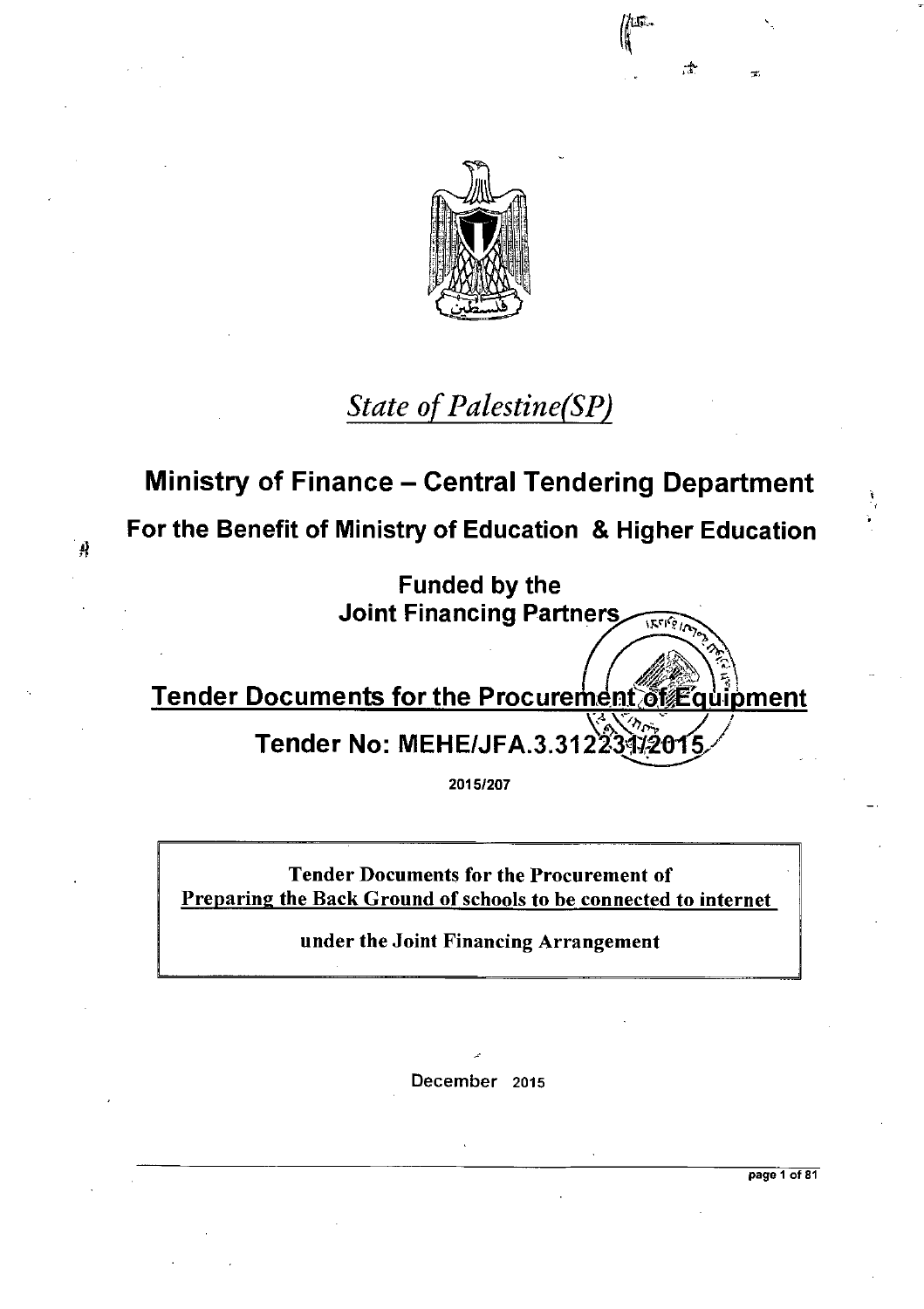# **Contents**

 $\mathbf{I}$ 

 $\mathfrak i$ 

 $\bar{z}$ 

 $\ddot{\phantom{1}}$ 

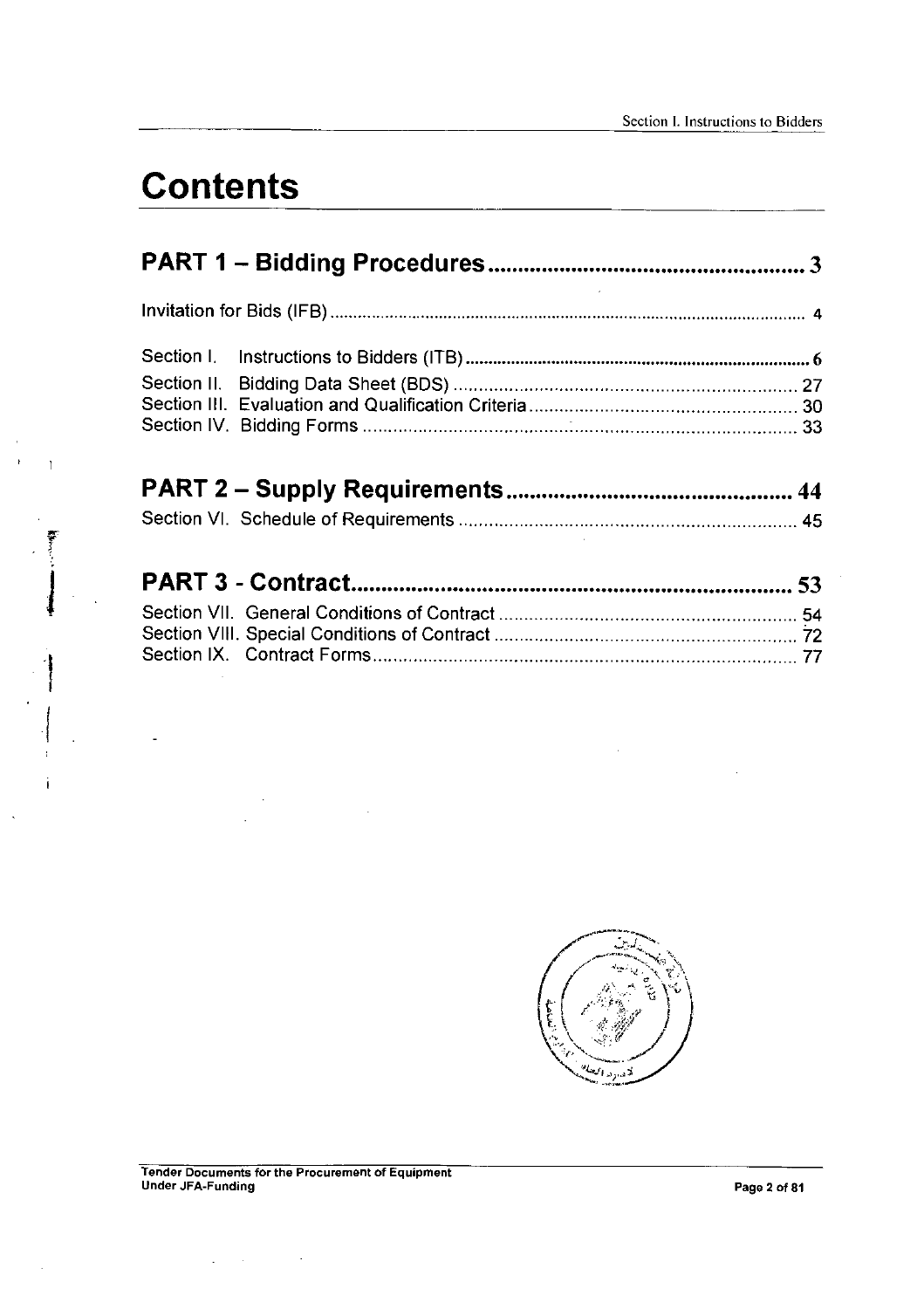# **PART 1 - Bidding Procedures**



page 3 of 81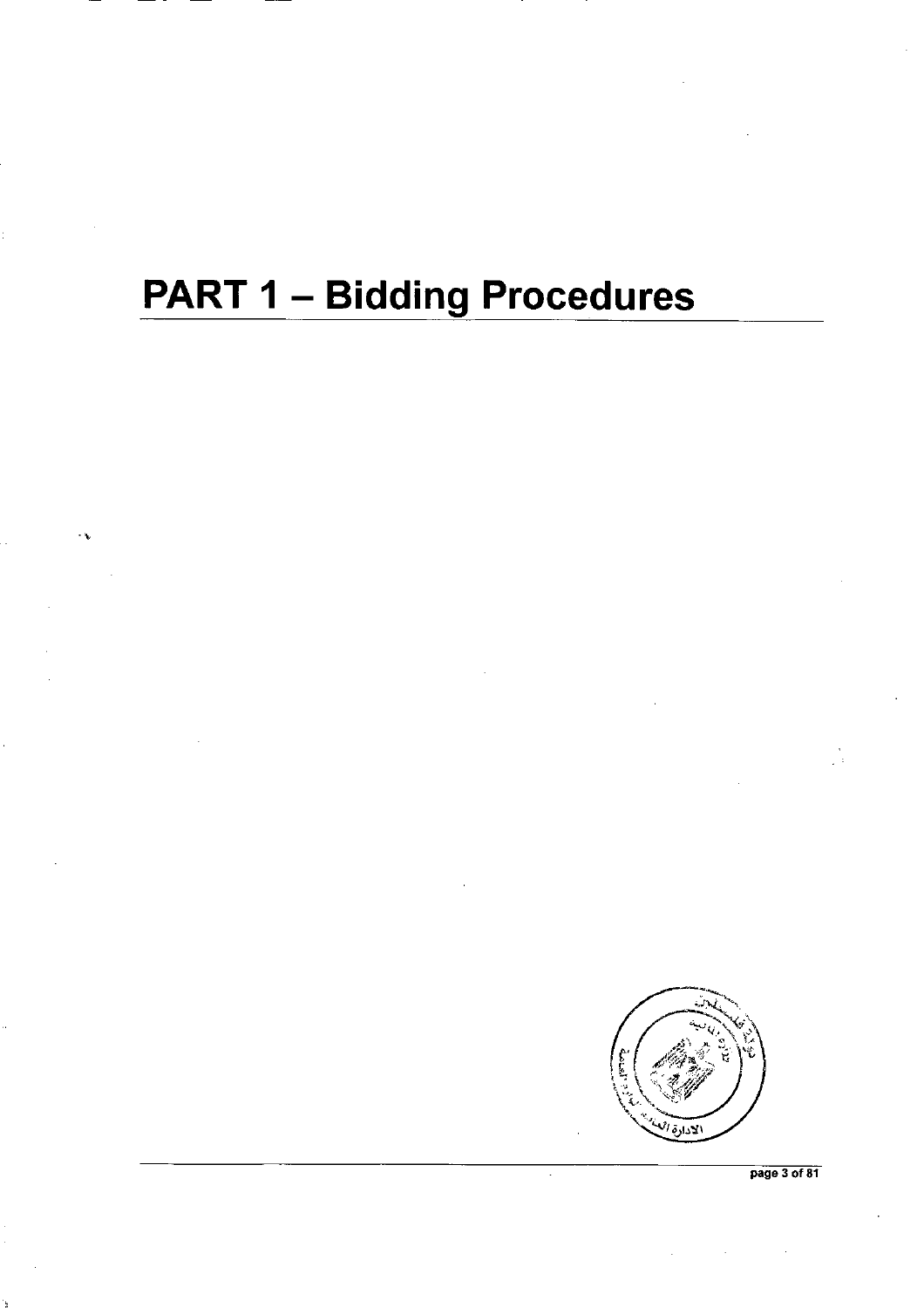دعوة لتقديم عطاءات

 $2015/12$  /  $21$  : التاريح ( 207 /2015) MEHE/JFA.3.312231/2015 : مو ضوع العطاء: تجهيز البنيه التحتيه للمدار س لربطها بخدمه الانترنت

1. تلقت وزارة التربية والتعليم العالي منحة مالية بقيمة 35 مليون دولار من خمسة دول مانحة و *هي* ألمانيا وفنلندا وابرلندا والنرويج وبلجيكا فيما يسمى بشركاء التمويل المشترك فمي إطار تمويل تنفيذ بنود الخطة الاستر اتيجية التطوير التعليم وعليه تنوى وزارة التربية والتعليم العالمي تخصيص جزء 1. تلقت وزارة التربية والتعليم العالمي منحة مالية بقيمة 35 مليون دولار من خمسة دولم<br>ألمانيا وفنلندا وايرلندا والنرويج وبلجيكا فيما يسمى بشركاء التمويل المشترك في إطار<br>بنود الخطة الاستراتيجية لتطوير التعليم. وعليه تنوي وزا المناقصة رقم : 231/2231/2015 MEHE/JFA.3.312231 وسوف يتم تطبيق قيمة المنحة المقدمة من شر كات النمويل حصر يا لنمويل النفقات وصـافي ضريبة القيمة المضـافة ( VAT) .

2. تدعو مديرية اللوازم العامة في وزارة المالية ولحساب وزارة التربية والتعليم العالمي المجهات مديريه اللوارم العامة في وزارة المالية ولحساب وزارة اللزبية واللعليم العالي الجها<br>تقديم العطاءات بالظرف المختوم لتوريد المتطلبات لوزارة التربية والتعليم العالي<br>التربية المذكورة في جدول التوزيع المرفق .

3. يمكن للجهات المعنية بالعطاء الحصول على مزيد من المعلومات من مديرية اللوازم العامة ً في وزارة المالية/رام الله ومن خلال الموقع الالكتروني (www.gs.pmof.ps) وجميع وثانق المناقصة من العنوان المذكور في صفحة معلومات العطاء من 8:00 صباحا وحتى 2:00 بعد الظهر .

4. بوجد مجموعة كاملة من وثانق المناقصة باللغة الانجليزية ويمكن شراؤها من قبل مقدمي العطاءات المعنين برسوم غير مستردة وقيمتها ( 150 S) للنسخة الواحدة بشرط وضع وصل الشر اء في العرض المقدم

5. تدفع رسوم كراسة المناقصة لحساب وزارة المالية في بنك فلسطين على حساب رقع .(219000/49)

يجب أن يتم تسليم العطاءات الى العنوان الموضح أدناه في موعد أقصاه ( 2016/1/25 ) حيث تقبل يجب أن يتم تسليم العطاءات الى العلوان الموضح أدناه في موعد اقصاه (\_<u>2016/1/25 )</u> حيث تقبل<br>الطلبات لغاية الساعة (\_10:00 ) صباحا من ذلك الناريخ . ويجب أن ترفق جميع العطاءات بكفالة<br>دوخول للعطاء والبالغ 5% من قيمة العرض المقد دخول للعطاء والبالغ 5% من قيمة العرض المقدم وسارية المفعول لغاية 148 يوم من تاريخ أخر<br>موعد لتقديم عروض الأسعار ، وسيتم رفض العروض المتأخرة عن الموعد المحدد. سيتم فتح العطاءات بحضور ممثلي مقدمي العطاءات الذين يتم اعتماد طلباتهم في العنوان المذكور في صفحة معلومات العطاء في تمام الساعة ....10:00.. من صباح يوم الاثنين.. الموافق 25 / 10\_/ 2016 . 6. اجور النشر والاعلان على من برسو علية العطاء ولمرة واحدة فقط.

6 . اجور النشر والأعلان على من برسو علير<br>7. الاسعار بالدولار غير شاملة ضريبة القيمة ال<br>مديرية اللوازم العامة<br>وزارة العالمية<br>عمارة الباشا، الطابق الثالث، البالوع<br>رام الله ( الضفة الغربية ) وزارة المالية عمارة الباشا، الطابق الثالث، البالوع<br>رام الله ( الضفة الغربية )

02-2987056 :uai 02-29.87112

رنيس لجنة العطاءات المركزية

-Sk\(1)<br>-Sk\(1)<br>-Sk\(1) Th *r* f 1 E  $w_{15,1}$ page 4 of 81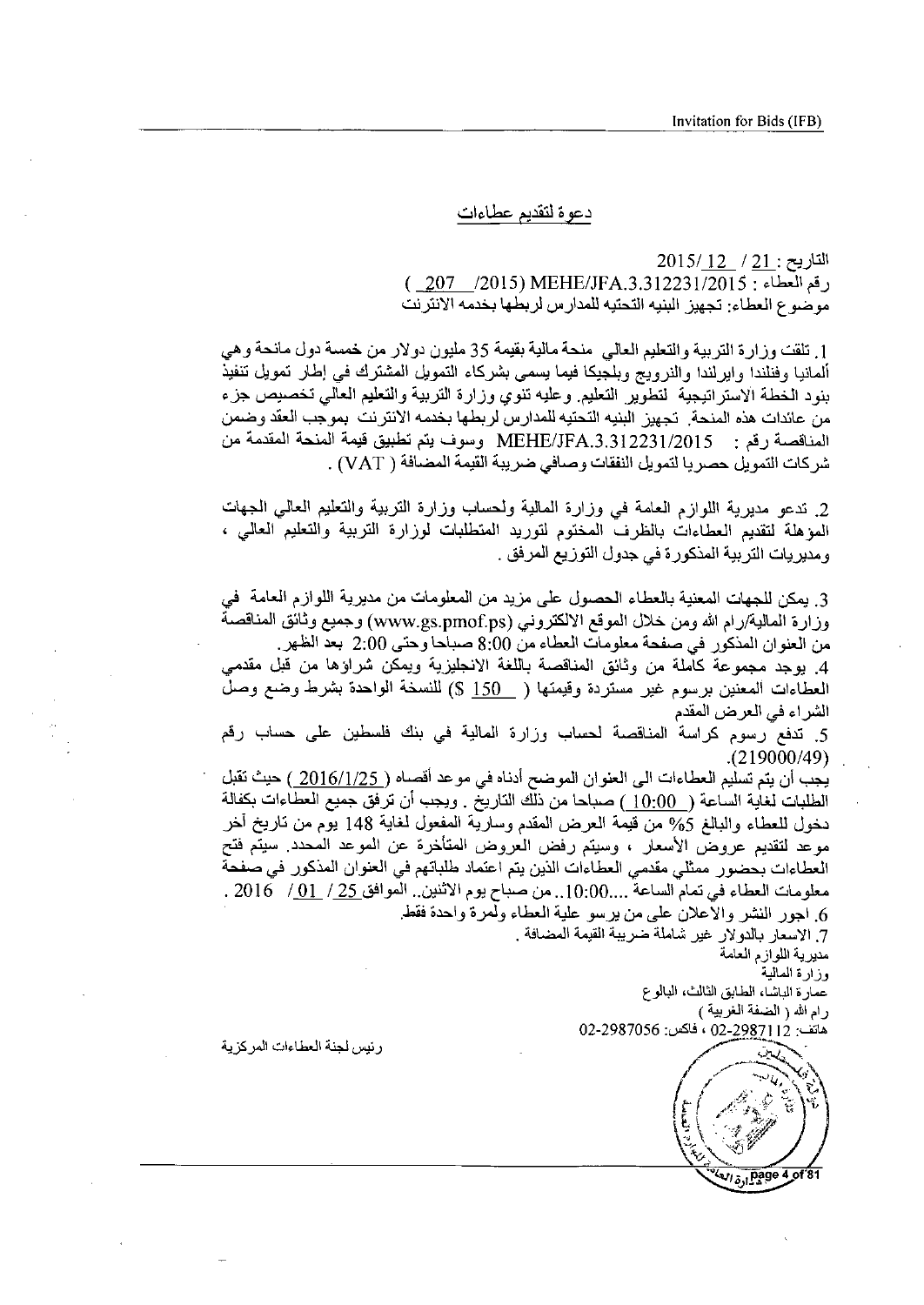### **Invitation for Bids (IFB)**

#### Date: 2015/12/22 Contract Identification No: MEHE/JFA.3.312231/2015 207/2015

- I. The Ministry of Education and Higher Education (MEHEHE) has received a grant of \$35M from the Governments of Germany Finland, Ireland and Norway and belgium (Joint Financing Partners, JFPs) towards financing the implementation of the Education Development Strategic Plan (EDSP). The MEHEHE intends to apply part of the proceeds of this grant to payments under the contract for the **Preparing the Back Ground of** schools to be connected to internet under Tender No. MEHE/JFA.3.312231/2015. The grants from JFPs shall be exclusively applied to the financing of expenditures, net of Value Added Tax (VAT).
- 2. The Directorate of General Supplies (DGS) of the Ministry of Finance (MOF) and for the benefit of the MEHEHE now invites sealed bids from eligible bidders for the **Preparing the Back Ground of schools to be connected to internet** for the MEHEHE, the Directorates of Education .in the West Bank.
- 3. Interested eligible bidders may obtain further information from the Directorate of General Supplies (DGS) at the Ministry of Finance (MOF) of the PA and collect the bidding documents at the address stated in the BDS from 8:00 a.m. to 2:00 p.m.
- 4. A complete set of bidding documents in *English* may be purchased by interested bidders for payment of a nonrefundable fee of "...150 \$...." per copy.

The bidding documents fee shall be paid to the account of the Ministry of Finance under number (219000/49)/ Bank of Palestine until 10:00 a.in of 25. /01.12016.

- 5. Bids must be delivered to the address below at or before */0:00 am of 25 / 01 /2016.*  All bids must be accompanied by a bid security of 5% of the bid price And is valid for 148 days from the last date for submission of bids. Late bids will be rejected. Bids will be opened in the presence of the bidders' representatives who choose to attend at the address stated in the BDS at *10:00 a.m. on 25 /01 /2016.* 
	- 6. Wages publishing and advertising on who wins the tender and only once

Directorate General of Supplies. Ministry of Finance Al-Basha Building, 3rd Floor, Al-Balo' Ramallah. West Bank. Tel. 02-2987112, Fax. 02-2987056

#### Head of the Central Tendering Committee



page 5 of 81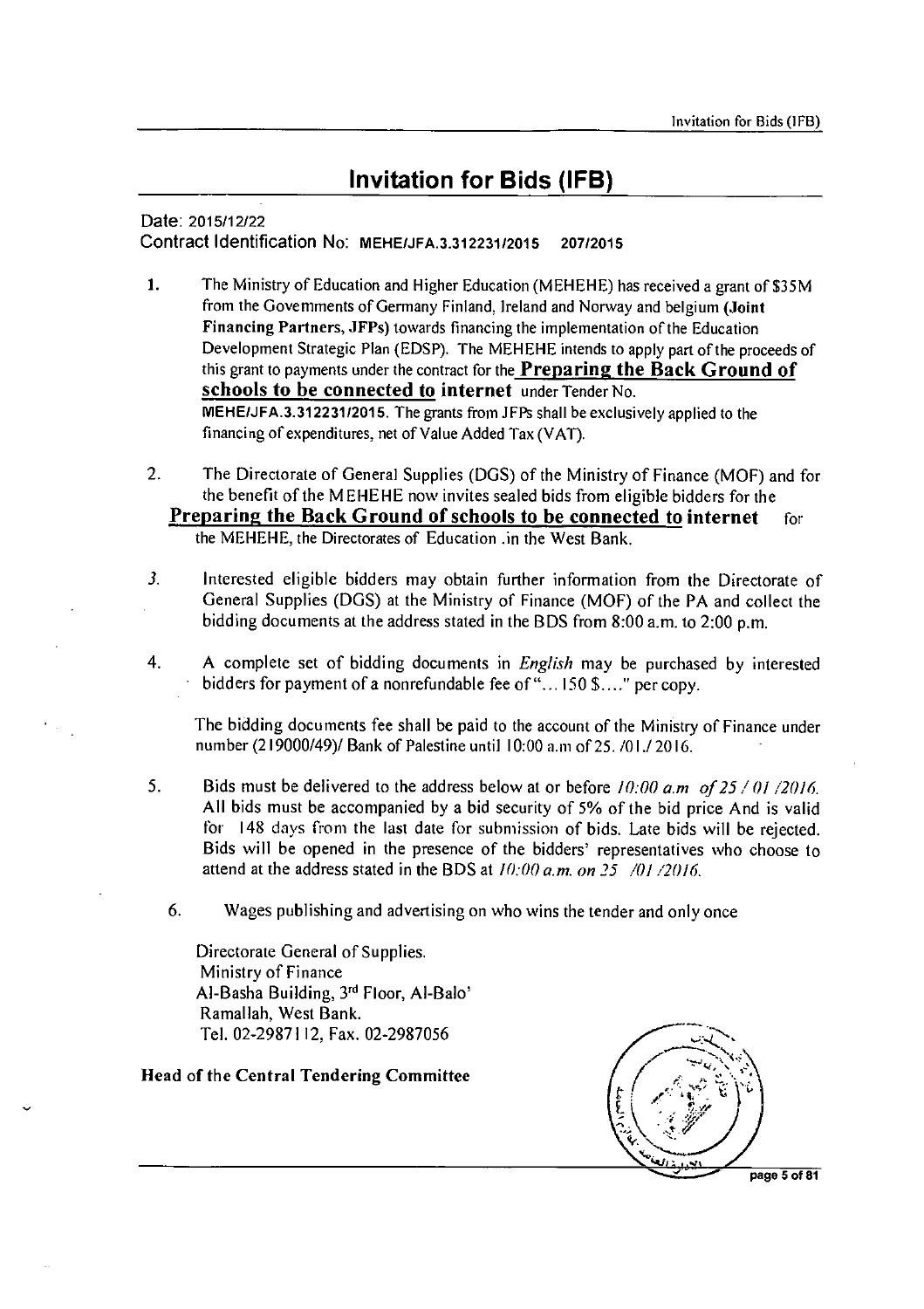## **Section I. Instructions to Bidders**

### **Table of Clauses**

| 1.              |                                                                              |    |
|-----------------|------------------------------------------------------------------------------|----|
| 2.              |                                                                              |    |
| 3.              |                                                                              |    |
| 4.              |                                                                              |    |
| 5.              |                                                                              |    |
|                 |                                                                              |    |
|                 |                                                                              |    |
| 6.              |                                                                              |    |
| 7.              |                                                                              |    |
| 8.              |                                                                              |    |
| С.              |                                                                              |    |
| 9.              |                                                                              |    |
| 10 <sub>1</sub> |                                                                              |    |
| 11.             |                                                                              |    |
| 12.             |                                                                              |    |
| 13.             |                                                                              |    |
| 14.             |                                                                              |    |
| 15.             |                                                                              |    |
| 16.             |                                                                              |    |
| 17.             | Documents Establishing the Eligibility of the Goods and Related Services  15 |    |
| 18.             | Documents Establishing the Conformity of the Goods and Related Services 15   |    |
| 19.             |                                                                              |    |
| 20.             |                                                                              |    |
| 21.             |                                                                              |    |
| 22.             |                                                                              |    |
|                 |                                                                              |    |
|                 |                                                                              |    |
| 23.             |                                                                              |    |
| 24.             |                                                                              |    |
| 25.             |                                                                              |    |
| 26.             |                                                                              |    |
| 27.             |                                                                              |    |
|                 |                                                                              |    |
| 28.             |                                                                              |    |
| 29.             |                                                                              | 21 |
| 30.             |                                                                              | 21 |
| 31.             |                                                                              |    |
| 32.             |                                                                              |    |
|                 |                                                                              |    |
|                 | page'6 of 81<br><b>CALL COLLAPS 51.531</b>                                   |    |
|                 |                                                                              |    |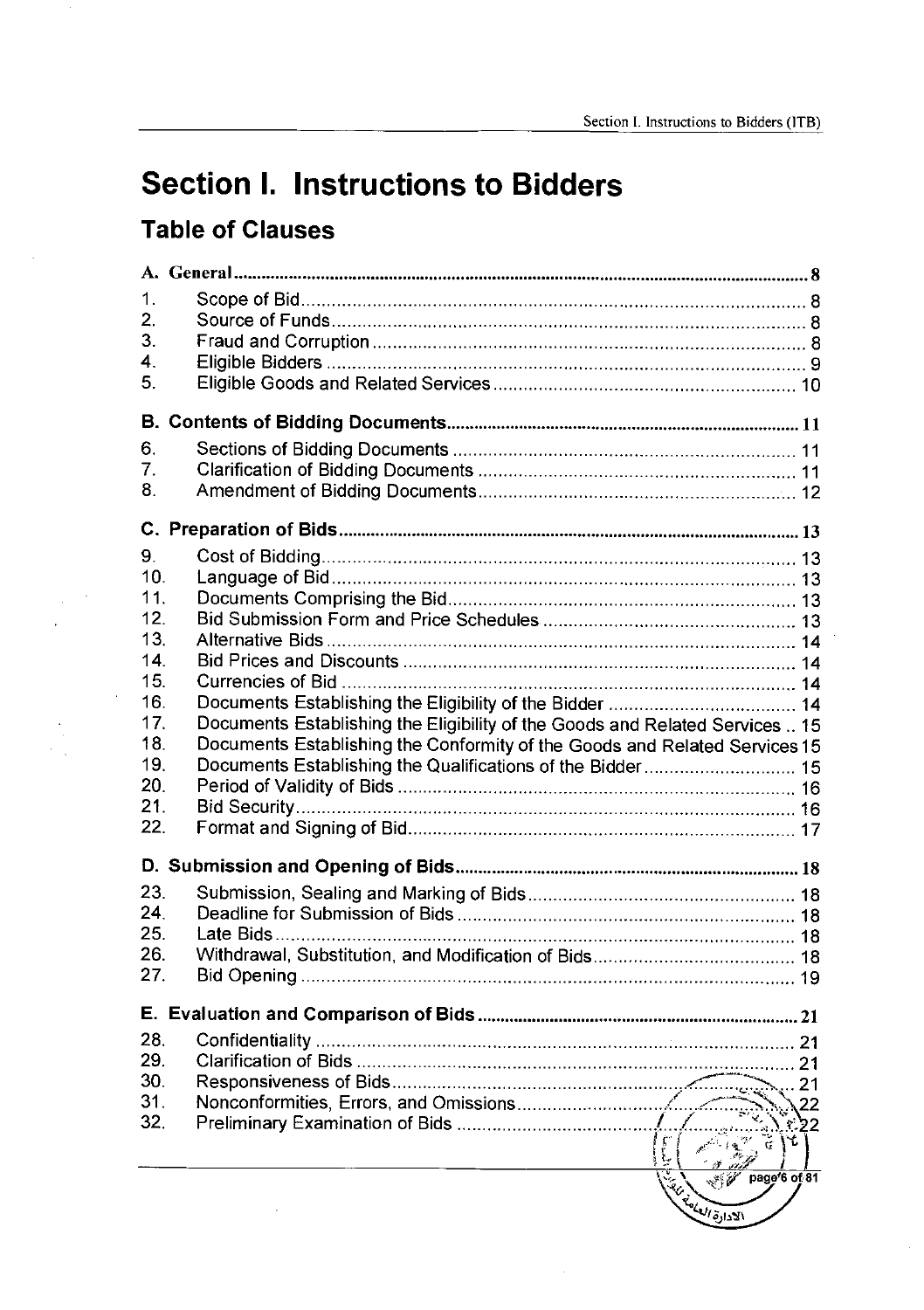| 33. |     |
|-----|-----|
| 34. |     |
| 35. |     |
| 36. |     |
| 37. |     |
| 38. |     |
| 39. |     |
|     |     |
|     |     |
|     | .25 |
| 40. |     |
| 41. |     |
| 42. |     |
| 43. |     |
| 44. |     |

 $\bar{z}$ 

 $\cdot$ 



i,

 $\bar{z}$ 

Tender Documents for the Procurement of Equipment Under JFA-Funding

 $\bar{\mathcal{A}}$ 

 $\ddotsc$ 

 $\bar{\mathcal{A}}$ 

 $\ddot{\phantom{a}}$ 

 $\sim$  $\bar{\beta}$ 

÷.

Page 7 of 81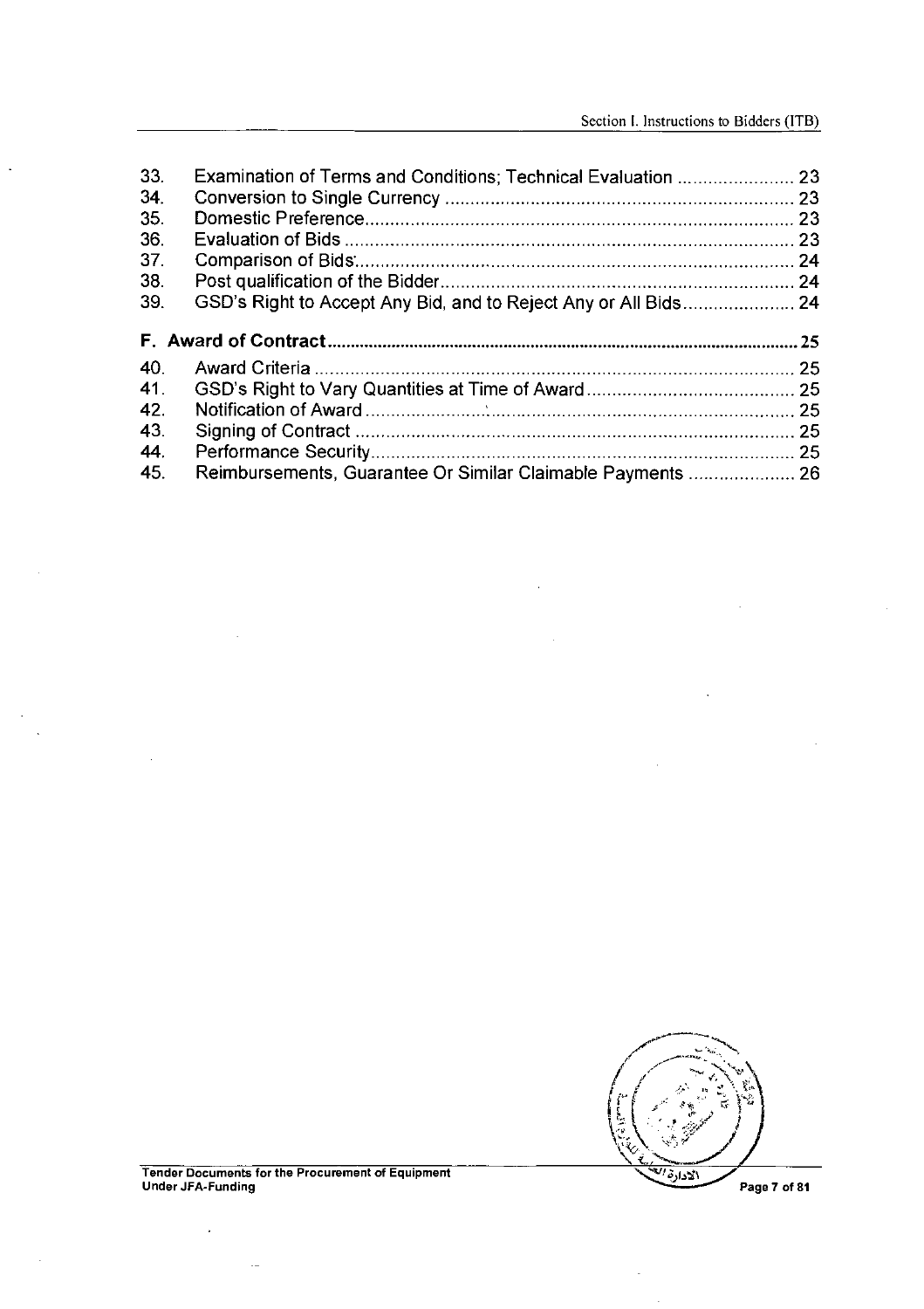### **Section I. Instructions to Bidders**

#### **A. General**

- **1. Scope of Bid** 1.1 The General Supplies Department (GSD) and for the benefit of the MEHE issues these Bidding Documents for the supply of Goods and Related-Services incidental thereto as specified in Section VI, Schedule of Requirements. The name and identification number of this Bid are **specified in the Bid Data Sheet (BDS).** The name, identification, and number of lots are **provided in the BPS.** 
	- 1.2 Throughout these Bidding Documents:
		- (a) The term "in writing" means communicated in written form (e.g. by mail, e-mail, fax) with proof of receipt;
		- (b) If the context so requires, "singular" means "plural" and vice versa; and
		- (c) "Day" means calendar day.
- 
- 
- **2. Source of Funds** 2.1 The Ministry of Education (MEHE) has received a grant of \$35M from the Governments of Germany, Finland, Ireland and Norway **(Joint Financing Partners, JFPs)**  towards financing the implementation of the Education Development Strategic Plan (EDSP). The MEHE intends to apply a portion of the funds to eligible payments under the contract for which these Bidding Documents are issued.
- **3. Fraud and** 3.1 It is a policy to require that (GSD) s as well as bidders, suppliers, **Corruption** and contractors and their subcontractors observe the highest standard of ethics during the procurement and execution of such contracts. In pursuance of this policy, the (GSD):
	- (a) defines, for the purposes of this provision, the terms set forth below as follows:
		- "corrupt practice" is the offering, giving, receiving or soliciting, directly or indirectly, of anything of value to influence improperly the actions of another party; (i)
		- (ii) "fraudulent practice" is any act or omission, including a misrepresentation, that knowingly or recklessly misleads, or attempts to mislead, a party to obtain a financial or other benefit or to avoid an obligation;
		- (iii) "collusive practice" is an arrangement between two or



Tender Documents for the Procurement of Equipment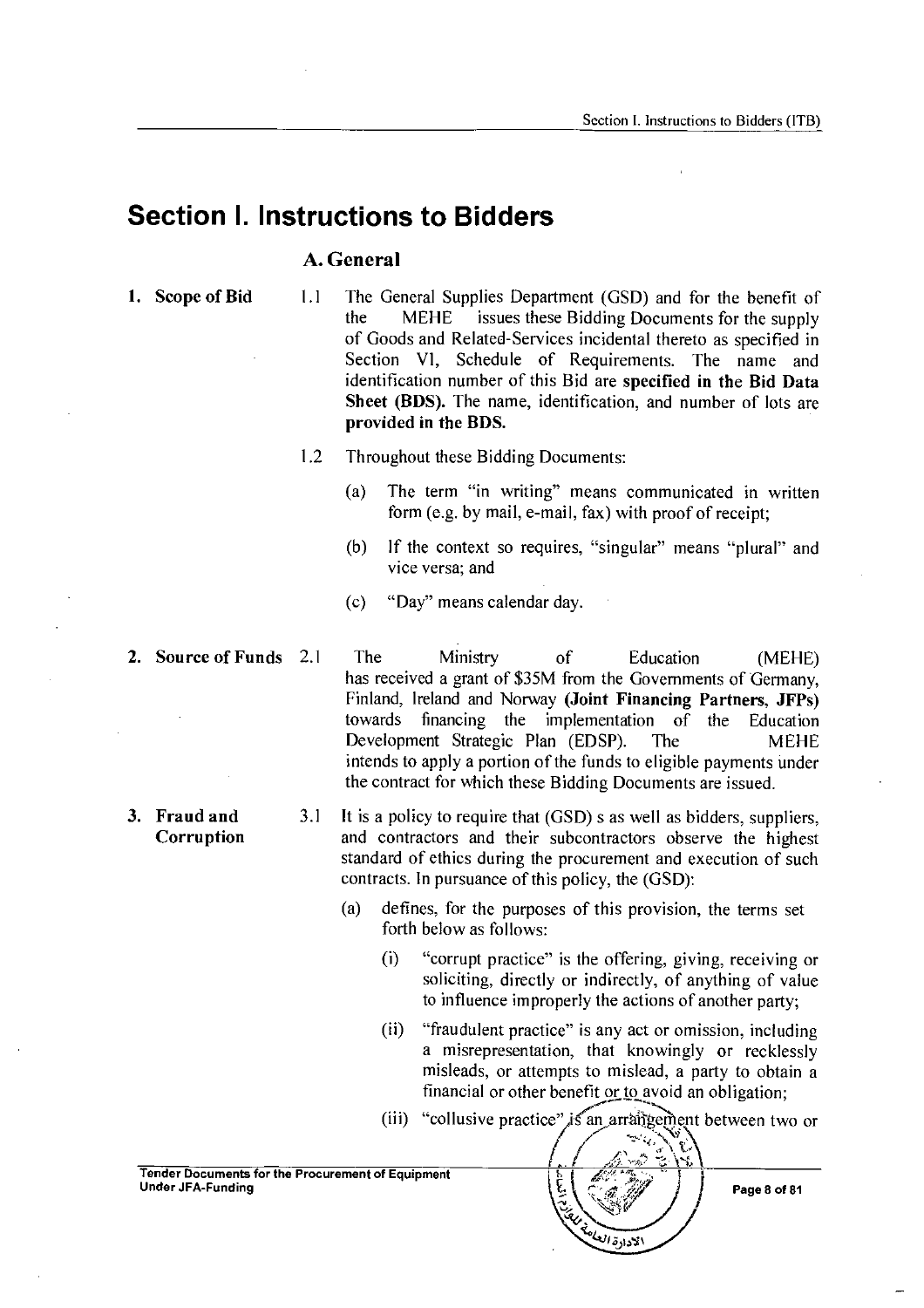more parties designed to achieve an improper purpose, including to influence improperly the actions of another party;

- (iv) "coercive practice" is impairing or harming, or threatening to impair or harm, directly or indirectly, any party or the property of the party to influence improperly the actions of a party;
- (v) "obstructive practice" is
	- (aa) deliberately destroying, falsifying, altering or concealing of evidence material to the investigation or making false statements to investigators in order to materially impede the MEHE

investigation into allegations of a corrupt, fraudulent, coercive or collusive practice; and/or threatening, harassing or intimidating any party to prevent it from disclosing its knowledge of matters relevant to the investigation or from pursuing the investigation; or

- (b) will cancel a proposal for award if it determines that the bidder recommended for award has, directly or through an agent, engaged in corrupt, fraudulent, collusive, coercive or obstructive practices in competing for the contract in question;
- (c) will sanction a firm or individual, including declaring ineligible, either indefinitely or for a stated period of time, to be awarded a contract if it at any time determines that the firm has, directly or through an agent, engaged in corrupt, fraudulent, collusive, coercive or obstructive practices in competing for, or in executing, a contract; and
- 3.2 Further more, Bidders shall be aware of the provision stated in Sub-Clause 34.1 (a) (iii) of the General Conditions of Contract.
- 4.1 Participation in the bidding procedure is open to all interested Bidders except:
	- a. For those Bidders ruled out by sanctions issued by the UN Security Council.
	- b. If the Palestinian Authority prohibits commercial relations with the manufacturing entities or with their Countries.
- 4.2 A Bidder shall not have a conflict of interest. All bidders found to have conflict of interest shall be disqualified... Bidders may be considered to have a conflict of interest with one or more parties in this bidding process, if they:





4. Eligible Bidders

Under JFA-Funding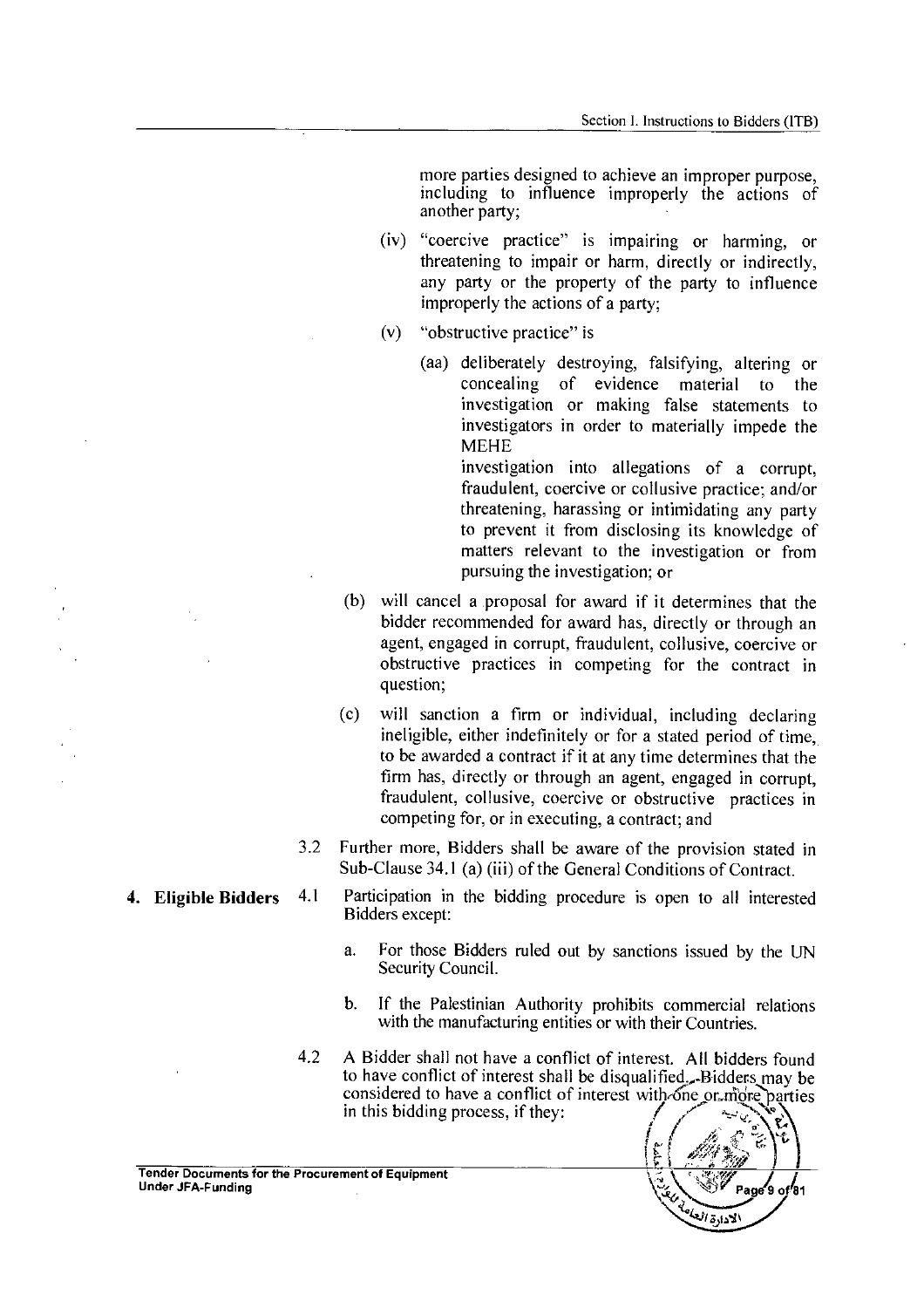- (a) are or have been associated in the past, with a firm or any of its affiliates which have been engaged by the GSD to provide consulting services for the preparation of the design, specifications, and other documents to be used for the procurement of the goods to be purchased under these Bidding Documents ; or
- (b) Submit more than one bid in this bidding process.
- 4.3 Bidders shall provide such evidence of their continued eligibility satisfactory to the GSD, as the GSD shall reasonably request.
- 5. Eligible Goods 5.1 All the Goods and Related Services to be supplied under the and Related Contract may have their origin in any country except: Contract may have their origin in any country except:
	- (a) As a matter of law or official regulation, the Palestinian Authority prohibits commercial relations with that Country or with the manufacturing entities.
	- (b) by an Act of Compliance with a Decision of the United Nations Security Council taken under Chapter VII of the Charter of the United Nations, the Palestinian Authority prohibits any import of goods from that Country or any payments to persons or entities in that Country.

ှိ Page 10 ဝှ

Tender Documents for the Procurement of Equipment Under JFA-Funding

**Services**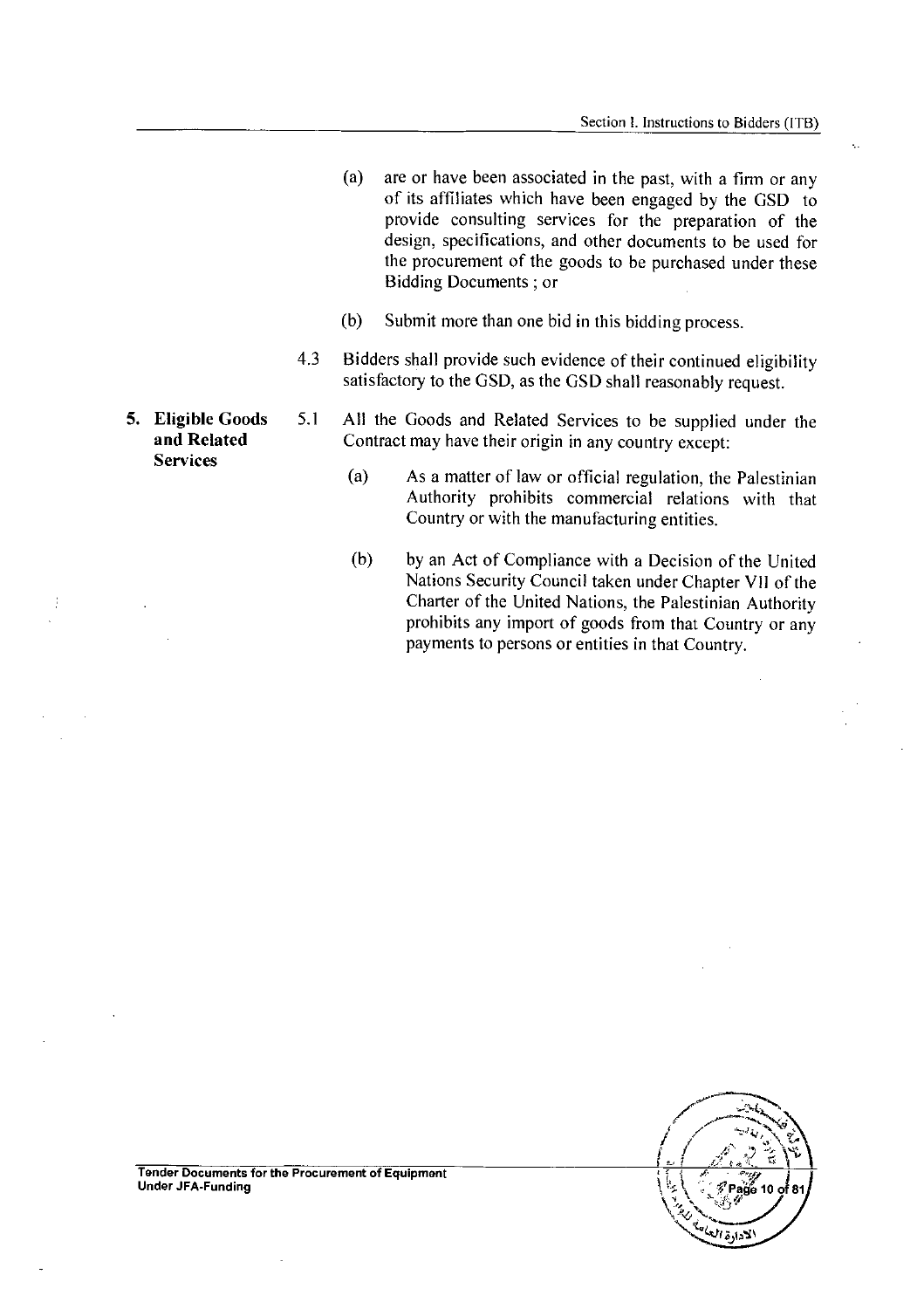#### **B. Contents of Bidding Documents**

**6. Sections of 6.1** The Bidding Documents consist of Parts 1, 2, and 3, which<br>**Bidding 6.1** include all the Sections indicated below, and should be read in **Bidding** include all the Sections indicated below, and should be read in **Documents conjunction with any Addendum issued in accordance with ITB** Clause 8.

#### **PART 1 Bidding Procedures**

- Section I. Instructions to Bidders (ITB)
- Section II. Bidding Data Sheet (BDS)
- Section III. Evaluation and Qualification Criteria
- Section IV. Bidding Forms
- Section V. Eligible Countries

#### **PART 2 Supply Requirements**

• Section VI. Schedule of Requirements

#### **PART 3 Contract**

- Section VII. General Conditions of Contract (GCC)
- Section VIII. Special Conditions of Contract (SCC)
- Section IX. Contract Forms
- 6.2 The Bidder is expected to examine all instructions, forms, terms, and specifications in the Bidding Documents. Failure to furnish all information or documentation required by the Bidding Documents may result in the rejection of the bid.
- 7. **Clarification of** 7.1 A prospective Bidder requiring any clarification of the Bidding<br>Bidding **Documents** shall contact the GSD in writing at the GSD's **Bidding Documents shall contact the GSD in writing at the GSD's**<br>**Documents address specified in the BDS.** The GSD will respond in writing address **specified in the BDS.** The GSD will respond in writing to any request for clarification, provided that such request is received no later than twenty-one (10) days prior to the deadline for submission of bids. The GSD shall forward copies of its response to all those who have acquired the Bidding Documents directly from it, including a description of the inquiry but without identifying its source.
	- 7.2 Should the GSD deem it necessary to amend the Bidding Documents as a result of a clarification, it shall do so following the procedure under ITB Clause 8 and ITB-Sub-Clause 24.3.



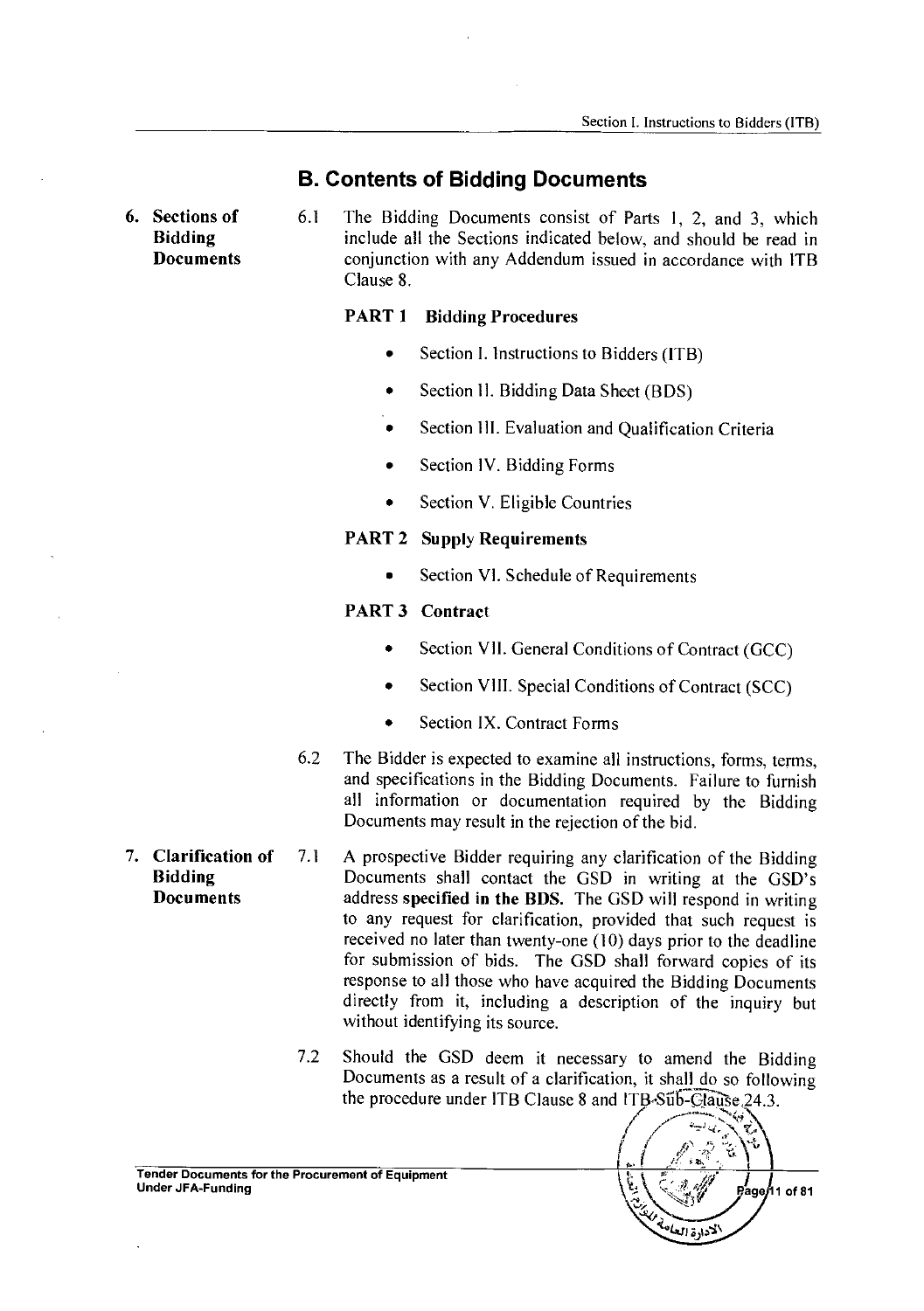- 8. Amendment of 8.1 At any time prior to the deadline for submission of bids, the GSD<br>Bidding may amend the Bidding Documents by issuing addendum. may amend the Bidding Documents by issuing addendum. **Documents** 
	- 8.2 Any addendum issued shall be part of the Bidding Documents and shall be communicated in writing to all who have obtained the Bidding Documents directly from the GSD.
	- 8.3 To give prospective Bidders reasonable time in which to take an addendum into account in preparing their bids, the GSD may, at its discretion, extend the deadline for the submission of bids, pursuant to ITB Sub-Clause 24.3



Tender Documents for the Procurement of Equipment Under JFA-Funding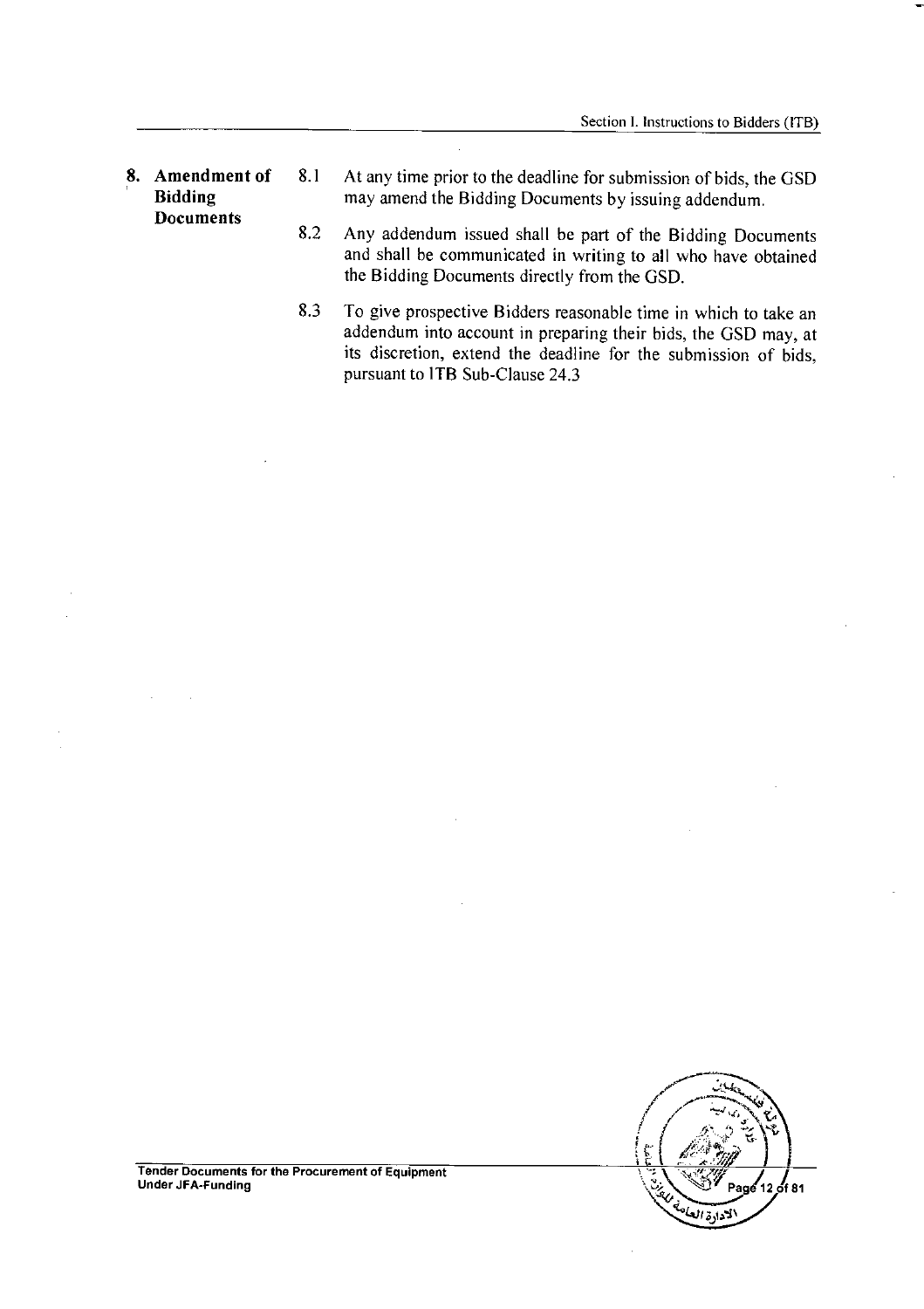l.

 $\bar{\beta}$ 

J.

### **C. Preparation of Bids**

| 9. Cost of Bidding                          | 9.1  | The Bidder shall bear all costs associated with the preparation<br>and submission of its bid, and the GSD shall not be responsible<br>or liable for those costs, regardless of the conduct or outcome of<br>the bidding process.                                                                                                                                                                                                                                                                             |
|---------------------------------------------|------|--------------------------------------------------------------------------------------------------------------------------------------------------------------------------------------------------------------------------------------------------------------------------------------------------------------------------------------------------------------------------------------------------------------------------------------------------------------------------------------------------------------|
| 10. Language of<br><b>Bid</b>               | 10.1 | The Bid, as well as all correspondence and documents relating to<br>the bid exchanged by the Bidder and the GSD, shall be written in<br>the language specified in the BDS. Supporting documents and<br>printed literature that are part of the Bid may be in another<br>language provided they are accompanied by an accurate<br>translation of the relevant passages into the language specified in<br>the BDS, in which case, for purposes of interpretation of the Bid.<br>such translation shall govern. |
| 11. Documents                               | 11.1 | The Bid shall comprise the following:                                                                                                                                                                                                                                                                                                                                                                                                                                                                        |
| <b>Comprising the</b><br><b>Bid</b>         |      | (a)<br>Dully signed Declaration of Undertaking furnished in<br>Section IV.                                                                                                                                                                                                                                                                                                                                                                                                                                   |
|                                             |      | (b)<br>Bid Submission Form and the applicable Price Schedules,<br>in accordance with ITB Clauses 12, 14, and 15;                                                                                                                                                                                                                                                                                                                                                                                             |
|                                             |      | Bid Security in accordance with ITB Clause 21, if required;<br>(c)                                                                                                                                                                                                                                                                                                                                                                                                                                           |
|                                             |      | (d)<br>Written confirmation authorizing the signatory of the Bid<br>to commit the Bidder, in accordance with ITB Clause 22;                                                                                                                                                                                                                                                                                                                                                                                  |
|                                             |      | (e)<br>Documentary evidence in accordance with ITB Clause 16<br>establishing the Bidder's eligibility to bid;                                                                                                                                                                                                                                                                                                                                                                                                |
|                                             |      | (f)<br>Documentary evidence in accordance with ITB Clause 17,<br>that the Goods and Related Services to be supplied by the<br>Bidder are of eligible origin;                                                                                                                                                                                                                                                                                                                                                 |
|                                             |      | (g)<br>Documentary evidence in accordance with ITB Clauses 18<br>and 30, that the Goods and Related Services conform to the<br><b>Bidding Documents;</b>                                                                                                                                                                                                                                                                                                                                                     |
|                                             |      | (h)<br>Documentary evidence in accordance with ITB Clause 19<br>establishing the Bidder's qualifications to perform the<br>contract if its bid is accepted; and                                                                                                                                                                                                                                                                                                                                              |
|                                             |      | Any other document required in the BDS.<br>(i)                                                                                                                                                                                                                                                                                                                                                                                                                                                               |
| 12. Bid Submission<br><b>Form and Price</b> | 12.1 | The Bidder shall submit the Bid Submission Form using the form<br>furnished in Section IV, Bidding Forms. This form must be<br>completed without any alterations to its format and no<br>$\sim$ $\sim$ .                                                                                                                                                                                                                                                                                                     |

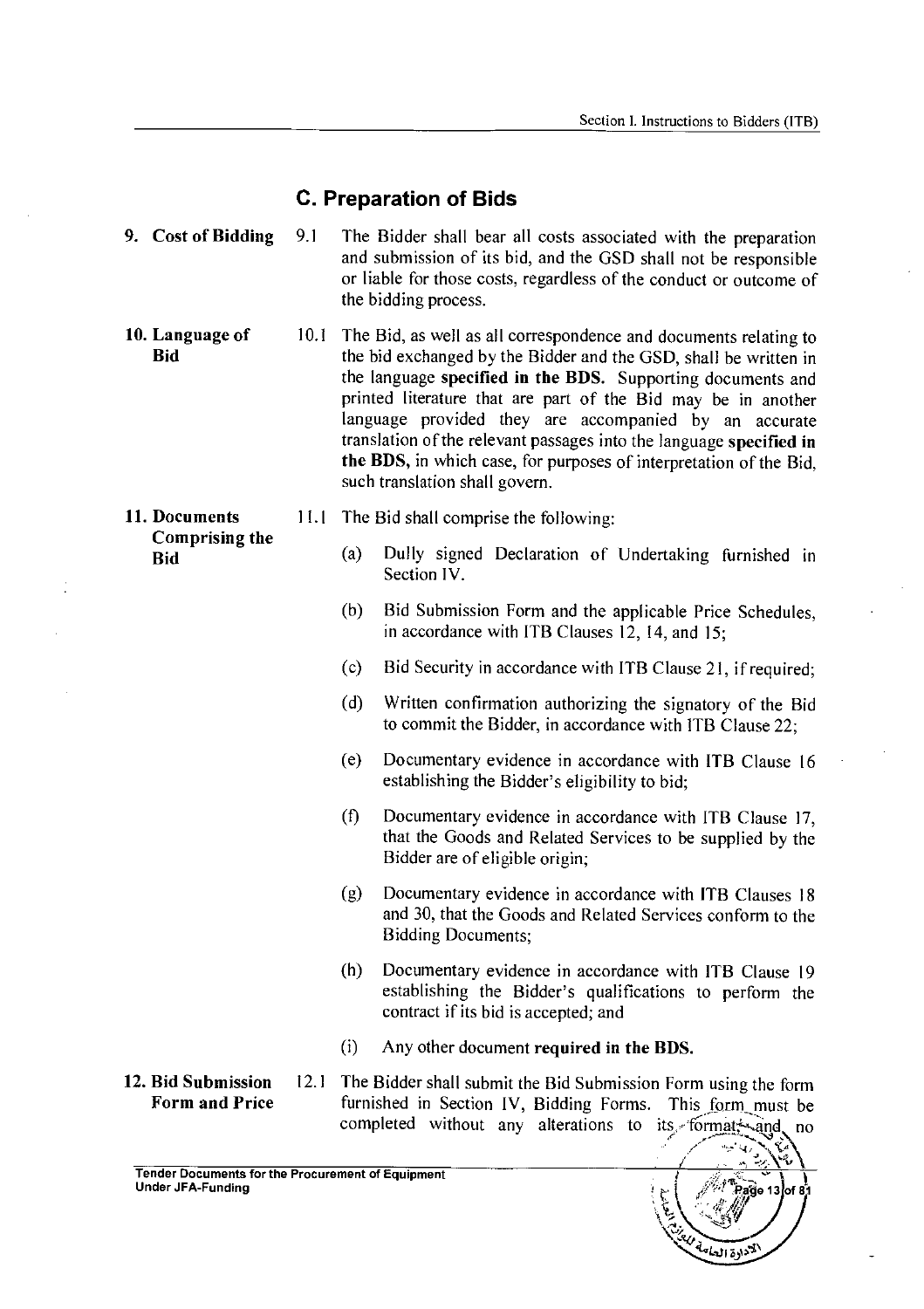- **Schedules**  substitutes shall be accepted. All blank spaces shall be filled in with the information requested.
	- 12.2 The Bidder shall submit the Price Schedules for Goods and Related Services, according to their origin as appropriate, using the forms furnished in Section IV, Bidding Forms
- **13. Alternative Bids**  13.1 Unless otherwise **specified in the BDS,** alternative bids shall not be considered.
- **14. Bid Prices and Discounts**
- 14.1 The prices and discounts quoted by the Bidder in the Bid Submission Form and in the Price Schedules shall conform to the requirements specified below.
- 14.2 All items must be listed and priced separately in the Price Schedules.
- 14.3 The price to be quoted in the Bid Submission Form shall be the total price of the bid, excluding any discounts offered.
- 14.4 The Bidder shall quote any unconditional discounts in the Bid Submission Form or in the Price Schedule Form.
- 14.5 Unless stated otherwise in the bidding documents, the Contract shall be based on the unit rates and prices in the Bills of Quantities submitted by the bidder.
- 14.6 All duties, taxes, and other levies payable by the Supplier under the Contract, or for any other cause, as of the date for submission of bids with the exception of Value Added Tax (VAT), shall be included in the rates and prices and the total Bid Price submitted by the bidder. The bid rates and prices shall also include all associated costs to be borne by the Supplier including all overheads and profits.
- 14.7 Prices quoted by the Bidder shall be fixed during the Bidder's performance of the Contract and not subject to variation on any account. A Bid submitted with an adjustable price quotation shall be treated as non responsive and shall be rejected.
- **15. Currencies of Bid**
- 15.1 The Bidder shall quote in the currency specified in the **BDS.**
- **16. Documents Establishing the Eligibility of the Bidder**
- 16.1 To establish their eligibility in accordance with ITB Clause 4, Bidders shall complete the Bid Submission Form, included in Section IV, Bidding Forms.

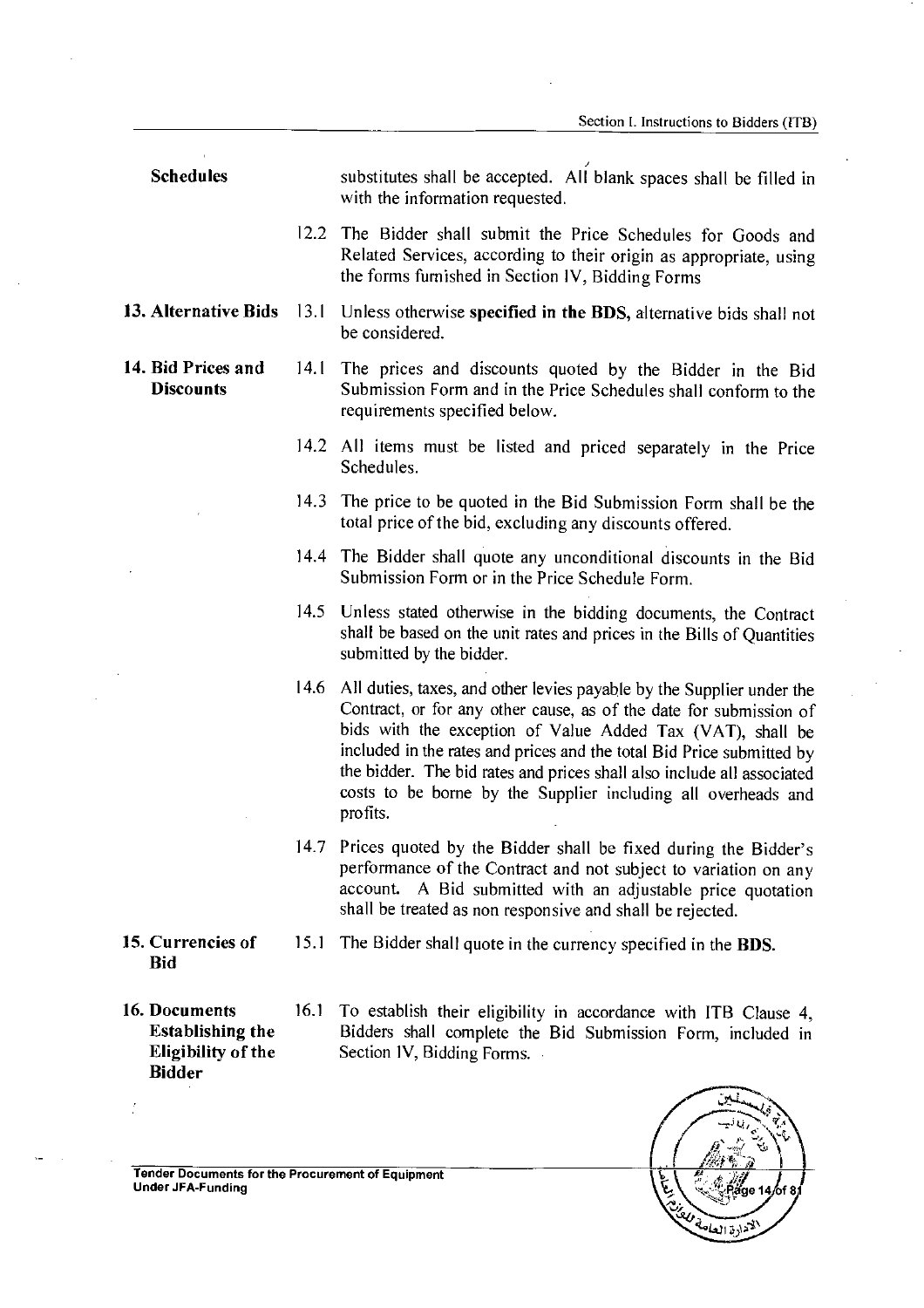**17. Documents Establishing the Eligibility of the Goods and Related Services** 

**18. Documents Establishing the Conformity of the Goods and Related Services** 

**19. Documents Establishing the Qualifications of the Bidder** 

- 17.1 To establish the eligibility of the Goods and Related Services in accordance with **ITB** Clause 5, Bidders shall complete the country of origin declarations in the Price Schedule Forms, included in Section IV, Bidding Forms.
- 18.1 To establish the conformity of the Goods and Related Services to the Bidding Documents, the Bidder shall furnish as part of its Bid the documentary evidence that the Goods conform to the technical specifications and standards specified in Section VI, Schedule of Requirements.
- 18.2 The documentary evidence may be in the form of literature, drawings or data, and shall consist of a detailed item by item description of the essential technical and performance characteristics of the Goods and Related Services, demonstrating substantial responsiveness of the Goods and Related Services to the technical specification, and if applicable, a statement of deviations and exceptions to the provisions of the Schedule of Requirements.
- 18.3 Standards for workmanship, process, material, and equipment, as well as references to brand names or catalogue numbers<br>specified by the MEHE specified by the in the Schedule of Requirements, are intended to be descriptive only and not restrictive. The Bidder may offer other standards of quality, brand names, and/or catalogue numbers, provided that it demonstrates, to the MEHE demonstrates, to the 's satisfaction, that the substitutions ensure substantial equivalence or are superior to those specified in the Schedule of Requirements.
- 19.1 The documentary evidence of the Bidder's qualifications to perform the contract if its bid is accepted shall establish to the GSD's satisfaction:
	- (a) That, if **required in the BDS,** a Bidder that does not manufacture or produce the Goods it offers to supply shall submit the Manufacturer's Authorization using the form included in Section IV, Bidding Forms to demonstrate that it has been duly authorized by the manufacturer or producer of the Goods to supply these Goods in the MEHE 's Country;
	- (b) That, in case of a Bidder not doing business within the MEHE MEHE  $\frac{1}{s}$ Country, the Bidder is or will be (if awarded the contract) represented by an Agent in the country equipped and able to carry out the Supplier's maintenance, repair and spare parts-stocking obligations prescribed in the Conditions of Contract and/or Technical Specifications;  $\overline{a}$   $\overline{a}$ ;  $\overline{a}$ ;  $\overline{b}$

 $\mathfrak l$  :

 $\sqrt{\frac{1}{\sqrt{N}}\sqrt{\frac{1}{\sqrt{N}}}}$   $\sqrt{P}$   $\sqrt{4}$   $\sqrt{5}$  of 81

لتنهيج وتعامة

Tender Documents for the Procurement of Equipment Under JFA-Funding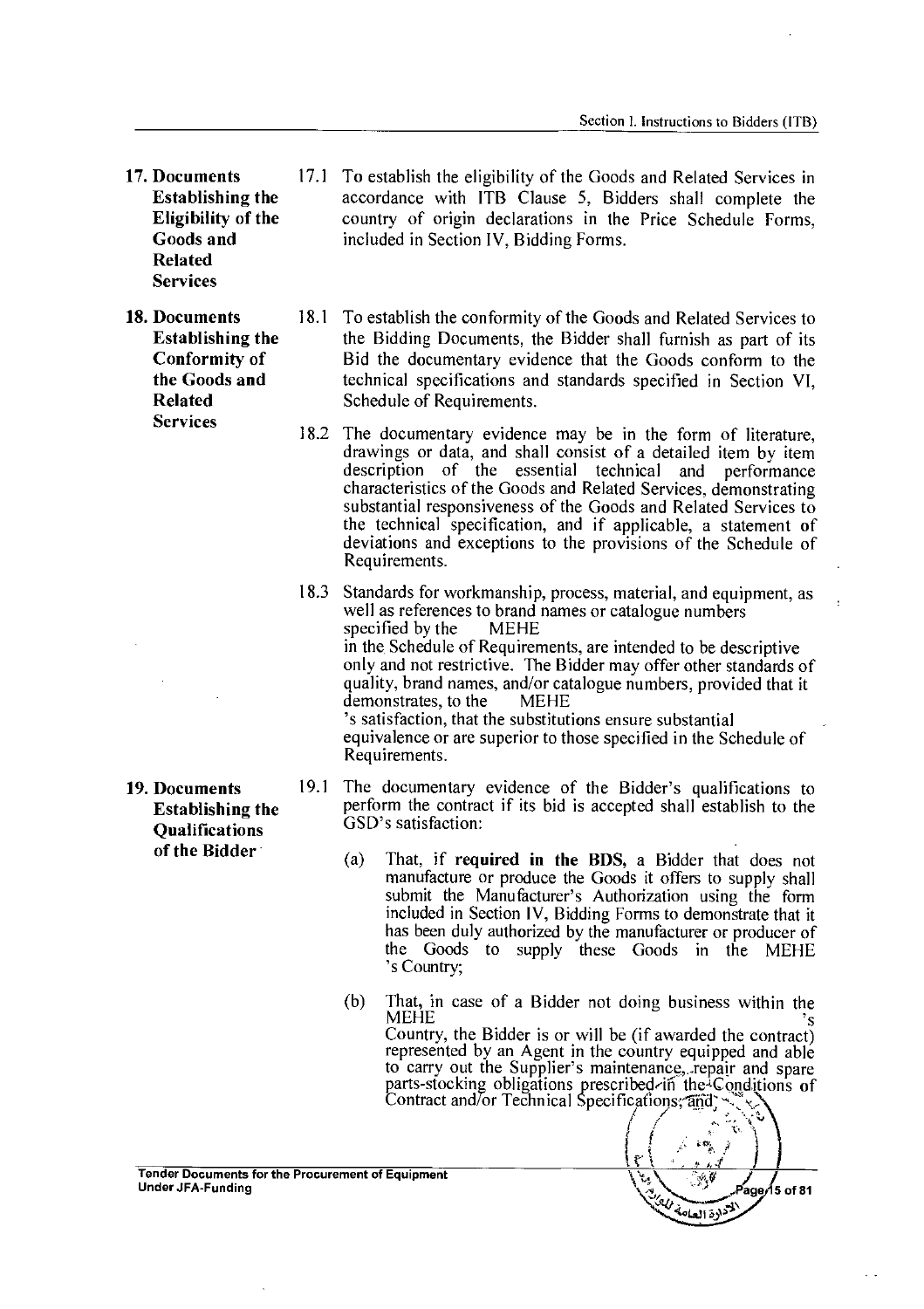- (c) That the Bidder meets each of the qualification criterions specified in Section III, Evaluation and Qualification Criteria.
- **20. Period of** 20.1 **Validity of Bids**  Bids shall remain valid for the period **specified in the BUS** after the bid submission deadline date prescribed by the GSD. A bid valid for a shorter period shall be rejected by the GSD as non responsive.
	- 20.2 In exceptional circumstances, prior to the expiration of the bid validity period, the GSD may request bidders to extend the period of validity of their bids. The request and the responses shall be made in writing. If a Bid Security is requested in accordance with 1TB Clause 21, it shall also be extended for a corresponding period. A Bidder may refuse the request without forfeiting its Bid Security. A Bidder granting the request shall not be required or permitted to modify its bid.
	- 21.1 The Bidder shall furnish as part of its bid, a Bid Security as **specified in the BUS.** 
		- 21.2 The Bid Security shall be in the amount specified in the BDS and denominated in the currency of the Bid and shall:
			- (a) Be issued by a reputable institution selected by the bidder and located in any eligible country. If the institution issuing the Bid Security is located outside the Palestinian Territories, it shall have a correspondent financial institution located in the Palestinian Territories to make it enforceable. The Bid Security shall comply with the rules of the Palestinian Monetary Authority.
			- (b) Be strictly in accordance with the form of Bid Security included in Section IV, Bidding Forms.
			- (c) Be payable promptly upon written demand by the GSD;
			- (d) Be submitted in its original form; copies will not be accepted;
		- 21.3 Any bid not accompanied by a substantially responsive Bid Security shall be rejected by the GSD as non-responsive.
		- 21.4 The Bid Security of unsuccessful Bidders shall be returned as promptly as possible upon the successful Bidder's furnishing of the Performance Security pursuant to 1TB Clause 44.



**21. Bid Security** 21.1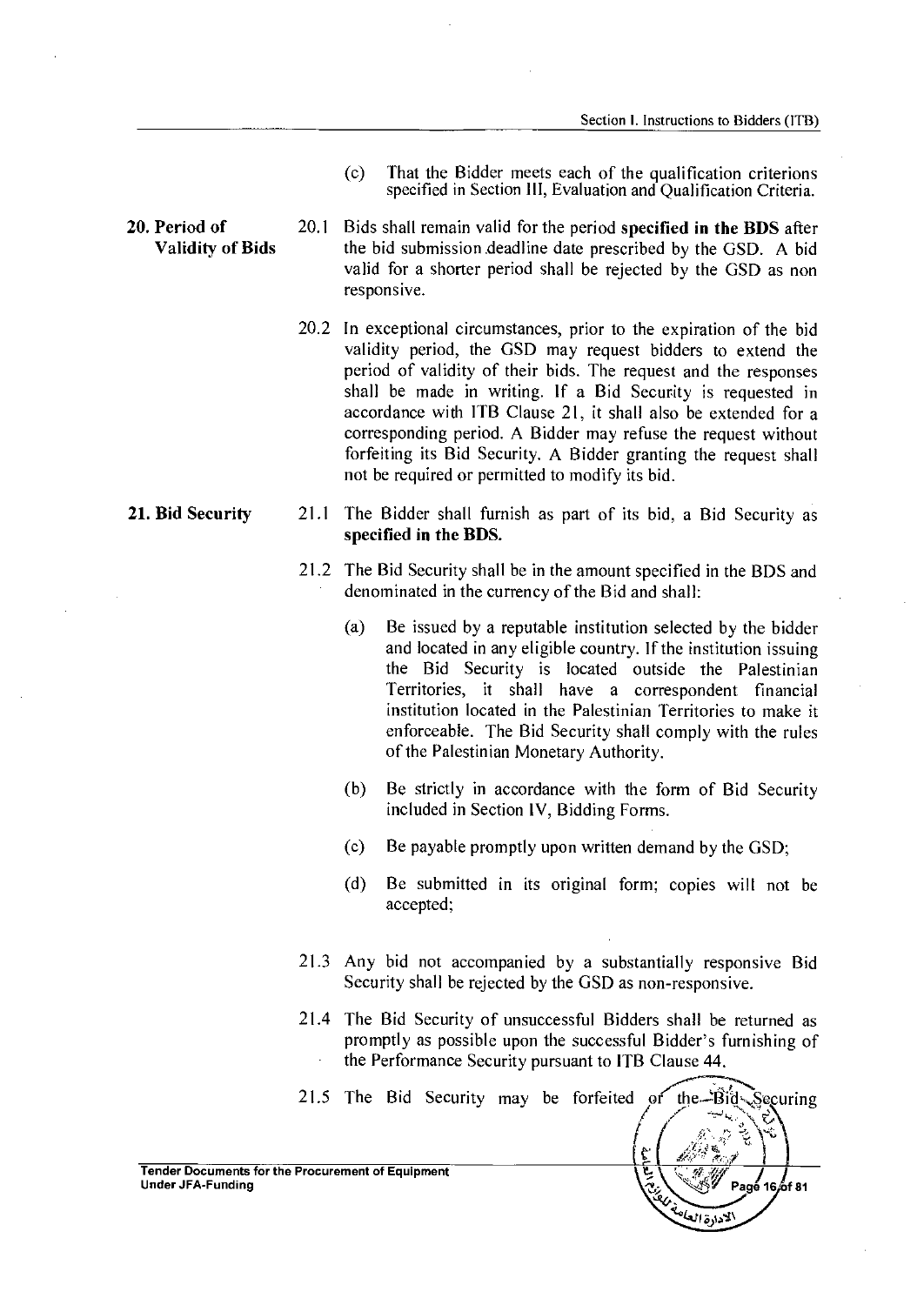Declaration executed:

- (a) If a Bidder withdraws its bid during the period of bid validity specified in the Bidding Documents; or
- (b) If the successful Bidder fails to:
	- (i) Sign the Contract in accordance with ITB Clause 43;
	- (ii) Furnish a Performance Security in accordance with ITB Clause 44.
- 22.1 The Bidder shall prepare one original of the documents comprising the bid as described in ITB Clause 11 and clearly mark it "ORIGINAL." In addition, the Bidder shall submit copies of the bid, in the number specified in the BDS and clearly mark them "Copy." In the event of any discrepancy between the original and the copies, the original shall prevail.
	- 22.2 The original and all copies of the bid shall be typed or written in indelible ink and shall be signed by a person duly authorized to sign on behalf of the Bidder.
	- 22.3 Any interlineations, erasures, or overwriting shall be valid only if they are signed or initialed by the person signing the Bid.



Tender Documents for the Procurement of Equipment

22. Format and Signing of Bid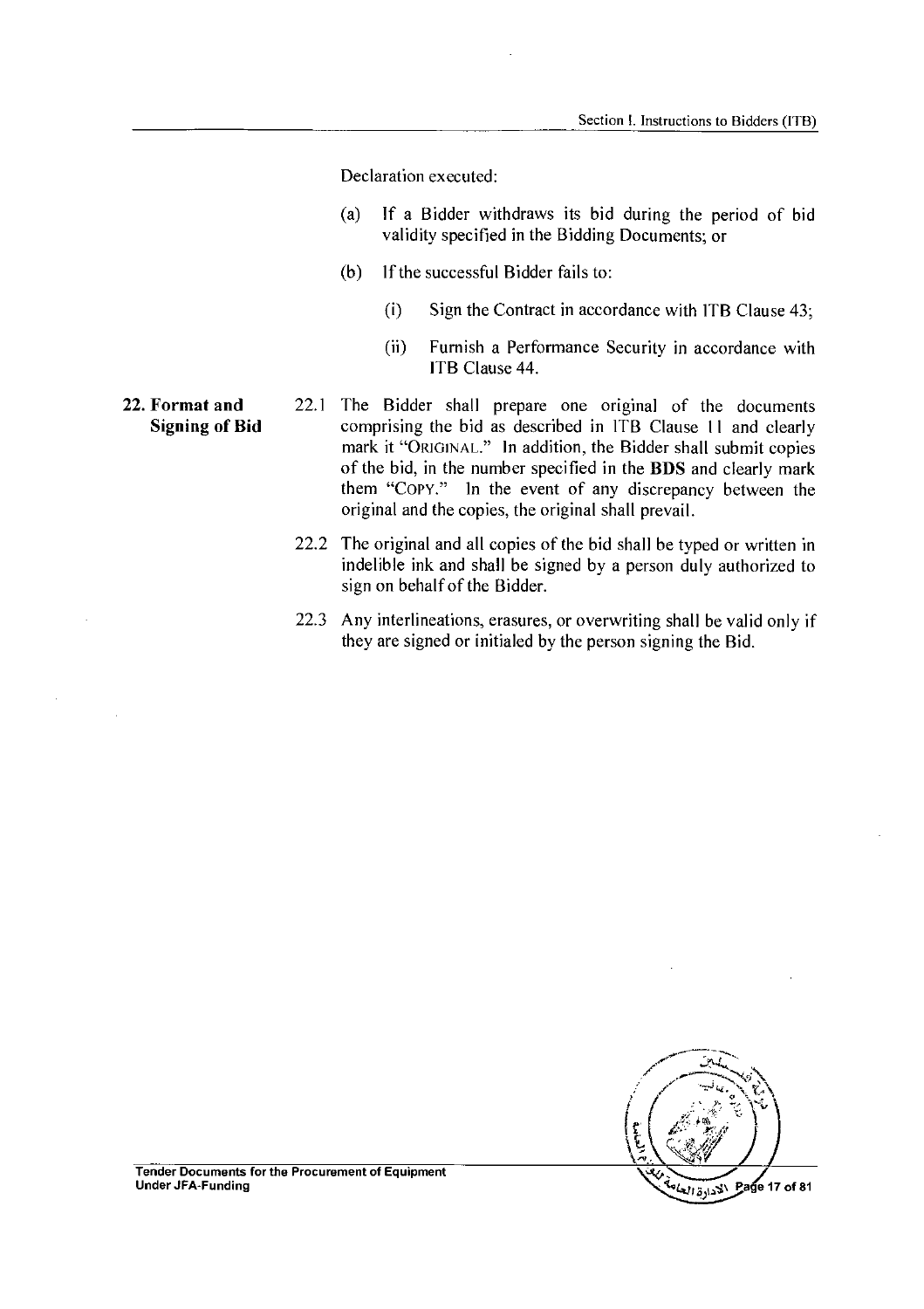#### **D. Submission and Opening of Bids**

**23. Submission,** 23.1 **Sealing and Marking of Bids** 

- Bidders may submit their bids by mail or by hand (submission by E-mail is not allowed). Bidders submitting bids by mail or by hand, shall enclose the original and each copy of the Bid in separate sealed envelopes, duly marking the envelopes as "ORIGINAL" and "Copy." These envelopes containing the original and the copies shall then be enclosed in one single envelope.
- 23.2 The inner and outer envelopes shall:
	- (a) Bear the name and address of the Bidder;
	- (b) Be addressed to the GSD in accordance with ITB Sub-Clause 24.1;
	- (c) bear the specific identification of this bidding process indicated in• ITB 1.1 and any additional identification marks as **specified in the BDS;** and
	- (d) Bear a warning not to open before the time and date for bid opening, in accordance with ITB Sub-Clause 27.1.
- 23.3 If all envelopes are not sealed and marked as required, the GSD will assume no responsibility for the misplacement or premature opening of the bid.
- 24.1 Bids must be received by the GSD at the address and no later than the date and time **specified in the BDS.**
- 24.2 If the Bidder choose to submit its bid by mail (submission by Email shall not be permitted), the GSD shall not bear any -responsibility for any delay in submission.
- 24.3 The GSD may, at its discretion, extend the deadline for the submission of bids by amending the Bidding Documents in accordance with ITB Clause 8, in which case all rights and obligations of the MEHE and Bidders previously subject to the deadline shall thereafter be subject to the deadline as extended.
- **25. Late Bids** 25.1 The GSD shall not consider any bid that arrives after the deadline for submission of bids, in accordance with ITB Clause 24. Any bid received by the GSD after the deadline for submission of bids shall be declared late, rejected, and returned unopened to the Bidder.
- **26. Withdrawal,** 26.1 **Substitution,**

 $\label{eq:1} \frac{1}{\sqrt{2}}\sum_{i=1}^N\frac{1}{\sqrt{2}}\sum_{i=1}^N\frac{1}{\sqrt{2}}\sum_{i=1}^N\frac{1}{\sqrt{2}}\sum_{i=1}^N\frac{1}{\sqrt{2}}\sum_{i=1}^N\frac{1}{\sqrt{2}}\sum_{i=1}^N\frac{1}{\sqrt{2}}\sum_{i=1}^N\frac{1}{\sqrt{2}}\sum_{i=1}^N\frac{1}{\sqrt{2}}\sum_{i=1}^N\frac{1}{\sqrt{2}}\sum_{i=1}^N\frac{1}{\sqrt{2}}\sum_{i=1}^N\frac{1$ 

**24. Deadline for** 24.1 **Submission of** 

**Bids** 

26.1 A Bidder may withdraw, substitute, or modify its, Bid, after it has been submitted by sending a written notice in accordance with Ĕ

الاداد<sup>ة ا</sup>لعب

Page 18 of 81

Tender Documents for the Procurement of Equipment Under JFA-Funding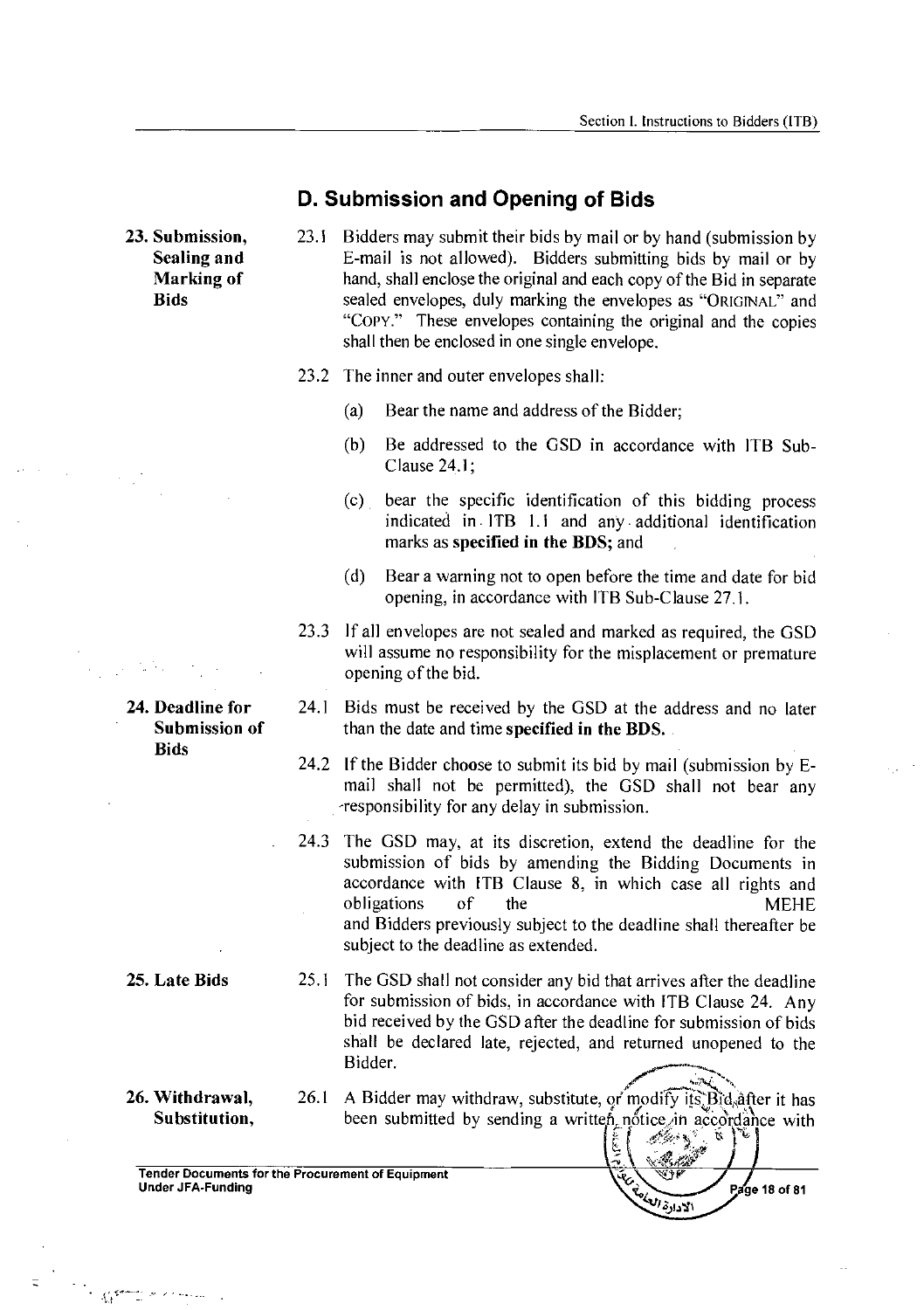| and<br>Modification of<br><b>Bids</b> |      | ITB Clause 23, duly signed by an authorized representative, and<br>shall include a copy of the authorization (the power of attorney)<br>in accordance with ITB Sub-Clause 22.2, (except that no copies<br>of the withdrawal notice are required). The corresponding<br>substitution or modification of the bid must accompany the<br>respective written notice. All notices must be:                                                                                                                                                                                                                                                                                                                                                                                                                                                                                                                                                                                                                                                                                                                                                                                                         |
|---------------------------------------|------|----------------------------------------------------------------------------------------------------------------------------------------------------------------------------------------------------------------------------------------------------------------------------------------------------------------------------------------------------------------------------------------------------------------------------------------------------------------------------------------------------------------------------------------------------------------------------------------------------------------------------------------------------------------------------------------------------------------------------------------------------------------------------------------------------------------------------------------------------------------------------------------------------------------------------------------------------------------------------------------------------------------------------------------------------------------------------------------------------------------------------------------------------------------------------------------------|
|                                       |      | submitted in accordance with ITB Clauses 22 and 23<br>(a)<br>(except that withdrawal notices do not require copies), and<br>in addition, the respective envelopes shall be clearly<br>"WITHDRAWAL,"<br>marked<br>"SUBSTITUTION,"<br>or<br>"MODIFICATION;" and                                                                                                                                                                                                                                                                                                                                                                                                                                                                                                                                                                                                                                                                                                                                                                                                                                                                                                                                |
|                                       |      | Received by the GSD prior to the deadline prescribed for<br>(b)<br>submission of bids, in accordance with ITB Clause 24.                                                                                                                                                                                                                                                                                                                                                                                                                                                                                                                                                                                                                                                                                                                                                                                                                                                                                                                                                                                                                                                                     |
|                                       |      | 26.2 Bids requested to be withdrawn in accordance with ITB Sub-<br>Clause 26.1 shall be returned unopened to the Bidders.                                                                                                                                                                                                                                                                                                                                                                                                                                                                                                                                                                                                                                                                                                                                                                                                                                                                                                                                                                                                                                                                    |
|                                       |      | 26.3 No bid may be withdrawn, substituted, or modified in the<br>interval between the deadline for submission of bids and the<br>expiration of the period of bid validity specified in the BDS or<br>any extension thereof.                                                                                                                                                                                                                                                                                                                                                                                                                                                                                                                                                                                                                                                                                                                                                                                                                                                                                                                                                                  |
| 27. Bid Opening                       | 27.1 | The GSD shall conduct the bid opening in public at the address,<br>date and time specified in the BDS.                                                                                                                                                                                                                                                                                                                                                                                                                                                                                                                                                                                                                                                                                                                                                                                                                                                                                                                                                                                                                                                                                       |
|                                       | 27.2 | First, envelopes marked "WITHDRAWAL" shall be opened and<br>read out and the envelope with the corresponding bid shall not be<br>opened, but returned to the Bidder. If the withdrawal envelope<br>does not contain a copy of the "power of attorney" confirming<br>the signature as a person duly authorized to sign on behalf of the<br>Bidder, the corresponding bid will be opened.<br>No bid<br>withdrawal shall be permitted unless the corresponding<br>withdrawal notice contains a valid authorization to request the<br>withdrawal and is read out at bid opening. Next, envelopes<br>marked "SUBSTITUTION" shall be opened and read out and<br>exchanged with the corresponding Bid being substituted, and the<br>substituted Bid shall not be opened, but returned to the Bidder.<br>No Bid substitution shall be permitted unless the corresponding<br>substitution notice contains a valid authorization to request the<br>substitution and is read out at bid opening. Envelopes marked<br>"MODIFICATION" shall be opened and read out with the<br>corresponding Bid. No Bid modification shall be permitted<br>unless the corresponding modification notice contains a valid |

 $\bar{\mathcal{A}}$ 

 $\bar{z}$ 



authorization to request the modification and is read out at Bid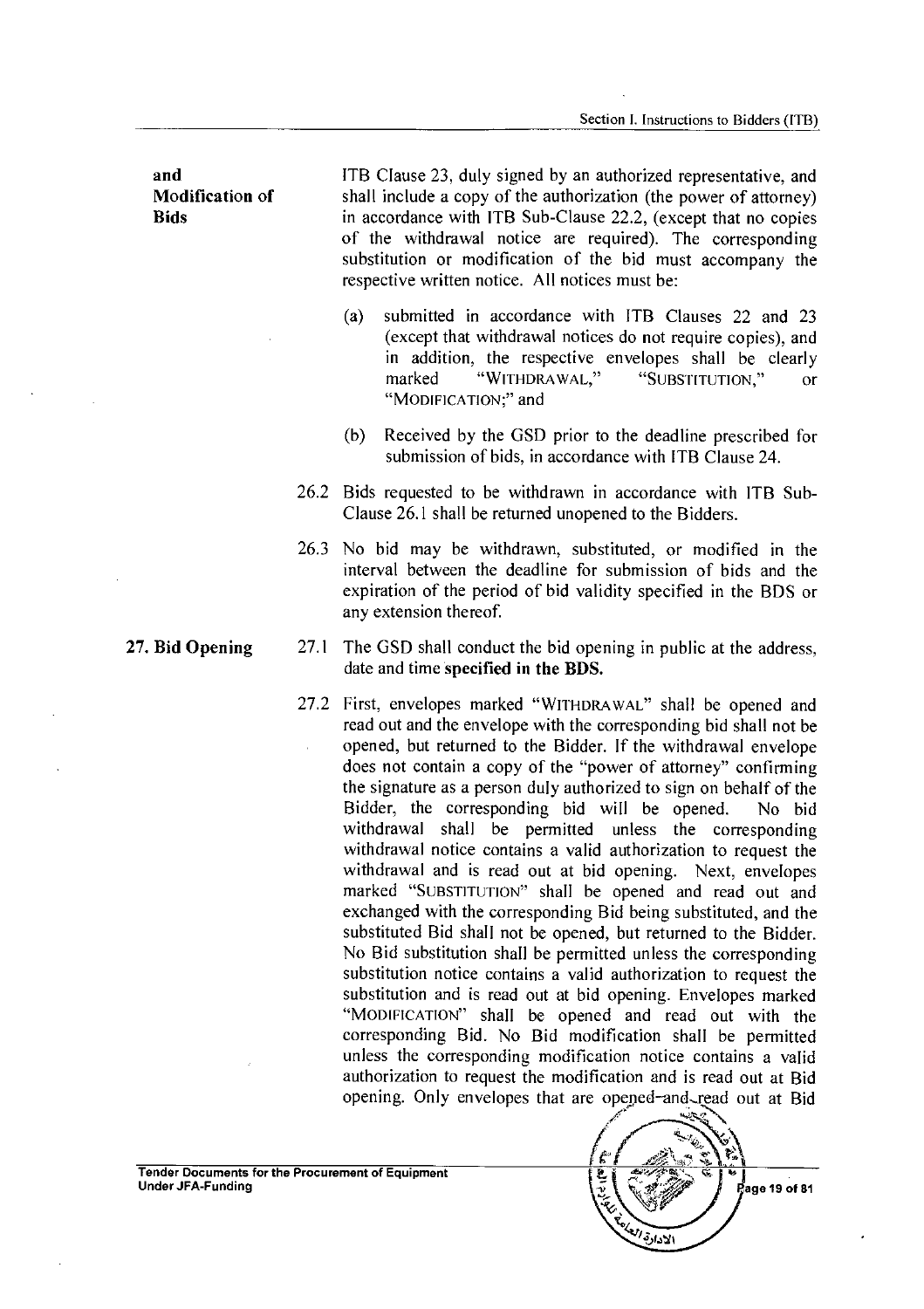opening shall be considered further.

27.3 All other envelopes shall be opened one at a time, reading out: the name of the Bidder and whether there is a modification; the Bid Prices, including any discounts and alternative offers; the presence of a Bid Security and any other details as the GSD may consider appropriate. Only discounts and alternative offers read out at Bid opening shall be considered for evaluation. No Bid shall be rejected at Bid opening except for late bids, in accordance with 1TB Sub-Clause 25.1.

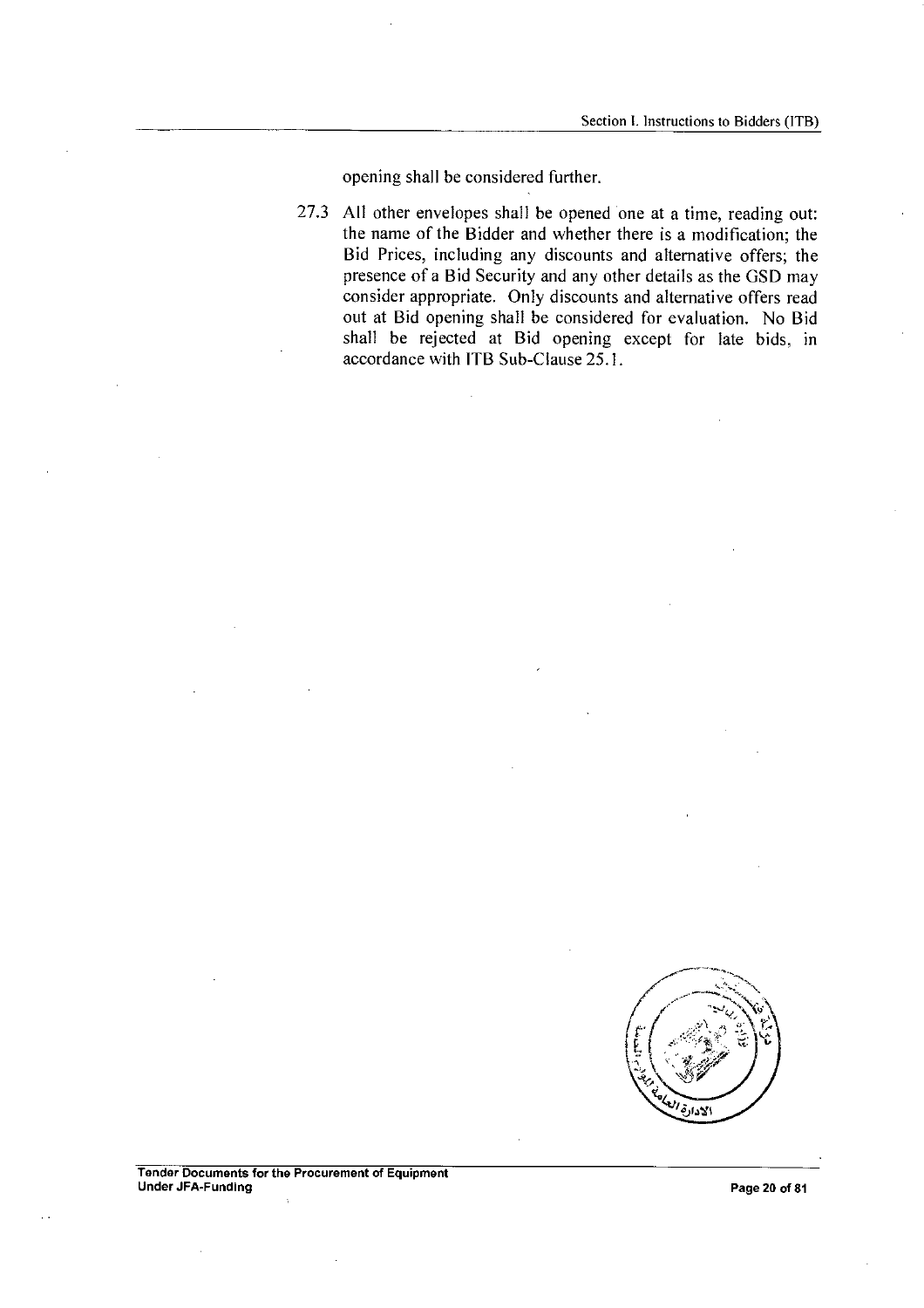#### **E. Evaluation and Comparison of Bids**

- Information relating to the examination, evaluation, comparison, and post-qualification of bids, and recommendation of contract award, shall not be disclosed to bidders or any other persons not officially concerned with such process until publication of the Contract Award. **28. Confidentiality** 28.1
	- 28.2 Any effort by a Bidder to influence the GSD in the examination, evaluation, comparison, and post qualification of the bids or contract award decisions may result in the rejection of its Bid.
	- 28.3 Notwithstanding ITB Sub-Clause 28.2, from the time of bid opening to the time of Contract Award, if any Bidder wishes to contact the GSD on any matter related to the bidding process, it should do so in writing.
- To assist in the examination, evaluation, comparison and postqualification of the bids, the GSD may, at its discretion, ask any Bidder for a clarification of its Bid. Any clarification submitted by a Bidder in respect to its Bid and that is not in response to a request by the GSD shall not be considered. The GSD's request for clarification and the response shall be in writing. No change in the prices or substance of the Bid shall be sought, offered, or permitted, except to confirm the correction of arithmetic errors discovered by the GSD in the Evaluation of the bids, in accordance with ITB Clause 31. **29. Clarification of** 29.1 **Bids**
- **30. Responsiveness of Bids**
- The GSD's determination of a bid's responsiveness is to be based on the contents of the bid itself. 30.1
	- A substantially responsive Bid is one that conforms to all the 30.2 terms, conditions, and specifications of the Bidding Documents without material deviation, reservation, or omission. A material deviation, reservation, or omission is one that:
		- (a) Affects in any substantial way the scope, quality, or performance of the Goods and Related Services specified in the Contract; or
		- (b) Limits in any substantial way, inconsistent with the Bidding Documents, the GSD's rights or the Bidder's obligations under the Contract; or
		- (c) If rectified would unfairly affect the competitive position of other bidders presenting substantially responsive bids.



Tender Documents for the Procurement of Equipment Under JFA-Funding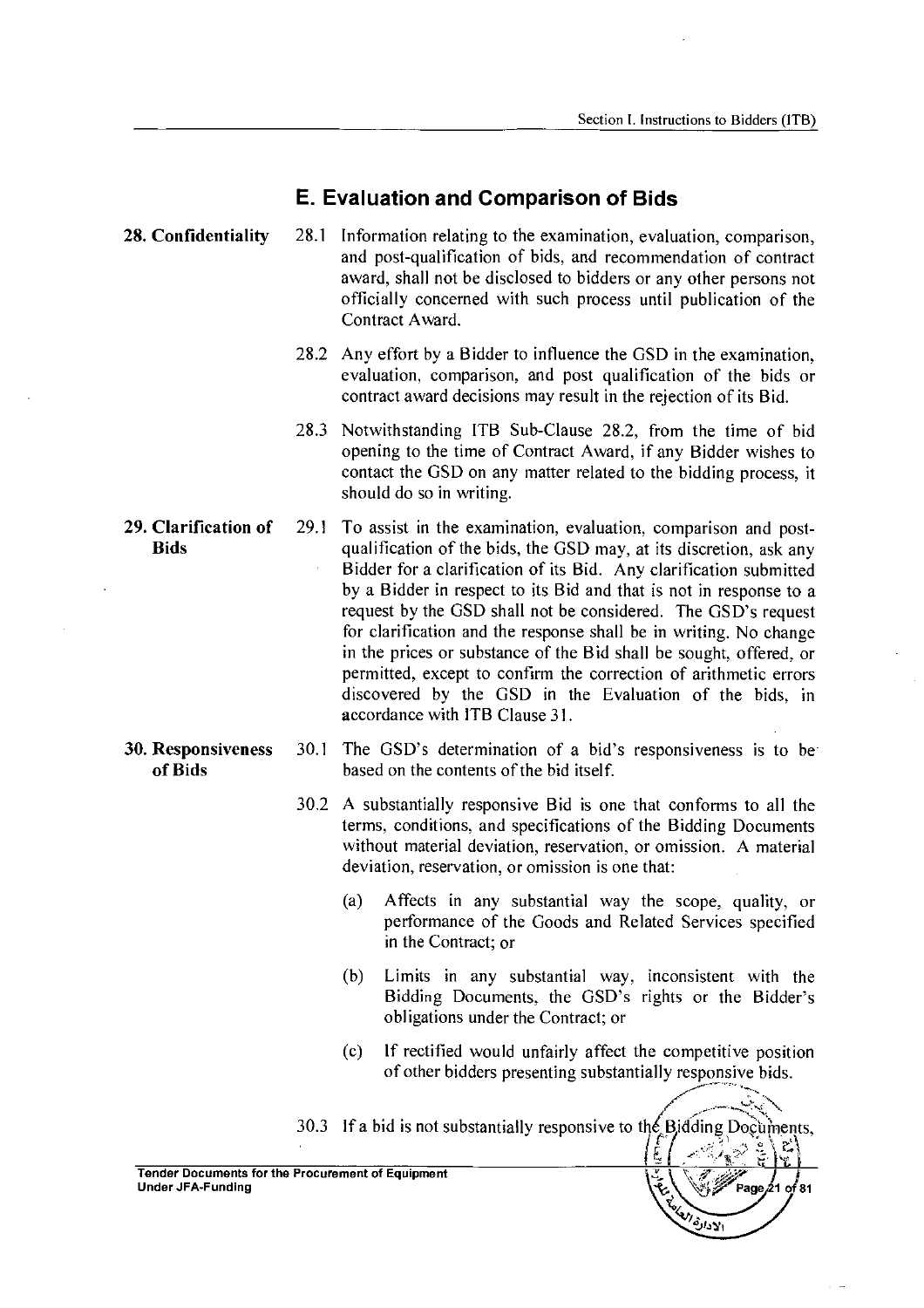it shall be rejected by the GSD and may not subsequently be made responsive by the Bidder by correction of the material deviation, reservation, or omission.

- 31.1 Provided that a Bid is substantially responsive, the GSD may waive any non-conformities or omissions in the Bid that do not constitute a material deviation. **ties, Errors, and Omissions** 
	- 31.2 Provided that a bid is substantially responsive, the GSD may request that the Bidder submit the necessary information or documentation, within a reasonable period of time, to rectify nonmaterial nonconformities or omissions in the bid related to documentation requirements. Such omission shall not be related to any aspect of the price of the Bid. Failure of the Bidder to comply with the request may result in the rejection of its Bid.
	- 31.3 Provided that the Bid is substantially responsive, the GSD shall correct arithmetical errors on the following basis:
		- (a) If there is a discrepancy between the unit price and the line item total that is obtained by multiplying the unit price by the quantity, the unit price shall prevail and the line item total shall be corrected, unless in the opinion of the GSD there is an obvious misplacement of the decimal point in the unit price, in which case the line item total as quoted shall govern and the unit price shall be corrected;
		- (b) If there is an error in a total corresponding to the addition or subtraction of subtotals, the subtotals shall prevail and the total shall be corrected; and
		- (c) If there is a discrepancy between words and figures, the amount in words shall prevail, unless the amount expressed in words is related to an arithmetic error, in which case the amount in figures shall prevail subject to (a) and (b) above.
	- 31.4 If the Bidder that awarded the Bid or part of the Bid does not accept the correction of errors, its Bid shall be rejected and its Bid Security shall be forfeited proportionally.
- **32. Preliminary** 32.1 The GSD shall examine the bids to confirm that all documents **Examination of** and technical documentation requested in ITB Clause 11 have **Bids** been provided, and to determine the completeness of each document submitted.
	- $32.2$  The GSD shall confirm that the following documents and information have been provided in the Bid: $\hat{\text{dist}}$  in  $\hat{\text{dist}}$  these documents or information is missing, the offer shall be rejected.

c

Tender Documents for the Procurement of Equipment Under JFA-Funding

الادرة Page 22 of 81

Ψ.

**31. Nonconformi-**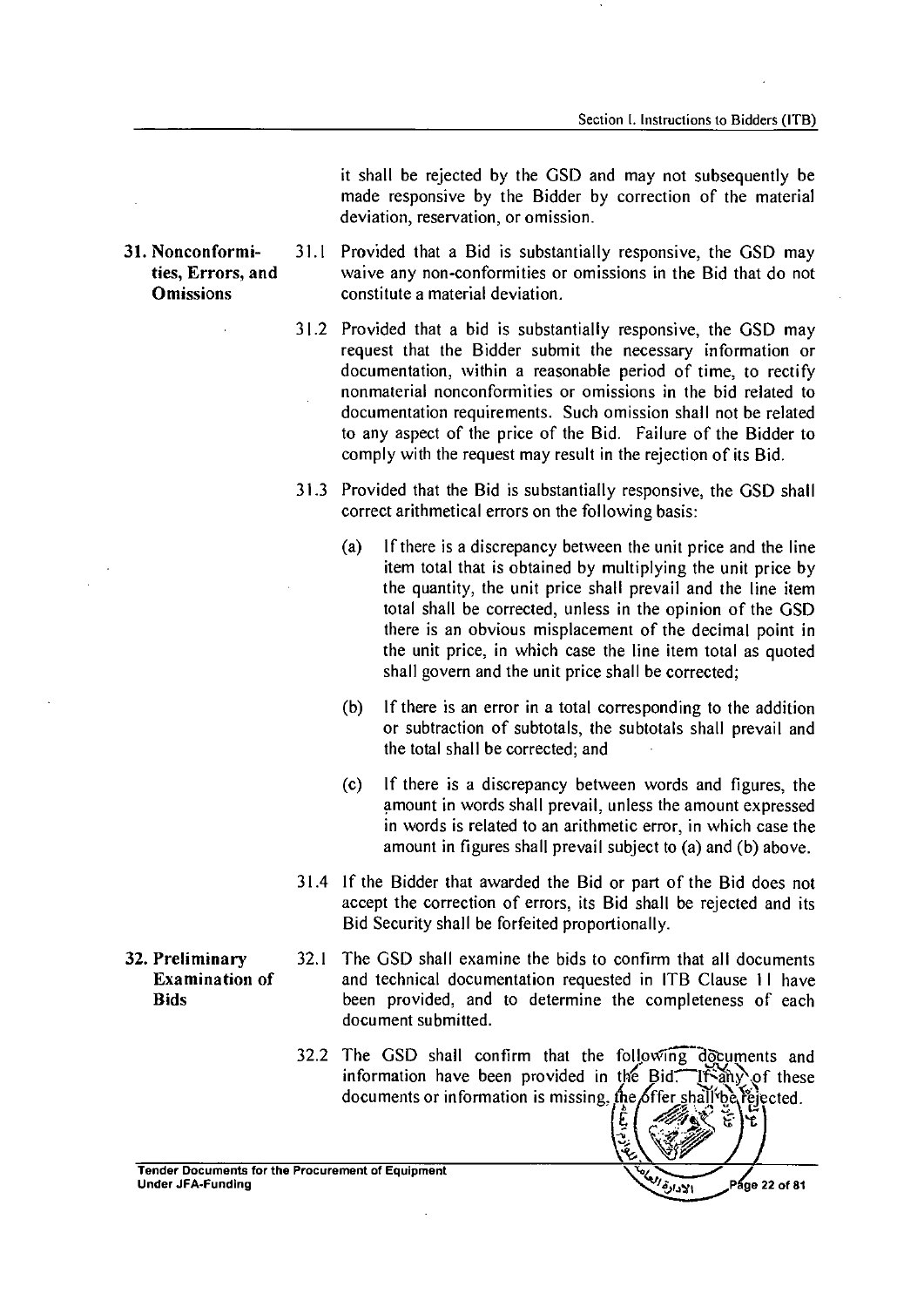- (a) Bid Submission Form, in accordance with ITB Sub-Clause 12.1;
- (b) Price Schedules, in accordance with ITB Sub-Clause 12.2;
- (c) Bid Security, in accordance with ITB Clause 21.
- (d) The duly signed Declaration of Undertaking attached in Section IV "Bidding Forms"
- 33.1 The GSD shall examine the Bid to confirm that all terms and conditions specified in the GCC and the SCC have been accepted by the Bidder without any material deviation or reservation.
- 33.2 The GSD shall evaluate the technical aspects of the Bid submitted in accordance with ITB Clause 18, to confirm that all requirements specified in Section VI, Schedule of Requirements of the Bidding Documents have been met without any material deviation or reservation.
- 33.3 If, after the examination of the terms and conditions and the technical evaluation, the GSD determines that the Bid is not substantially responsive in accordance with ITB Clause 30, it shall reject the Bid.
- 34.1 For evaluation and comparison purposes, the GSD shall convert all bid prices expressed in amounts in various currencies into an amount in a single currency specified in the BDS, using the selling exchange rates established by the source and on the date specified in the BDS.
	- Domestic preference shall not be a factor in bid evaluation.
- 36.1 The GSD shall evaluate each bid that has been determined, up to this stage of the evaluation, to be substantially responsive.
	- 36.2 To evaluate a Bid, the GSD shall only use all the factors, methodologies and criteria defined in ITB Clause 36. No other criteria or methodology shall be permitted.
	- 36.3 To evaluate a Bid, the GSD shall consider the following:
		- (a) Evaluation will be done for Items, as specified in the BDS; and the Bid Price as quoted in accordance with clause 14;
		- (b) Price adjustment for correction of arithmetic errors in accordance with ITB Sub-Clause 31.3;
		- $\overline{e}$  Price adjustment due to discounts offered\_in\_accordance with ITB Sub-Clause 14.4;



33. Examination of Terms and Conditions; **Technical** Evaluation

- 34. Conversion to Single Currency
- 35. Domestic Preference
- 36. Evaluation of 36.1 **Bids**

Tender Documents for the Procurement of Equipment (ﷺ) Tender Jocuments (ﷺ) Tender Jocuments for the Procurement<br>Under JFA-Funding (ﷺ) Tender JFA-Funding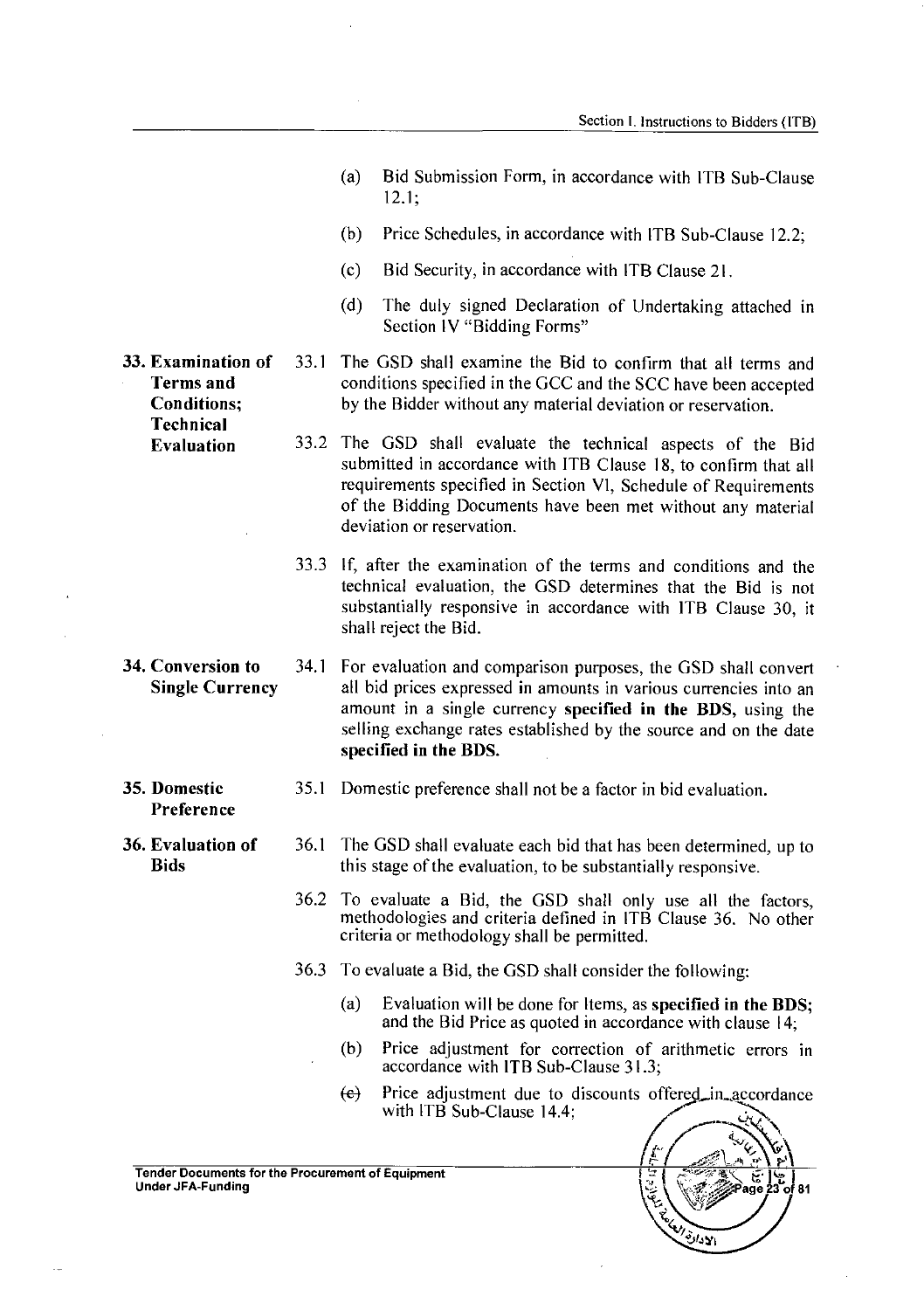37. Comparison of **Bids** 37.1 The GSD shall compare all substantially responsive bids.

#### 37.2 Bids will be compared BY LOT

#### 38. Post qualification of the Bidder

- 38.1 The GSD shall determine to its satisfaction whether the Bidder that is selected as having submitted the lowest evaluated and substantially responsive bid is qualified to perform the Contract satisfactorily.
- 38.2 The determination shall be based upon an examination of the documentary evidence of the Bidder's qualifications submitted by the Bidder, pursuant to ITB Clause 19.
- 38.3 An affirmative determination shall be a prerequisite for award of the Contract to the Bidder. A negative determination shall result in disqualification of the bid, in which event the GSD shall proceed to the next lowest evaluated bid to make a similar determination of that Bidder's capabilities to perform satisfactorily.
- 39. GSD's Right to Accept Any Bid, and to Reject Any or All Bids 39.1 The GSD reserves the right to accept or reject any bid, and to annul the bidding process and reject all bids at any time prior to contract award, without thereby incurring any liability to Bidders.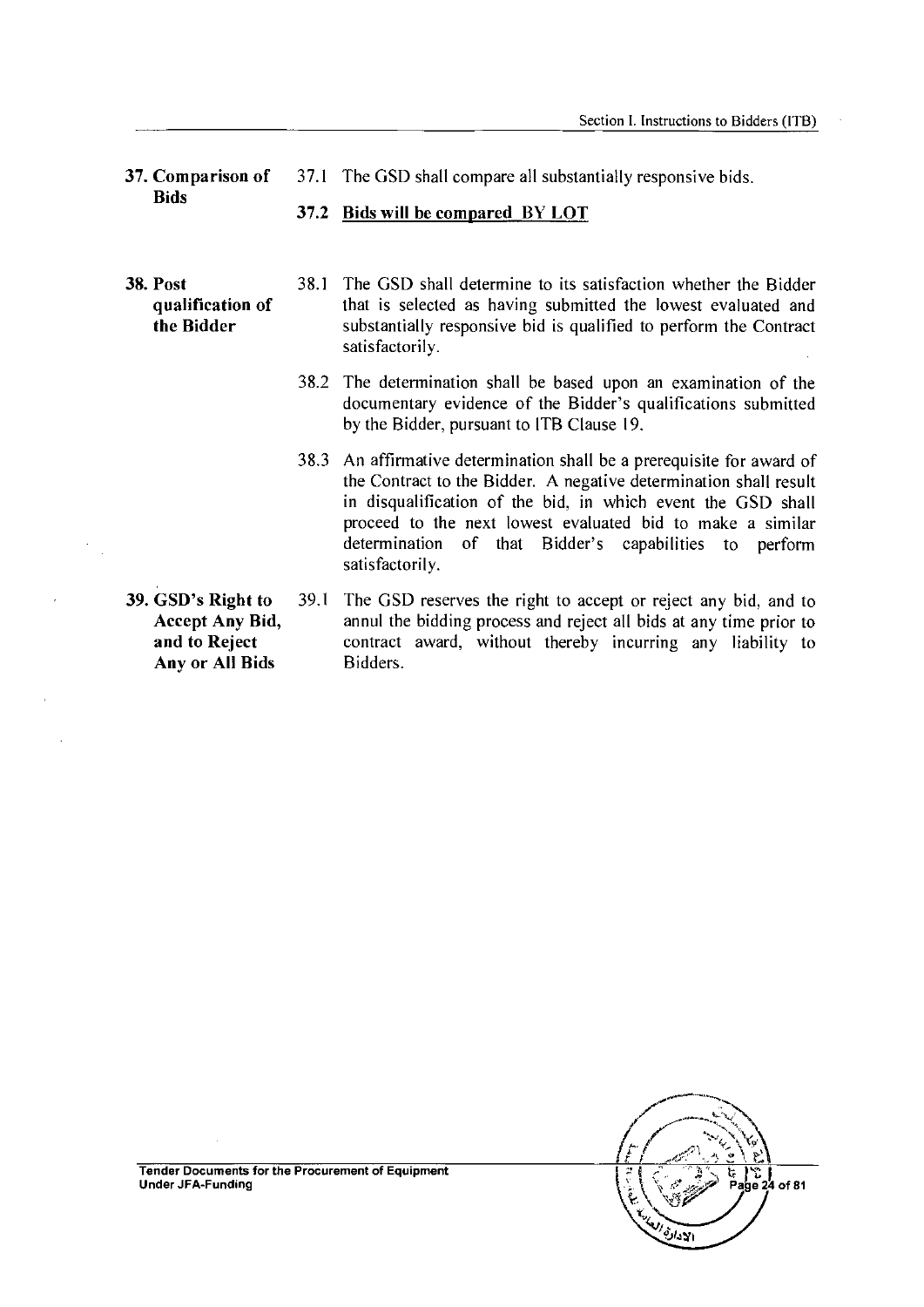#### **F. Award of Contract**

- 40. Award Criteria 40.1 The GSD shall award all items to the Bidder whose offer for that item has been determined to be the lowest evaluated offer and is substantially responsive to the Bidding Documents, provided further that the Bidder is determined to be qualified to perform the Contract satisfactorily.
	- 40.2 The Contract of each Bidder will comprise all the items for which the Bidder has offered the lowest price according to 40.1 above.
- 41. GSD's Right to Vary Quantities at Time of Award 41.1 At the time the Contract is awarded, the GSD reserves the right to increase or decrease the quantity of Goods and Related Services originally specified in Section VI, Schedule of Requirements, provided this does not exceed the percentages specified in the BDS, and without any change in the unit prices or other terms and conditions of the bid and the Bidding Documents.
- 42. Notification of Award 42.1 Prior to the expiration of the period of bid validity, the GSD shall notify the successful Bidder, in writing, that its Bid has been accepted.
	- 42.2 Until a formal Contract is prepared and executed, the notification of award shall constitute a binding Contract.
	- 42.3 Upon the successful Bidder's furnishing of the signed Contract Form and performance security pursuant to ITB Clause 44, the GSD will promptly notify each unsuccessful Bidder and will discharge its bid security, pursuant to ITB Clause 21.4.
	- 43.1 Within fourteen (14) days of receipt of the notification of award from the GSD, the successful Bidder(s) shall come to the GSD offices in Ramallah to sign the Contract Agreement.
	- 44.1 Within fourteen (14) days of the receipt of notification of award from the GSD, the successful Bidder shall furnish the Performance Security in accordance with the GCC, using for that purpose the Performance Security Form included in Section IX Contract forms. The GSD shall promptly notify the name of the winning Bidder(s) to each unsuccessful Bidder and discharge the Bid Securities of the unsuccessful bidders pursuant to ITB Sub-Clause 21.4.
		- 44.2 Failure of the successful Bidder(s) to submit the abovementioned Performance Security or sign the Contract shall constitute sufficient grounds for the annulment of the award and

#### 43. Signing of **Contract**

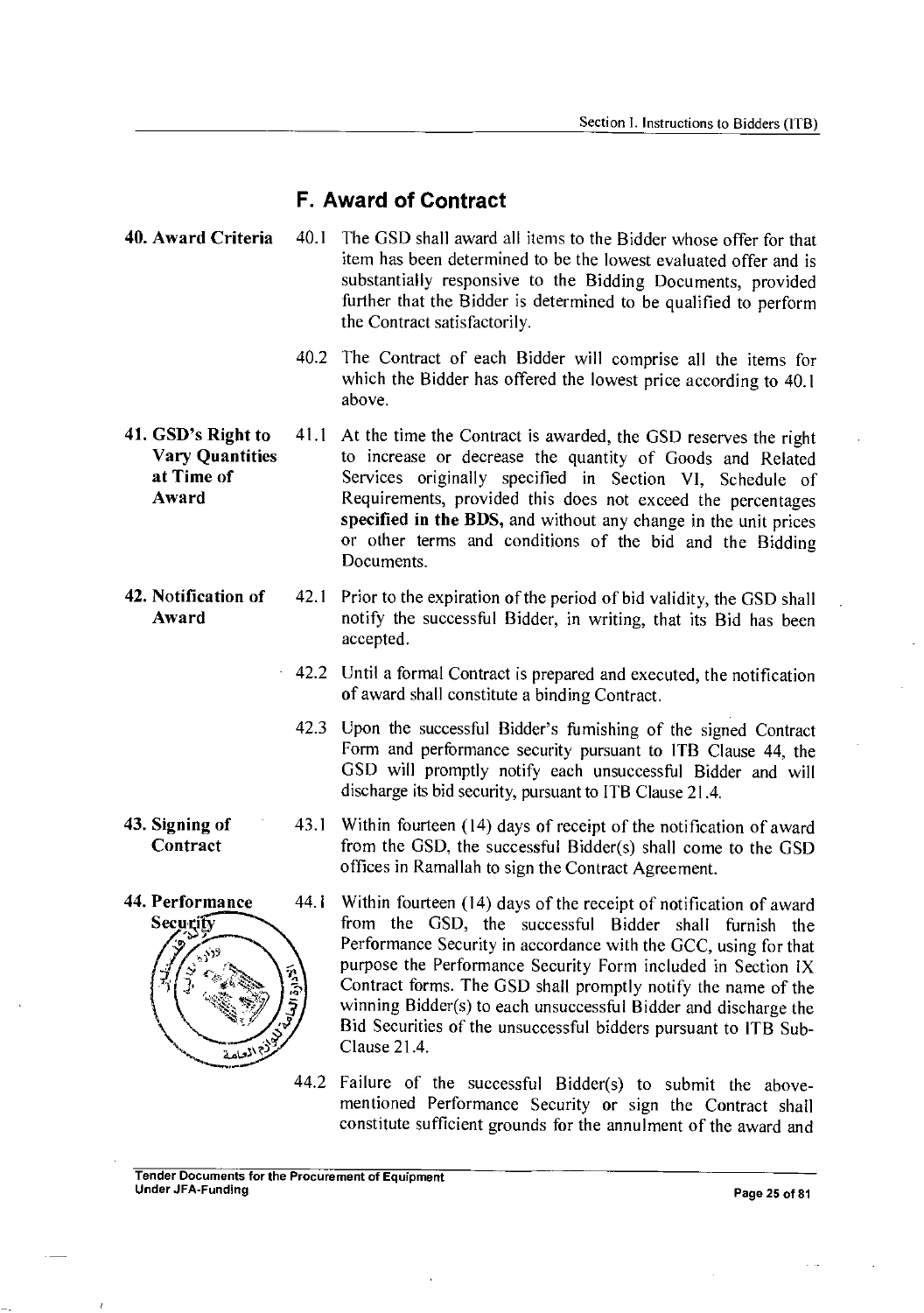forfeiture of the Bid Security. In that event the GSD may award the Contract to the next lowest evaluated Bidder, whose offer is substantially responsive and is determined by the GSD to be qualified to perform the Contract satisfactorily.

45. Reimbursement s, Guarantee Or Similar Claimable Payments 45.1 Any reimbursements, guarantee or similar claimable payments and any insurance payments shall be made to the Palestinian Ministry of Finance's Account Number (219000/49) in the Bank of Palestine, SWIFT Code PALSPS22.

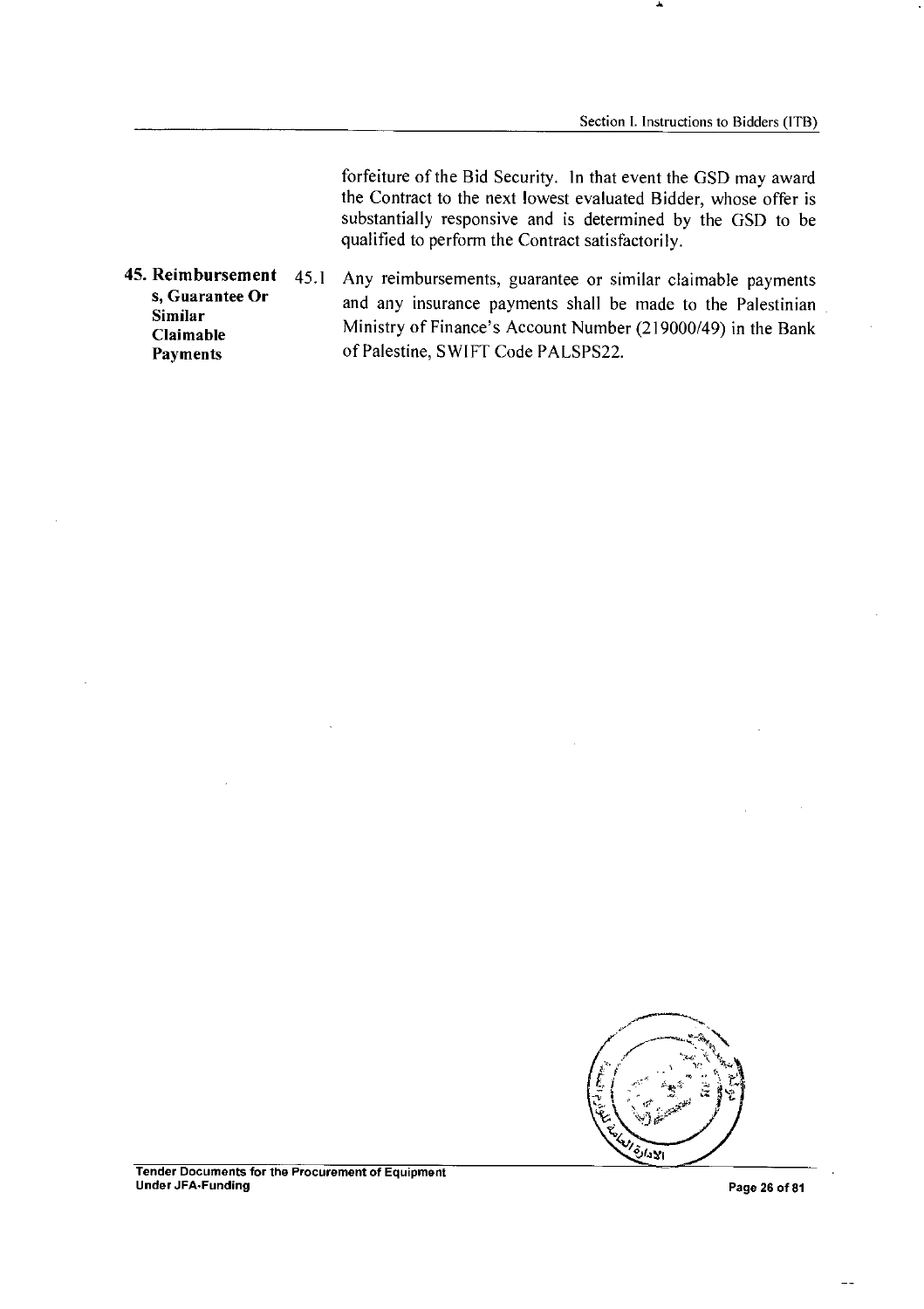# **Section II. Bidding Data Sheet (BDS)**

The following specific data for the goods to be procured shall complement, supplement, or amend the provisions in the Instructions to Bidders (ITB). Whenever there is a conflict, the provisions herein shall prevail over those in ITB.

| <b>ITB</b> Clause<br>Reference | A. General                                                                                                                                                                                                                                                                     |
|--------------------------------|--------------------------------------------------------------------------------------------------------------------------------------------------------------------------------------------------------------------------------------------------------------------------------|
| <b>ITB 1.1</b>                 | The name and identification number of the Tender <b>Preparing the</b><br><b>Back Ground of schools to be connected to internet</b>                                                                                                                                             |
|                                | $5207/2015$ MEHEIJFA.3.312231/2015 $7$                                                                                                                                                                                                                                         |
|                                | The number, identification and names of the lots comprising this Bid are:                                                                                                                                                                                                      |
|                                | Preparing the Back Ground of schools to be connected to<br>internet                                                                                                                                                                                                            |
| <b>ITB 2.1</b>                 | The name of the Project is: [JFA]                                                                                                                                                                                                                                              |
|                                | <b>B. Contents of Bidding Documents</b>                                                                                                                                                                                                                                        |
| <b>ITB</b> 7.1                 | For Clarification of bid purposes only, the Directorate of General<br>Supplies' address is:<br>Attention: Directorate of General Supplies<br>Ministry of Finance<br>Al-Basha Building, 3rd Floor, Al-Balo'<br>Ramallah, West Bank.<br>Tel. ++97022987112<br>Fax. ++97022987056 |
|                                | C. Preparation of Bids                                                                                                                                                                                                                                                         |
| <b>ITB 10.1</b>                | The language of the bid is "English"                                                                                                                                                                                                                                           |
| ITB 11.1(h)                    | The Bidder shall submit the following additional documents in its bid:<br>- The original catalogs must be attached.<br>- Brands must certified by the manufacturer.<br><b>ASSES</b><br>No additional documents are required.<br>14 E. L.                                       |
|                                | of 81 page 27                                                                                                                                                                                                                                                                  |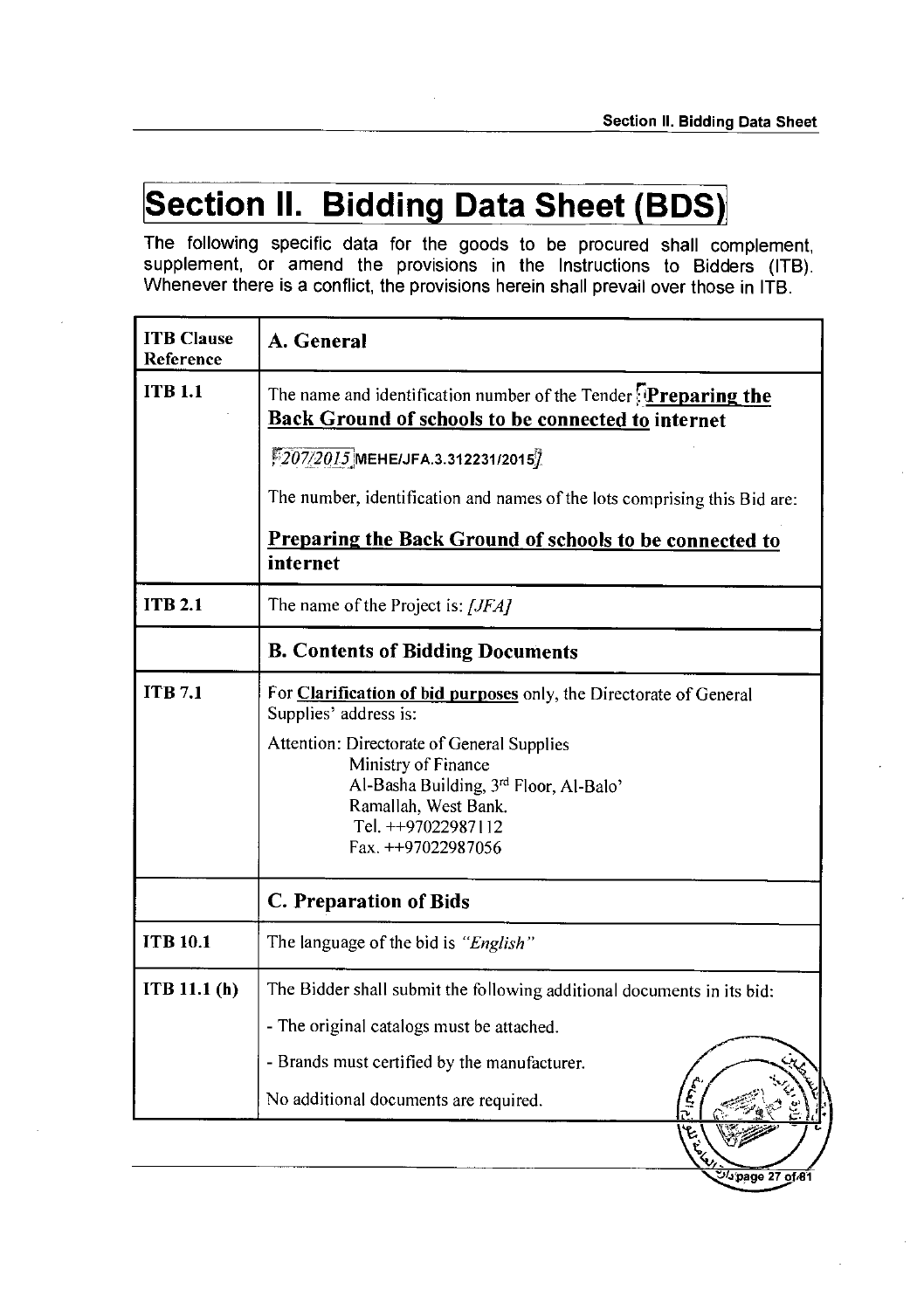| <b>ITB 13.1</b> | Alternative Bids shall not be considered.                                                                                                                                                                                                                                                                                                                                   |
|-----------------|-----------------------------------------------------------------------------------------------------------------------------------------------------------------------------------------------------------------------------------------------------------------------------------------------------------------------------------------------------------------------------|
| <b>ITB 14.7</b> | The prices quoted by the Bidder shall not be adjustable.                                                                                                                                                                                                                                                                                                                    |
| <b>ITB 14.8</b> | Prices quoted for all item shall correspond at least to 100 percent of the<br>quantities specified for this item of a lot.                                                                                                                                                                                                                                                  |
| <b>ITB 15.1</b> | The Bidder is required to quote in US Dollars.                                                                                                                                                                                                                                                                                                                              |
| ITB 19.1 (a)    | Manufacturer's authorization is required.                                                                                                                                                                                                                                                                                                                                   |
| ITB 19.1(b)     | After sales service is: required                                                                                                                                                                                                                                                                                                                                            |
| <b>ITB 20.1</b> | The bid validity period shall be 120 days.                                                                                                                                                                                                                                                                                                                                  |
| <b>ITB 21.1</b> | Bid shall include a Bid Security issued by a bank in the form included in<br>Section IV Bidding Forms and comply with the conditions of ITB 21.                                                                                                                                                                                                                             |
| <b>ITB 21.2</b> | The amount of the Bid Security shall be 5% of the bidder total bid and<br>valid for 148 days from bid submission date.                                                                                                                                                                                                                                                      |
| <b>ITB 22.1</b> | In addition to the original of the bid, the number of copies is: $(1)$                                                                                                                                                                                                                                                                                                      |
|                 | D. Submission and Opening of Bids                                                                                                                                                                                                                                                                                                                                           |
| ITB $23.2$ (c)  | The inner and outer envelopes shall bear the following additional<br>identification marks. Preparing the Back Ground of schools to<br><b>be connected to internet</b> $\hat{y}$ mehet JFA.3.312231/2015.                                                                                                                                                                    |
| <b>ITB 24.1</b> | For bid submission purposes the address is:<br>Directorate of General Supplies<br>Ministry of Finance<br>Al-Basha Building, 3rd Floor, Al-Balo' in front of Best-Eastern Hotel<br>Ramallah, West Bank<br>٩<br>Tel. ++97022987112<br>Fax. ++97022987056<br>The deadline for the submission of bids is:<br>Colar Elleria Ralph<br>Date: [25/01/2016]<br>Time: $[10, 00 a.m.]$ |
| <b>ITB 27.1</b> | The bid opening shall take place at:<br>Directorate of General Supplies<br>Ministry of Finance<br>Al-Basha Building, 3rd Floor, Al-Balo' in front of Best Eastern Hotel                                                                                                                                                                                                     |

 $\bar{\mathcal{A}}$ 

J.

 $\sim$   $\sim$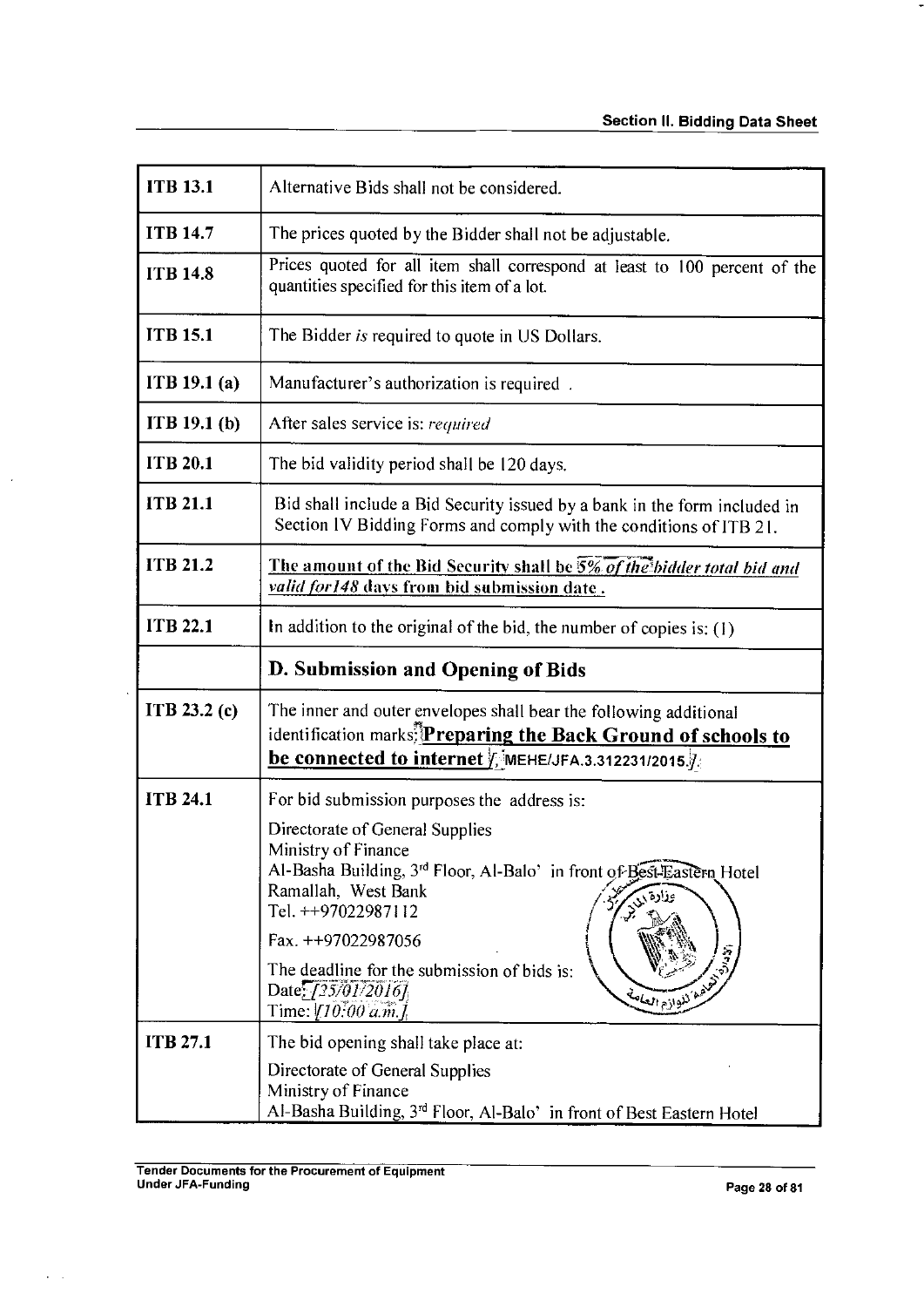|                    | Ramallah, West Bank                                                                                                                                    |
|--------------------|--------------------------------------------------------------------------------------------------------------------------------------------------------|
|                    | Tel. ++97022987112                                                                                                                                     |
|                    | Fax. $++97022987056$                                                                                                                                   |
|                    | Date: $\mathbb{Z}[25/01/2016]$                                                                                                                         |
|                    | Time: $f10:00$ am.]                                                                                                                                    |
|                    | <b>E. Evaluation and Comparison of Bids</b>                                                                                                            |
| <b>ITB 34.1</b>    | Bid prices expressed in different currencies shall be converted in: Not<br><b>Applicable</b>                                                           |
| ITB 36.3(a)        | Bids will be evaluated As One lot                                                                                                                      |
|                    | Contract will comprise all the item(s) awarded to the successful Bidder<br>(lowest price for these items).                                             |
| <b>ITB</b> 36.3(d) | The adjustments shall be determined using the following criteria, from<br>amongst those set out in Section III, Evaluation and Qualification Criteria: |
|                    | Deviation in Delivery schedule: No.<br>(a)                                                                                                             |
|                    | (b)<br>Deviation in payment schedule: No.                                                                                                              |
| <b>ITB 36.6</b>    | Bidders shall be allowed to quote separate prices for all items.                                                                                       |
|                    | <b>F. Award of Contract</b>                                                                                                                            |
| <b>ITB 41.1</b>    | The maximum percentage by which quantities may be increased is: 30%                                                                                    |
|                    | The maximum percentage by which quantities may be decreased is: 30%                                                                                    |



 $\overline{\phantom{a}}$ 

÷,

 $\ddot{\phantom{0}}$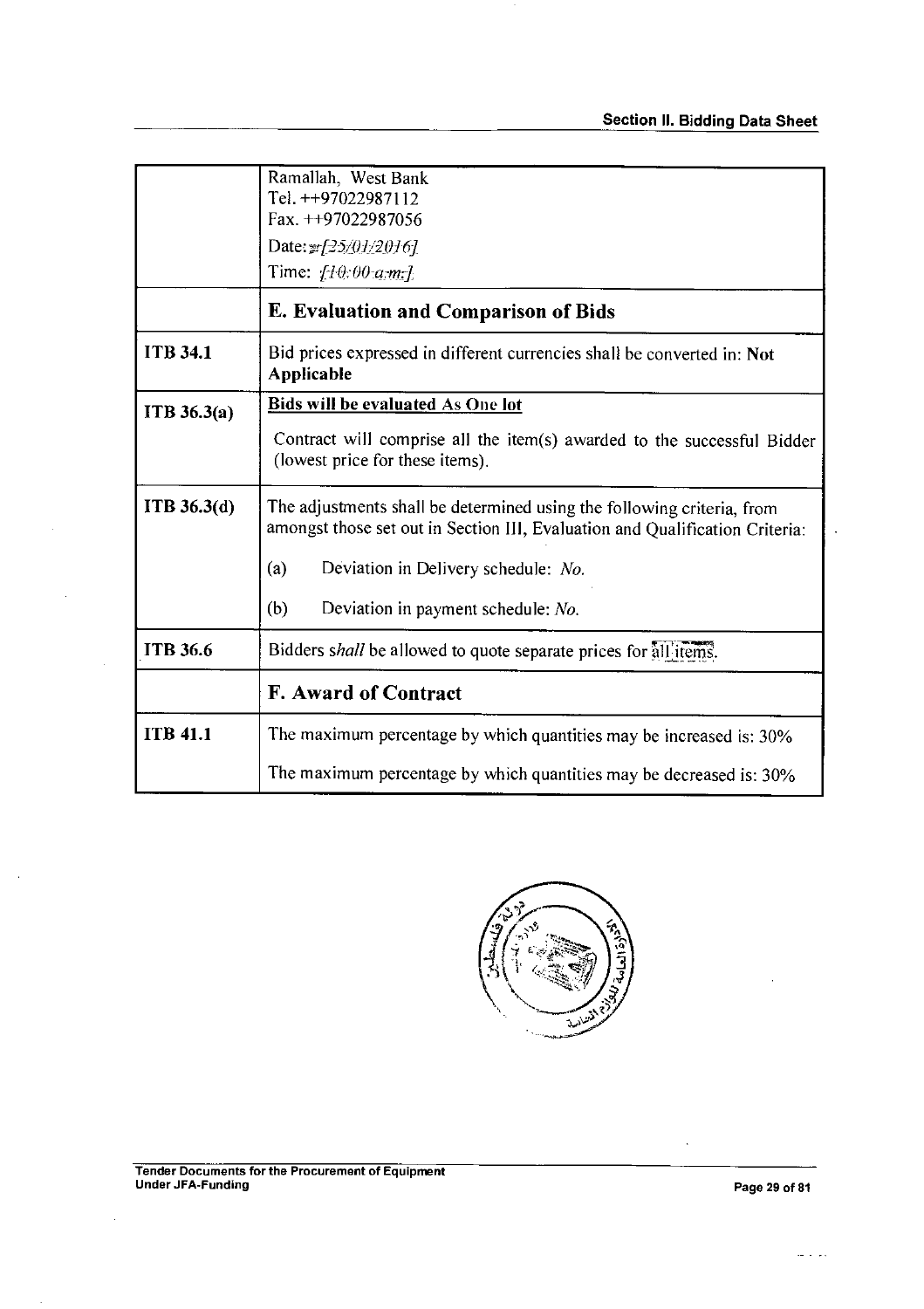### **Section III. Evaluation and Qualification Criteria**

### **Contents**

**1. Post-qualification Requirements (ITB 38.2)** 



**page 30 of 81**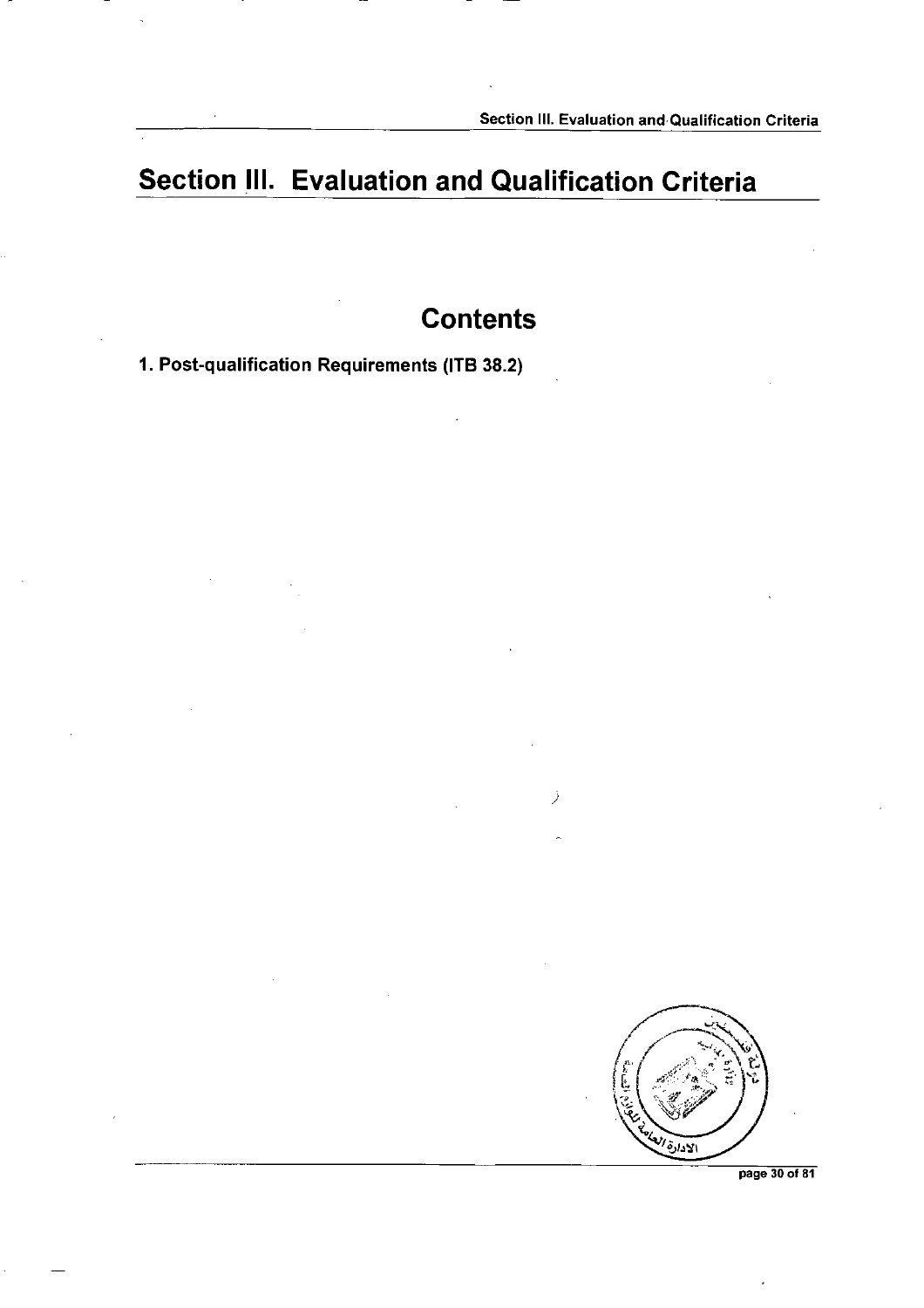#### **1. Post-qualification Requirements (ITB 38.2)**

The GSD will carry out the post-qualification of the Bidder in accordance with ITB Clause 38, using only the requirements specified. For any Bidder to pass the postqualification, he shall satisfy all the requirements listed below. If any of the listed requirements is not fulfilled the Bidder will be considered as unsuccessful and he will not be financially evaluated:

#### a. Local Bidders:

- The Bidder shall be in business related to the scope of the Bid for at least one year.
- The Bidder shall be legally registered with the Ministry of National Economy of the Palestinian Authority.
- The Bidder shall be registered for the purpose of taxation with the Ministry of Finance of the Palestinian Authority.
- The Bidder shall submit an approved financial report approved by an authorized legal auditor for the last three years evidencing the generation of profit. If the business life is less than three years then the report shall cover the business life.

#### b. International Bidders:

- I. The Bidder shall have a legal address in the Palestinian Territories.
- 2. The Bidder shall be registered for purposes of taxation with the Ministry of Finance of the Palestinian Authority.
- 3. The Bidder shall have a legally registered Local Agent (The local agent shall not participate in the bid independently. If so happen both the International Bidder as well as the Local Agent will be disqualified).
- 4. Financial Capability

The Bidder shall furnish documentary evidence that it meets the following financial requirement(s):

- The Bidder shall submit an approved financial report for the last three years evidencing the generation of profit.
- Annual average turnover for the last five years not less than TWICE the value of his bid.  $\overrightarrow{AB}$



5. Experience and Technical Capacity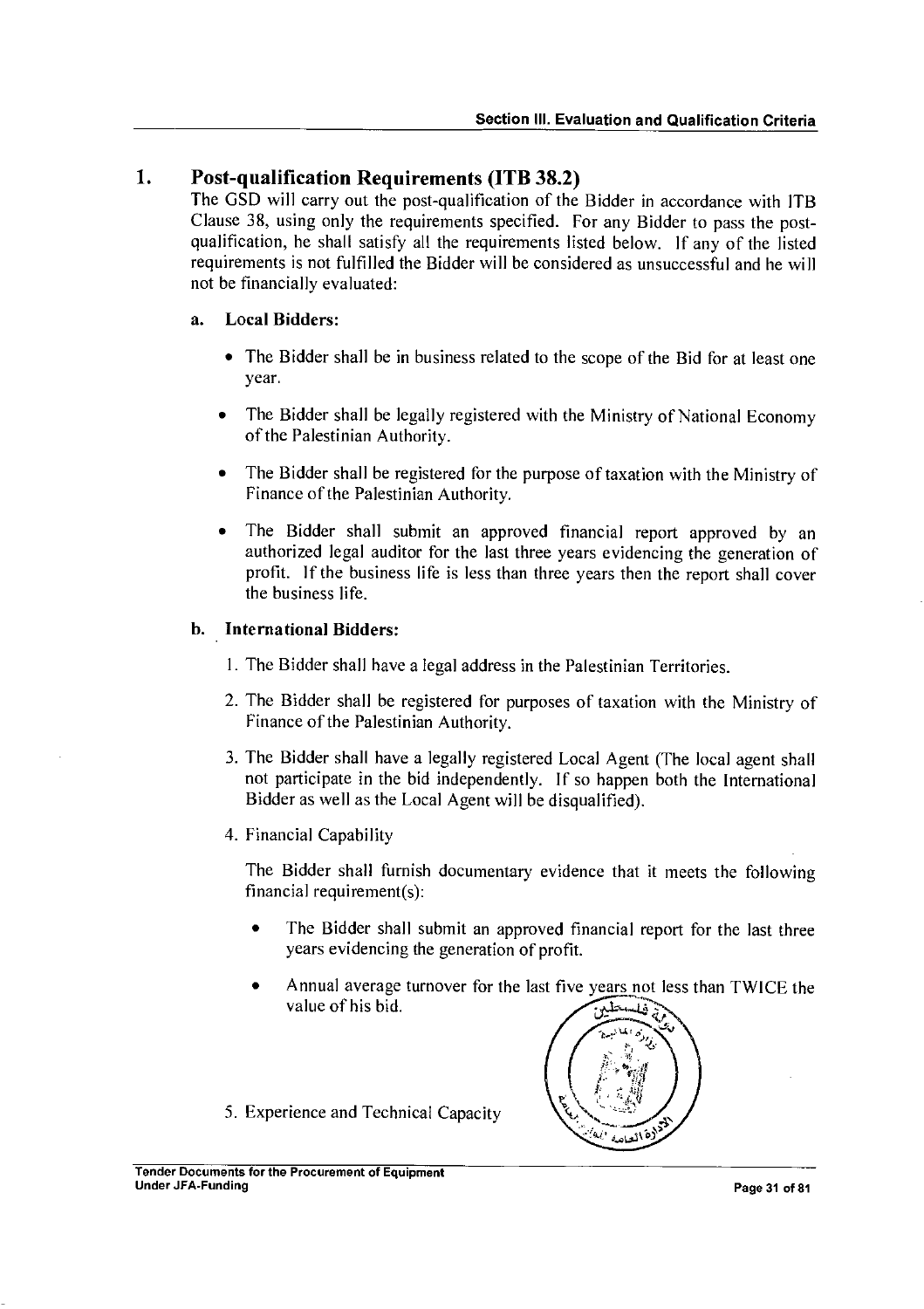The Bidder shall furnish documentary evidence to demonstrate that it meets the following experience requirement(s):

- The Bidder shall be in the business for at least the last  $(5)$  continuous years.
- The Bidder shall have implemented at least (3) similar contracts over the past (5) years.

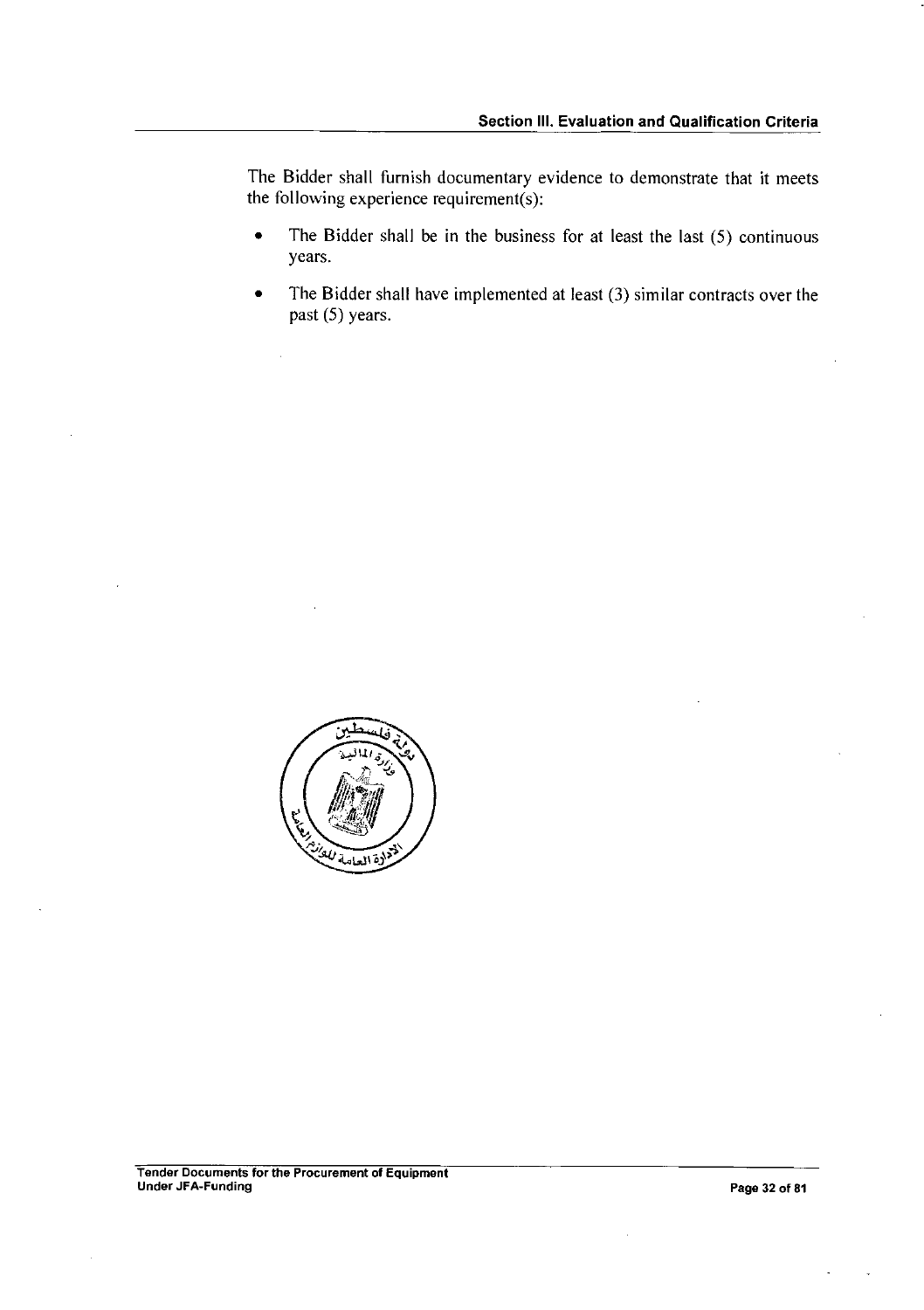# **Section IV. Bidding Forms**

### **Table of Forms**

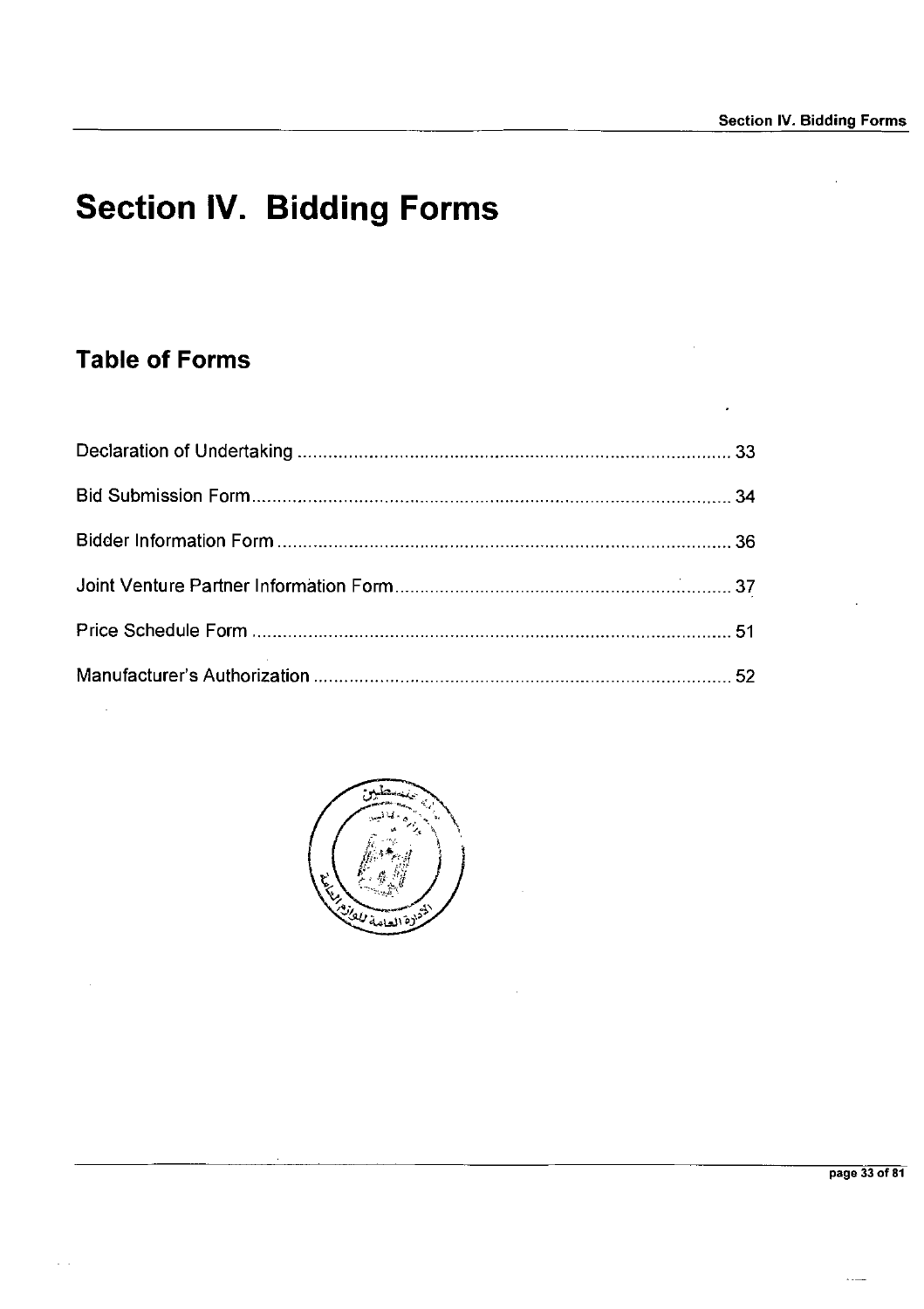### **Declaration of Undertaking**

We underscore the importance of a free, fair and competitive procurement process that precludes abusive practices. In this respect we have neither offered nor granted directly or indirectly any inadmissible advantages to any public servant or other person nor accepted such advantages in connection with our bid, nor will we offer or grant or accept any such incentives or conditions in the present procurement process or, in the event that we are awarded the contract, in the subsequent execution of the contract. We also declare that no conflict of interest exists in the meaning of the kind described in the pertinent Guidelines

We also underscore the importance of adhering to minimum social standards *("Core Labour Standards")* in the implementation of the project. We undertake to comply with the Core Labour Standards as ratified by the STATE OF PALESTINE.

We will inform our staff about their respective obligations and about their obligation to fulfil this declaration of undertaking and to obey the laws applicable in the STATE OF PALESTINE.

We also declare that our company/all members of the consortium has/have not been included in the list of sanctions of the United Nations, nor of the EU, nor of the German Government, nor in any other list of sanctions and affirm that our company/all members of the consortium will immediately inform the client and KfW if this situation should occur at a later stage.

We acknowledge that, in the event that our company (or a member of the consortium) is added to a list of sanctions that is legally binding upon the client and/or KfW, the client is entitled to exclude our company/the consortium from the procurement procedure and, if the contract is awarded to our company/the consortium, to terminate the contract immediately if the statements made in the *Declaration of Undertaking* were objectively by false or the reason for exclusion occurs after the *Declaration of Undertaking* has been issued.<br>  $\begin{pmatrix} 1 & 1 \\ 1 & 1 \end{pmatrix}$ 

لخوادة العامة

(Place) (Date) (Name of company) (Signature(s))

### هام جدا: يجب تعبئة هذا النموذج

Tender Documents for the Procurement of Equipment Under JFA-Funding **Page 34 of 81** of 81 of 81 of 81 of 81 of 81 of 81 of 81 of 81 of 81 of 81 of 81 of 81 of 81 of 81 of 81 of 81 of 81 of 81 of 81 of 81 of 81 of 81 of 81 of 81 of 81 of 81 of 81 of 81 of 81 of 81 of 81 of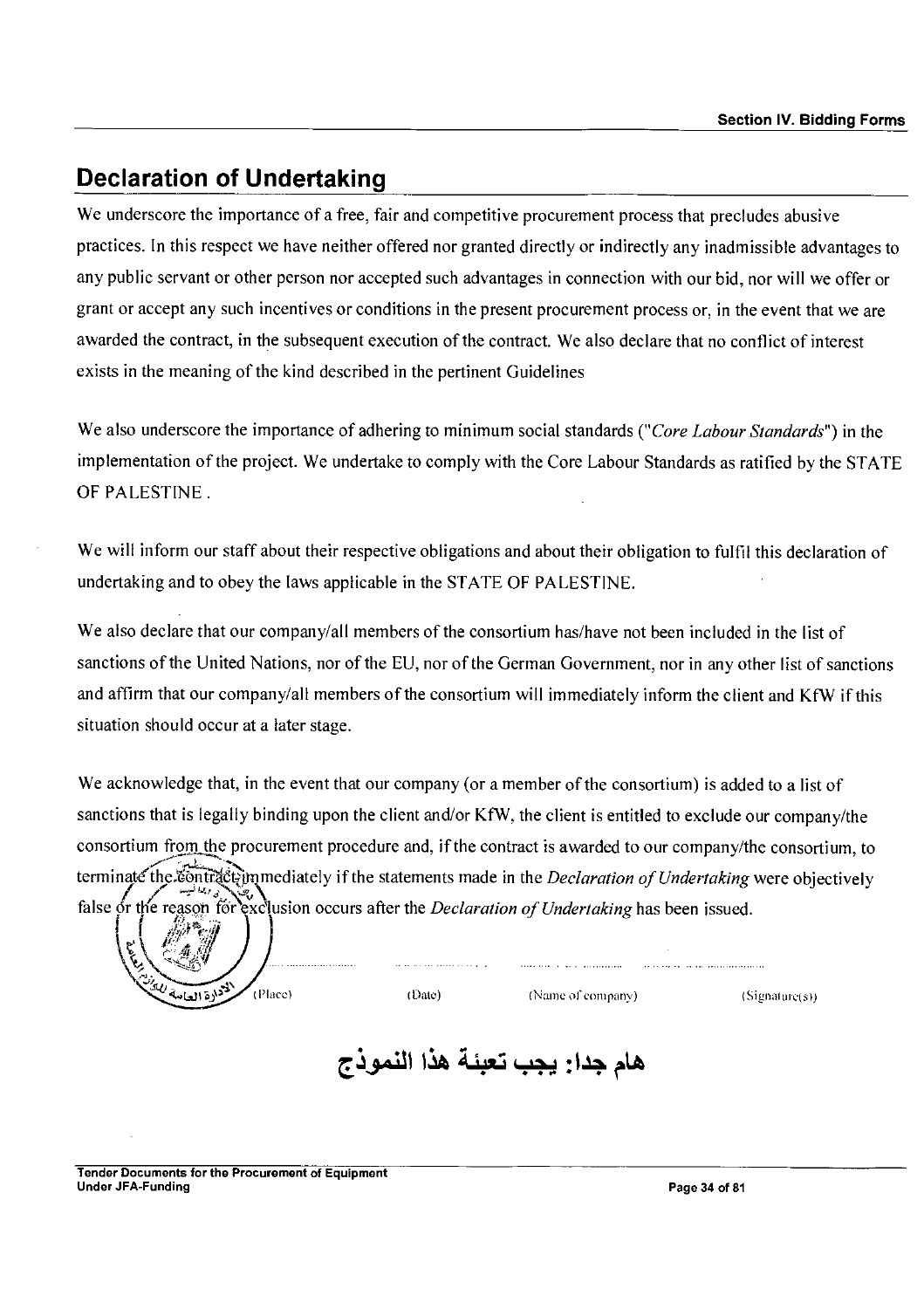### **Bid Submission Form**

*[The Bidder shall fill in this Form in accordance with the instructions indicated No alterations to its format shall be permitted and no substitutions shall be accepted]* 

Date: *finsert date (as day, month and year) of Bid Submission]* 

ICB No.: *[insert number of bidding process]* 

Invitation for Bid No.: *[insert No of IFB]* 

Alternative No.: *[insert identification No if this is a Bid for an alternative]* 

To: *[insert complete name of* GSD]

We, the undersigned, declare that:



- (a) We have examined and have no reservations to the Bidding-Documents, including Addenda No.: *<i>finsert the number and issuing date of each Addendal*
- (b) We offer to supply in conformity with the Bidding Documents and in accordance with the Delivery Schedules specified in the Schedule of Requirements the following Goods and Related Services *[insert a brief description of the Goods and Related Services];*
- (c) The total price of our Bid, excluding any discounts offered in item (d) below, is: *[insert the total bid price in words and figures, indicating the various amounts and the respective currencies];*
- (d) The discounts offered and the methodology for their application are:

Discounts. If our bid is accepted, the following discounts shall apply. *[Specify in detail each discount offered and the specific item of the Schedule of Requirements to which it applies.]* 

- (e) Vour bid shall be valid for the period of time specified in ITB Sub-Clause 20.1, from the date fixed for the bid submission deadline in accordance with ITB Sub-Clause 24.1, and it shall remain binding upon us and may be accepted at any time before the expiration of that period;
- (0 If our bid is accepted, we commit to obtain a performance security in accordance with ITB Clause 44 and GCC Clause 17 for the due performance of the Contract;
- (g) We, including any subcontractors or suppliers for any part of the contract, have nationality from eligible<br>countries finsert the nationality of the Bidder, including that of all parties that comprise the *finsert the nationality of the Bidder, including that of all parties that comprise the Bidder, if the Bidder is a JV, and the nationality each subcontractor and supplier]*
- (h) We have no conflict of interest in accordance with ITB Sub-Clause 4.2;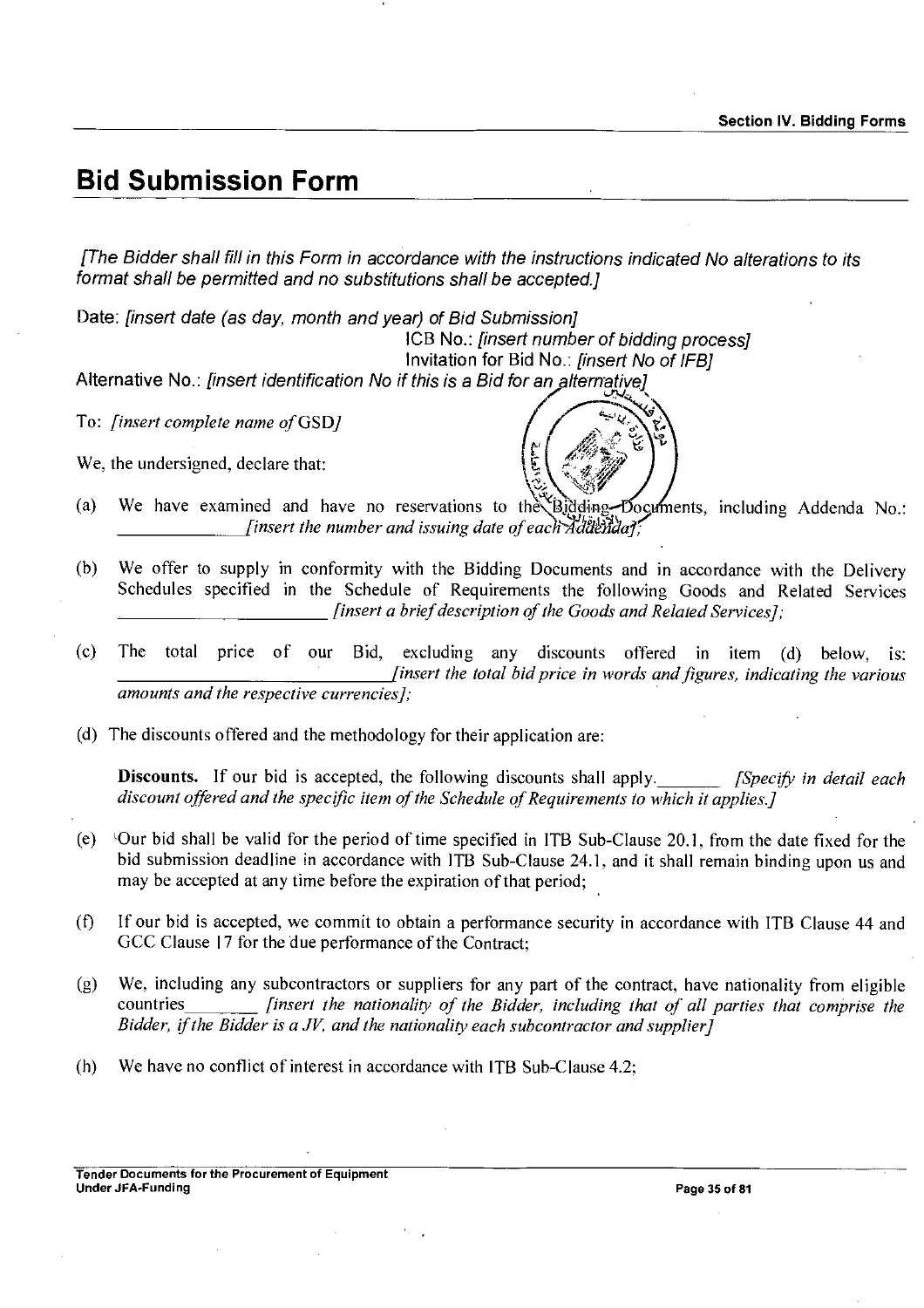- (i) Our firm, its affiliates or subsidiaries—including any subcontractors or suppliers for any part of the contract—has not been declared ineligible by the UN Security Council, under the GSD's country laws or official regulations, in accordance with ITB Sub-Clause 4.1;
- (k) We understand that this bid, together with your written acceptance thereof included in your notification of award, shall constitute a binding contract between us, until a formal contract is prepared and executed.
- (I) We understand that you are not bound to accept the lowest evaluated bid or any other bid that you may receive.

Signed: *[insert signature of person whose name and capacity are shown]* In the capacity of *[insert legal capacity of person signing the Bid Submission Form]* 

Name: *[insert complete name of person signing the Bid Submission Form]* 

Duly authorized to sign the bid for and on behalf of: *[insert complete name of Bidder]* 

Dated on *day* of *<i>j insert date of signing]* 



هام جدار يجب تعبئة هذا النموذج

عدم تعبئة هذا الجدول يعتبر العرض مستبعدا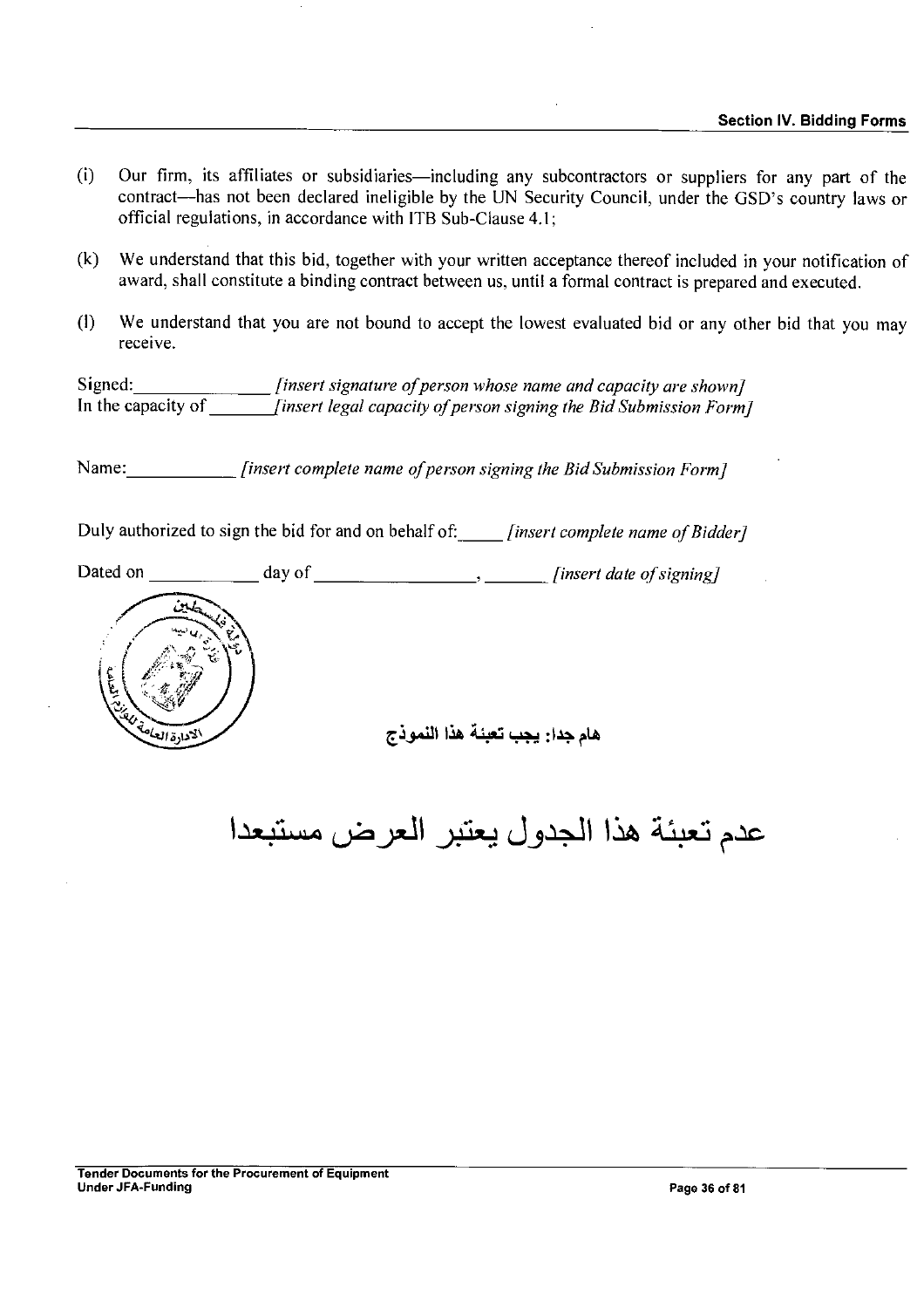## **Bidder Information Form**

*[The Bidder shall fill in this Form in accordance with the instructions indicated below. No alterations to its format shall be permitted and no substitutions shall be accepted.]* 

Date: *[insert date (as day, month and year) of Bid Submission]*  NCB No.: *[insert number of bidding process]* 

Page of pages

| 1. Bidder's Legal Name [insert Bidder's legal name]                                                                                                             |
|-----------------------------------------------------------------------------------------------------------------------------------------------------------------|
| 2. In case of JV, legal name of each party: [insert legal name of each party in JV]                                                                             |
| 3. Bidder's actual or intended Country of Registration: [insert actual or intended Country of<br>Registration]                                                  |
| 4. Bidder's Year of Registration: [insert Bidder's year of registration]                                                                                        |
| 5. Bidder's Legal Address in Country of Registration: <i>[insert Bidder's legal address in</i><br>country of registration]                                      |
| 6. Bidder's Authorized Representative Information                                                                                                               |
| Name: [insert Authorized Representative's name]                                                                                                                 |
| Address: [insert Authorized Representative's Address]                                                                                                           |
| Telephone/Fax numbers: [insert Authorized Representative's letephone/fax numbers]                                                                               |
| Email Address: [insert Authorized Representative's email address]                                                                                               |
| 7. Attached are copies of original documents of: [check the box(es) of the attached original<br>documents]                                                      |
| Articles of Incorporation or Registration of firm named in 1, above, in accordance with<br>⊔<br>ITB Sub-Clauses 4.1 and 4.2.                                    |
| In case of JV, letter of intent to form JV or JV agreement, in accordance with ITB Sub-<br>Ш<br>Clause 4.1.                                                     |
| In case of government owned entity from the GSD's country, documents establishing legal<br>$\Box$<br>and financial autonomy and compliance with commercial law. |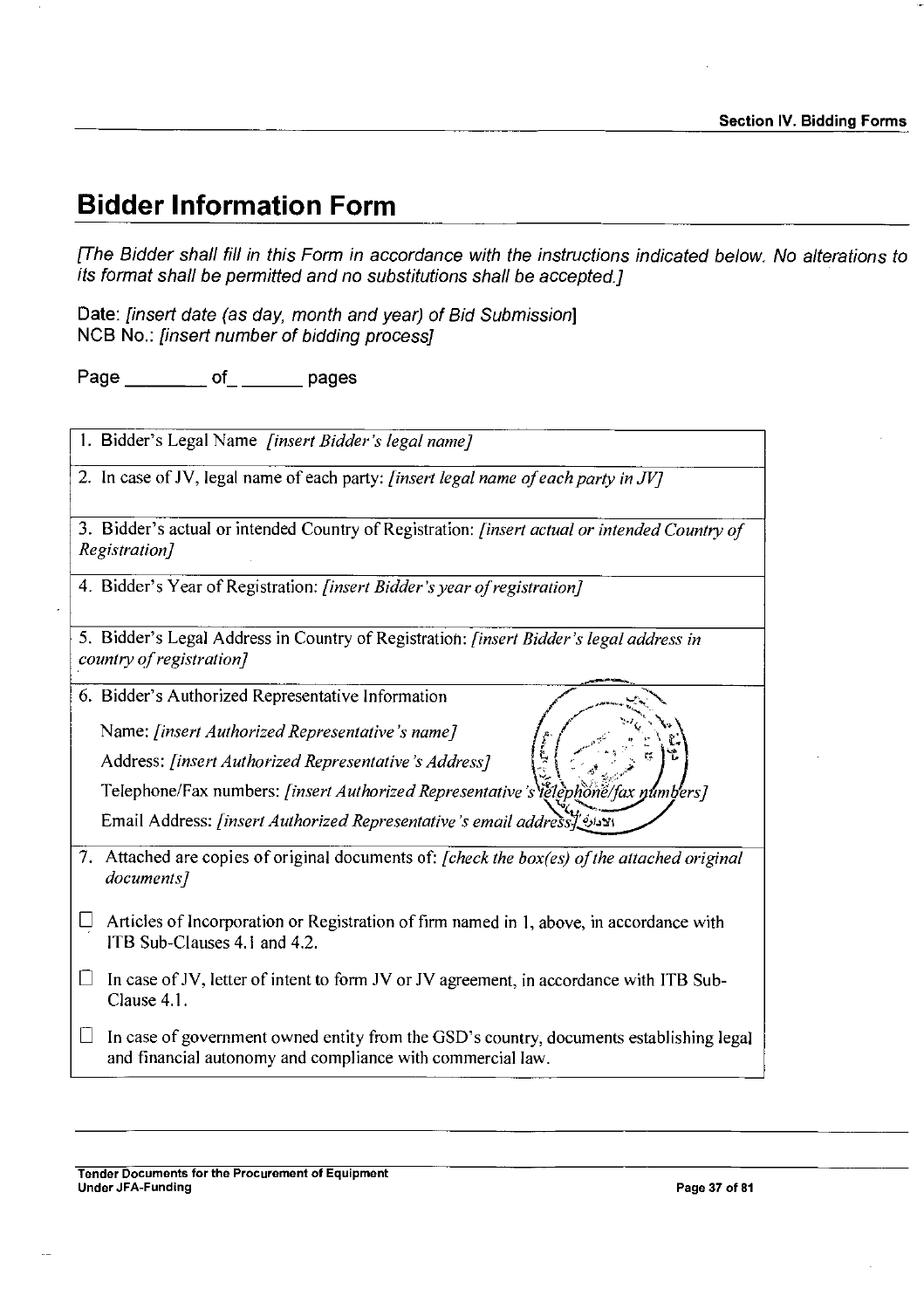## **Joint Venture Partner Information Form**

*[The Bidder shall fill in this Form in accordance with the instructions indicated below].*  Date: *[insert date (as day, month and year) of Bid Submission]*  NCB No.: *[insert number of bidding process]* 

Page of pages

I. Bidder's Legal Name: *[insert Bidder's legal name]* 

2. JV's Party legal name: *[insert .JV's Party legal name]* 

3. JV's Party Country of Registration: *[insert JV's Party country of registration]* 

4. JV's Party Year of Registration: *[insert JV's Part year of registration]* 

5. JV's Party Legal Address in Country of Registration: *[insert JV's Party legal address in country of registration]*<br> **6.** JV's Party Authorized Representative Information *in country of registration]* 

6. JV's Party Authorized Representative Information

Name: *[insert name of JV's Party authorized representative]* 

Address: *[insert address of JV's Party authorized representative]* 

Telephone/Fax numbers: *[insert telephone/fax numbers of JV's\Paky-\_autizId*   $representative$ *]* 

Email Address: *[insert email address of JV's Party authorized representative]* 

- 7. Attached are copies of original documents of: *[check the box(es) of the attached original documents]*
- $\Box$  Articles of Incorporation or Registration of firm named in 2, above, in accordance with 1TB Sub-Clauses 4.1 and 4.2.
- $\Box$  In case of government owned entity from the GSD's country, documents establishing legal and financial autonomy and compliance with commercial law.

"'''----- ? \

*\_ -*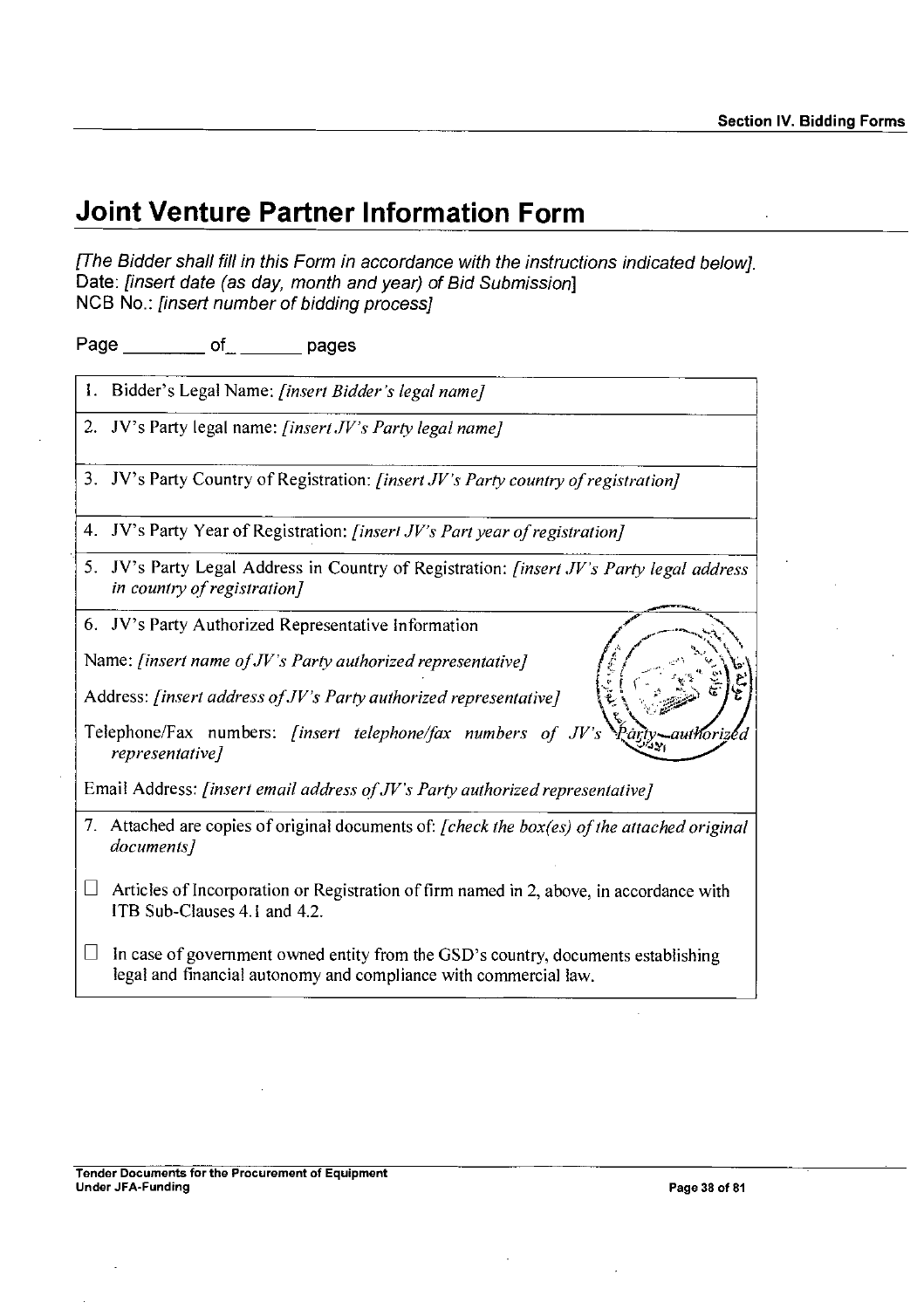# **Price Schedule Form**

|                | Tender No-MEHE/JFA.3.312231/2015<br>Name of Bidder                      |                           |            |         |                       |  |  |
|----------------|-------------------------------------------------------------------------|---------------------------|------------|---------|-----------------------|--|--|
|                | $Page \_\ of \_\_\$                                                     |                           |            |         |                       |  |  |
| $\pmb{\#}$     | Elisabeth Land<br>Item                                                  |                           | <b>QTY</b> | U.Price | <b>Total</b><br>price |  |  |
|                | <b>Complete Network Point</b>                                           |                           |            |         |                       |  |  |
|                | Shielded Cat 6A Network Cable from wall socket to patch panel           |                           |            |         |                       |  |  |
|                | Cat6A Wall socket outlet with RJ45 shielded female connector            |                           |            |         |                       |  |  |
|                | Patch Panel Brand Name Shielded Populated Patch Panel                   |                           |            |         |                       |  |  |
| 1              | Air patch panel                                                         |                           |            |         |                       |  |  |
|                | Wall Frame and cover where applicable / Brand Name Suitable Trunk       |                           | 480        |         |                       |  |  |
|                | 4-Pair connection testing                                               |                           |            |         |                       |  |  |
|                | Numbering and labeling                                                  |                           |            |         |                       |  |  |
|                | Cat 6A 0.5m Patch cord                                                  |                           |            |         |                       |  |  |
|                | <b>Distribution Cabinet</b>                                             |                           |            |         |                       |  |  |
|                | 10 U Size                                                               |                           |            |         |                       |  |  |
| $\overline{2}$ | Two Opening Sides                                                       |                           |            |         |                       |  |  |
|                | Includes Power Strip (built in)                                         |                           | 60         |         |                       |  |  |
|                | Includes one, roof-mounted fan (built in)                               |                           |            |         |                       |  |  |
|                | Depth 550 mm as Min<br>A                                                | $\mathbf{e}^{\mathbf{v}}$ |            |         |                       |  |  |
|                | <b>Switch POE</b>                                                       | ₹ł                        |            |         |                       |  |  |
|                | منزر الم<br>IEEE 802.3af power on up to 24 ports<br>$\mathcal{U}$       |                           |            |         |                       |  |  |
|                | $\overline{\phantom{a}}$<br>℃<br>24 x 10/100/1000 Mbps Ports            |                           |            |         |                       |  |  |
| 3              | <sup>THAM</sup> LAH<br>Supports PoE power up to 15.4W for each PoE port |                           |            |         |                       |  |  |
|                | بهبحينه<br>Rack Mount                                                   |                           | 60         |         |                       |  |  |
|                | <b>Auto Sensing</b>                                                     |                           |            |         |                       |  |  |
|                | 3 Years Warranty as Min                                                 |                           |            |         |                       |  |  |
|                | Access Points with original cover to protect AP                         |                           |            |         |                       |  |  |
|                | One 10/100/100 Mbps Ethernet Port(RJ45) autosensing                     |                           |            |         |                       |  |  |
|                | 1 Power On/Off Switch                                                   |                           |            |         |                       |  |  |
|                | PoE Power Requirements 802.3af                                          |                           |            |         |                       |  |  |
|                | Data Rates Supported: IEEE 802.11n, IEEE 802.11g, IEEE 802.11b, IEEE    |                           |            |         |                       |  |  |
|                | 802.11a                                                                 |                           | 360        |         |                       |  |  |
| 4              | Bands: 2.4-2.4835GHz                                                    |                           |            |         |                       |  |  |
|                | 2*5dBi Detachable Omni Directional Antenna                              |                           |            |         |                       |  |  |
|                | AP/Multi-SSID/AP Client/Repeater/Universal Repeater/Bridge+AP           |                           |            |         |                       |  |  |
|                | Data Encryption : 64/128/152-bit WEP / WPA / WPA2, WPA-PSK / WPA2-PSK   |                           |            |         |                       |  |  |
|                | <b>DHCP Server</b>                                                      |                           |            |         |                       |  |  |
|                | Wall Mount Kit                                                          |                           |            |         |                       |  |  |
|                | <b>SNMP</b>                                                             |                           |            |         |                       |  |  |
|                | Up to 100 meters PoE is supported                                       |                           |            |         |                       |  |  |

 $\gamma_{\rm eff}$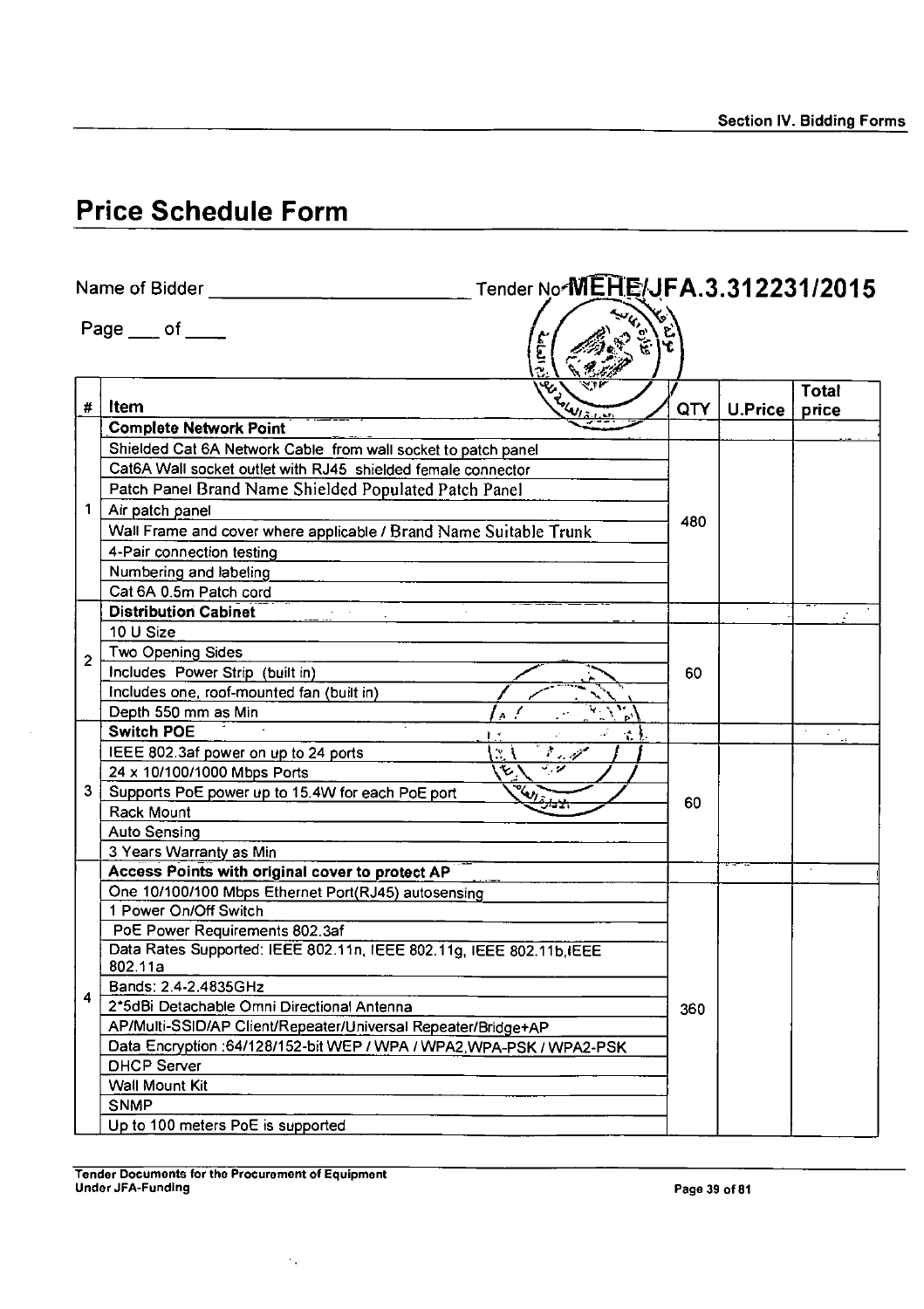## Section IV. Bidding Forms

| Supports 2X2 MIMO                                                         |  |
|---------------------------------------------------------------------------|--|
| Managed by Access Point Managements Software by the vender with features: |  |
| Optimize network performance                                              |  |
| Eliminate downtime                                                        |  |
| See real-time wireless coverage                                           |  |
| Monitor & control each asset                                              |  |
| Monitor traffic load by AP, MAC or ip                                     |  |
| Sequential firmware Upgrade or deployed APS/Bridges                       |  |
| Import and archive floorplan maps for radio coverage plotting             |  |
| label asset by MAC or ip or user-defined aliases                          |  |
| Real-time AP statistics                                                   |  |
| Notice Build in Virtual Controller is Acceptable                          |  |
| <b>TOTAL \$</b>                                                           |  |

- 1. الأسعار شاملة للتوريد والتركيب والتشغيل.
- Sjej *:LaJ-L°* Cti-Ni cif,"31 U.24,J2csia 2.-+J4J-14LiS 41-s , Lus.s Access point (.31-Djei **( A** .2 يتم تركّيب أجهزة ال Access point حسب حاجة كل مدرسة فعلى سبيل المثال قد تحتاج مدر.<br>access points وأخرى قد تحتاج الى أربعة وحسب الرسوم المبينة ادناه، وليس للحصر حيث<br>مثال المستقفين ّ تتجاوز كل مديرية العدد المسوح لها وحسب جدول التوزيع المبين ادناه. access points واحرى قد تحتاج الى اربعه وحسب الرسوم المبينه انتاه، وليس للحصر حيث ان بعض الم<br>تحتاج الى سبعة او ثمانية بحيث لا تتجاوز كل مديرية العدد المسوح لها وحسب جدول التوزيع المبين ادناه.<br>3. يتم عمل ورشة عمل لكل مديرية
	- 3. يتم تقديم توثيق (Documentation) للمدير ية لكل مدرسة ويشمل الاعدادات ومواقع الأجهزة المركب
- .<br>4. يتم عمل ورشة عمل لكل مديرية على حدة وتدريب طاقمها على أجهزة ال Access pointواعداداتها على أن يشمل.<br>العرض التدريب ويحمل السعر على ال Access point.

Signature of Bidder

Date:

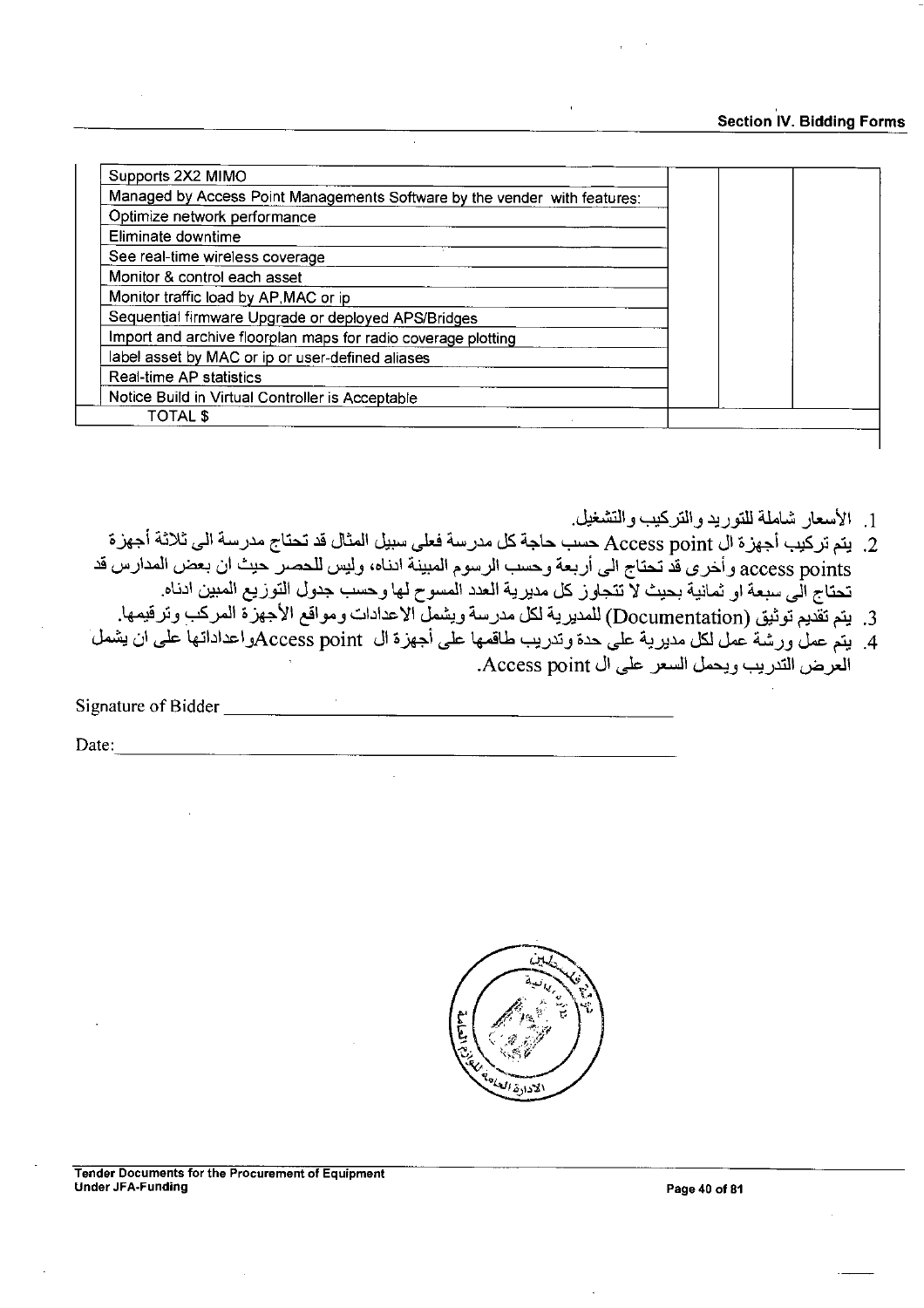

Tender Documents for the Procurement of Equipment Under JFA-Funding Page 41 of 81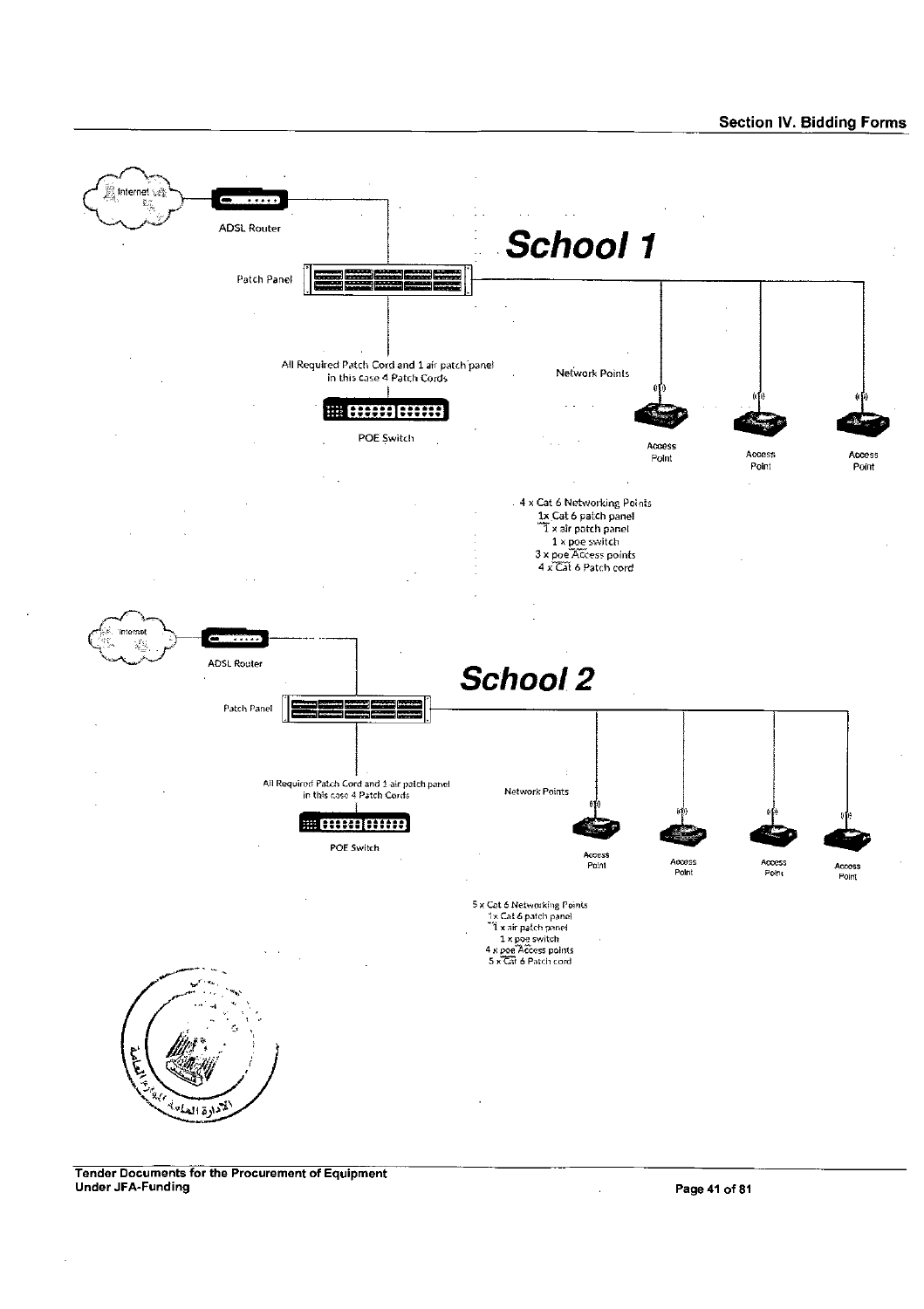# **Bid Security Form**

To: Ministry of Finance Palestinian Authority Date: Contract Name: Supply and Delivery of Preparing the Back Ground of schools to be connected to internet . *Contract No.:* **MEHE/JFA.3.312231/2015** 

Gentlemen and/or Ladies:

We, the undersigned ................... (Guarantor), in order to enable ............................ to bid for (Preparing the Back Ground of schools to be connected to internet) hereby irrevocably and independently guarantee to pay to you an amount up to a total of

(In words:

Waiving all objections and defenses

We shall effect payments under this guarantee on your first written demand, which must be accompanied by your confirmation that you have accepted the above-mentioned bid and that the firm Intermity-increased to abide by this bid.

This guarantee shall expire not later than

By this date we must have received any claims by letter or encoded telecommunication.

It is understood that you will return this guarantee to us on expiry or after payment of the total amount to be claimed hereunder.

This guarantee is governed by the law of the Palestinian Authority.

Place, date Guarantor Contractor Contractor Contractor Contractor Contractor Contractor Contractor Contractor

<u> 1949 - John John Leon, mars</u>

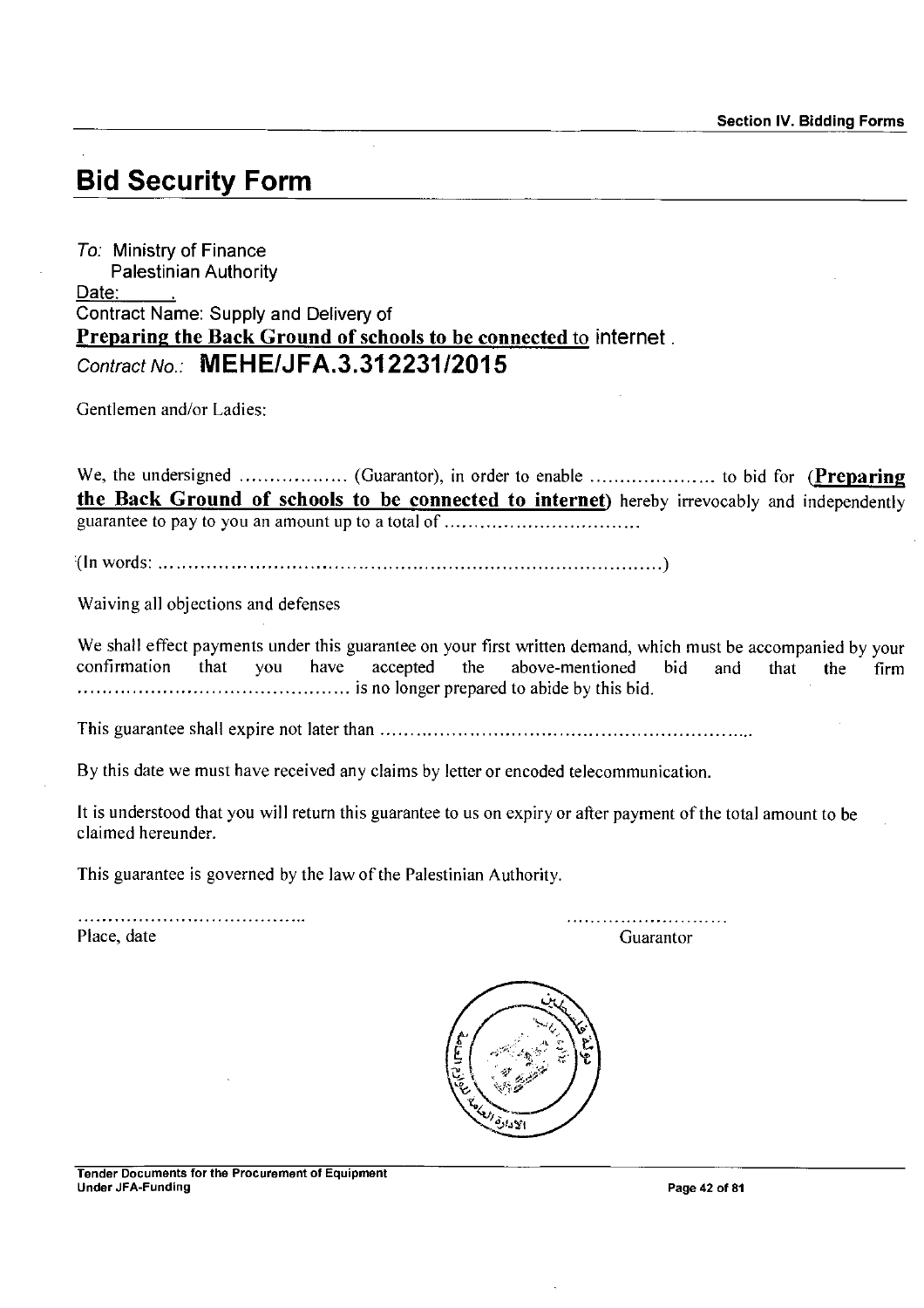## **Manufacturer's Authorization**

*[The Bidder shall require the Manufacturer to fill in this Form in accordance with the instructions indicated. This letter of authorization should be on the letterhead of the Manufacturer and should be*  signed by a person with the proper authority to sign documents that are binding on the Manufacturer. *The Bidder shall include it in its bid, if so indicated in the BDS.]* 

Date: *[insert date (as day, month and year) of Bid Submission]*  NCB No.: *[insert number of bidding process]*  Alternative No.: *[insert identification No if this is a Bid for an alternative]* 

To: *[insert complete name of* GSD]

## WHEREAS

We *[insert complete name of Manufacturer],* who are official manufacturers of *[insert type of goods manufactured],* having factories at [insert full address of Manufacturer's factories], do hereby authorize *[insert complete name of Bidder]* to submit a bid the purpose of which is to provide the following Goods, manufactured by us *[insert name and or brief description of the Goods],* and to subsequently negotiate and sign the Contract.

We hereby extend our full guarantee and warranty in accordance with Clause 27 of the General Conditions of Contract, with respect to the Goods offered by the above firm.

Signed: *[insert signature(s) of authorized representative(s) of the Manufacturer]* 

Name: *[insert complete name(s) of authorized representative(s) of the Manufacturer]* 

Title: *[insert title]* 

Dated on day of *[insert date of signing]* 

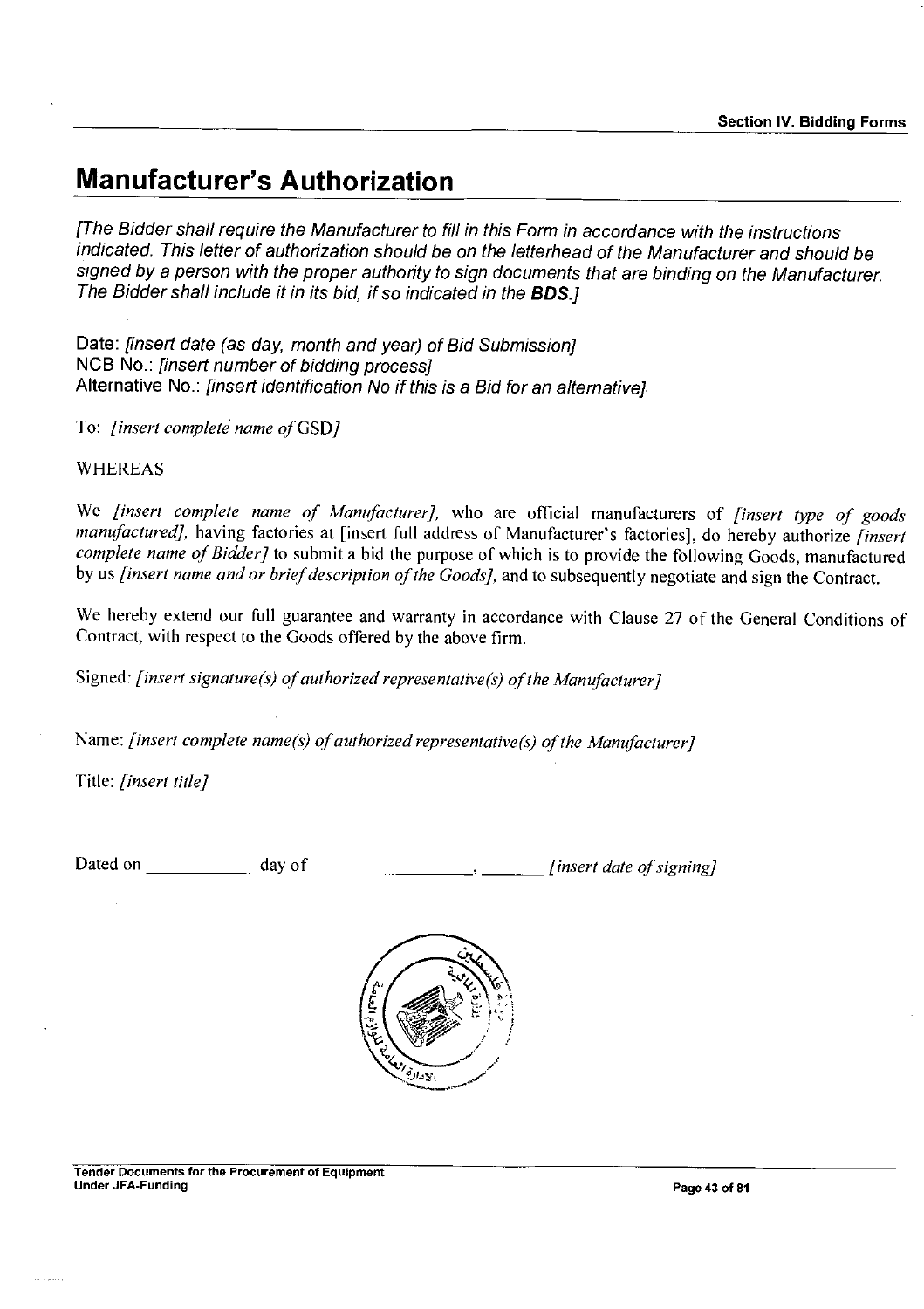# **PART 2 - Supply Requirements**



44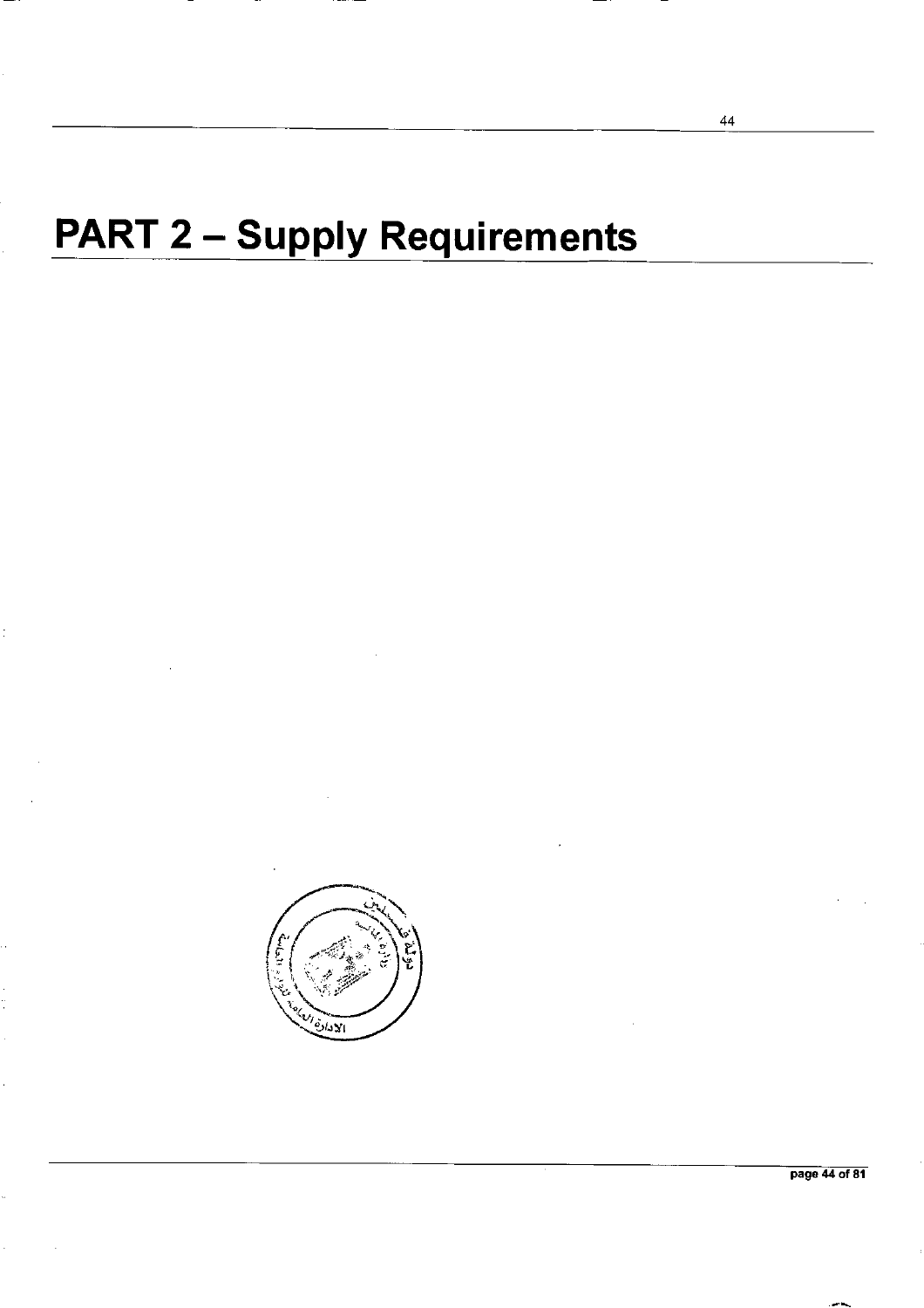# **Section VI. Schedule of Requirements**

## **Contents**



Tender Documents for the Procurement of Equipment Under JFA-Funding to the Freedoms for Equipment of the Page 45 of 81

 $\mathcal{A}^{\mathcal{A}}$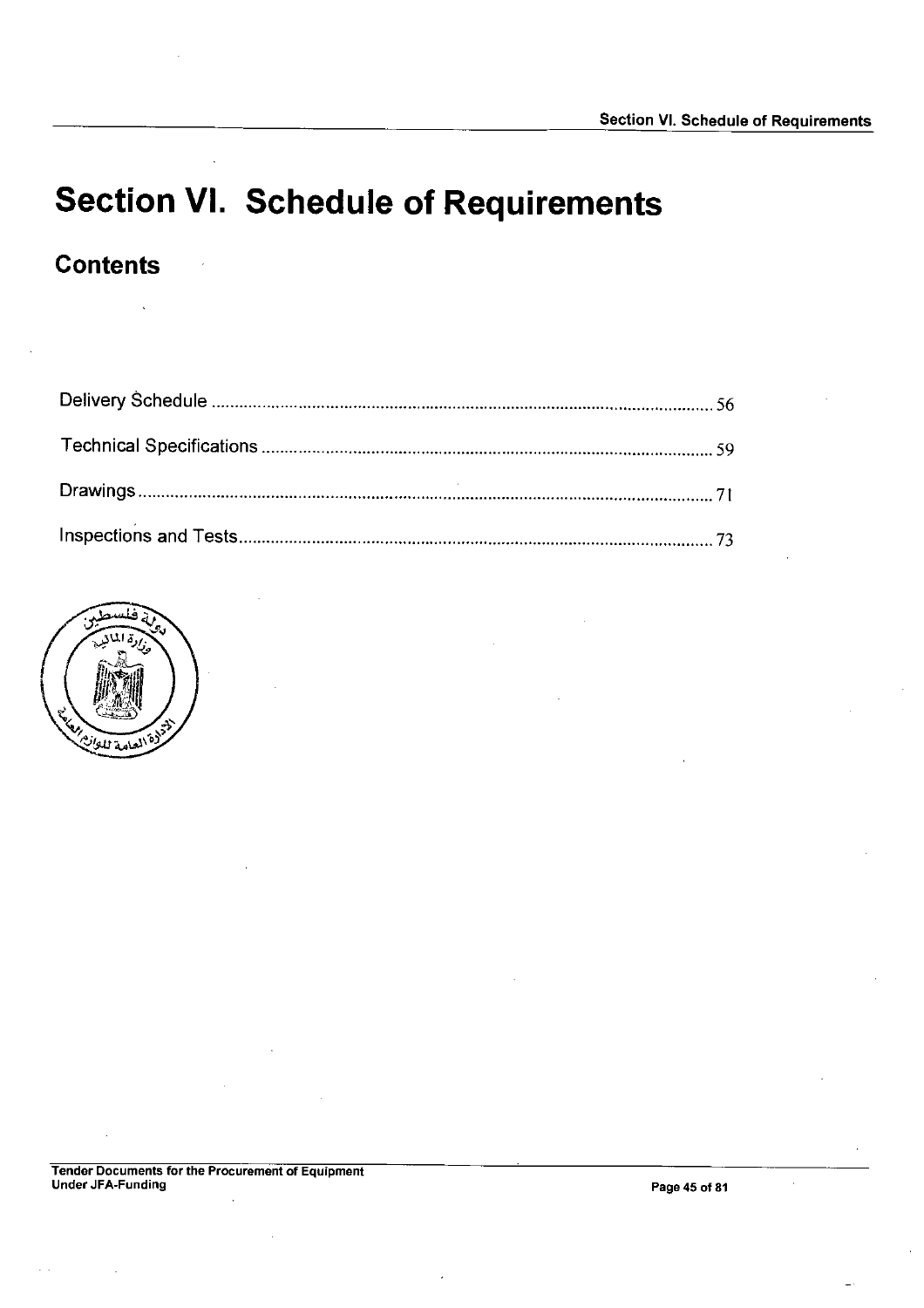# **1. Delivery Schedule**

1. Goods shall be delivered to the destinations and in the quantities furnished in the following table:

| <b>Access</b><br><b>Points</b> | <b>Switch</b><br><b>POE</b> | <b>Cabinet</b> | Complete<br><b>Network Point</b>               | العدرسة                         | الرقم الوطنى | ِ المديرية    | إأرقم                   |
|--------------------------------|-----------------------------|----------------|------------------------------------------------|---------------------------------|--------------|---------------|-------------------------|
| 6                              | 1                           | 1              | 8                                              | الشهيد قدورة موسى               | 10111059     | جنين          | 1                       |
| 6                              | 1                           | 1              | 8                                              | بنات الخنساء الثنوية            | 10111119     | جنين          | $\overline{2}$          |
| 6                              | 1                           | 1              | 8                                              | بنات جنين الثانوية              | 10111007     | جنين          | 3                       |
| 6                              | 1                           | 1              | 8                                              | دكور جنين الثانوية              | 10111115     | جنين          | $\overline{\mathbf{4}}$ |
| 6                              | 1                           | 1              | 8                                              | بنات سبلة الحارثية الثانوية     | 10112047     | جنين          | 5                       |
| $6\phantom{1}$                 | 1                           | 1              | 8                                              | الكرمل/س/ب                      | 12111125     | نابلس         | 6                       |
| 6                              | 1                           | 1              | 8                                              | بیت امری <i>ن اث ب</i>          | 12112034     | نابلس         | 7                       |
| 6                              | 1                           | 1              | 8                                              | ياسر عرفات آس اللبنات           | 12111247     | نابلس         | 8                       |
| 6                              | 1                           | 1              | 8                                              | باصيداث اللبنات                 | 12112049     | نابلس         | 9                       |
| 6                              | 1                           | 1              | 8                                              | بيت فوريك آس/العليا للبنين      | 12112255     | نابلس         | 10                      |
| 6                              | 1                           | 1              | 8<br>1'n                                       | عزموطات اللبنات                 | 12112082     | نابلس         | 11                      |
| 6                              | 1                           | 1              | <sub>رن</sub> ار <sup>ج</sup> المادير<br>8     | بنات عقاب مفضى الثانوية         |              | جنوب<br>نابلس | 12                      |
| 6                              | 1                           | 1              | $\bf{8}$                                       | ذكور خالد بن الوليد الأساسية    |              | جنوب<br>نابلس | 13                      |
| 6                              | 1                           | 1              | $\sqrt{25}$<br>England County of the County of | بنات الساوية الثانوية           |              | جنوب<br>نابلس | 14                      |
| 6                              | 1                           | 1              | 8                                              | ذكور طوباس الثانوية             | 29111013     | طوباس         | 15                      |
| 6                              | 1                           | 1              | 8                                              | بنات وادي الفارعة الثانوية      | 29112035     | طوباس         | 16                      |
| $6\phantom{1}$                 | 1                           | 1              | 8                                              | بنات كفر الديك الأساسية الجديدة | 13112073     | سلفيت         | 17                      |
| 6                              | 1                           | 1              | 8                                              | ذكور فرخة الثانوية              | 13112026     | سلفيت         | 18                      |
| 6                              | 1                           | 1              | 8                                              | ينات سلفيت الأساسية العليا      | 13112063     | سلفيت         | 19                      |
| 6                              | 1                           | 1              | 8                                              | دكور علار الثانوية              | 14112077     | طولكرم        | 20                      |
| $6\phantom{1}$                 | 1                           | 1              | 8                                              | بنات عنبتا الثانوية             | 14112109     | طولكرم        | 21                      |
| 6                              | 1                           | 1              | 8                                              | بنات أبي سلمي الكرمي الأساسية   | 14111135     | طولكرم        | 22                      |
| 6                              | 1                           | 1              | 8                                              | بنات عتيل الاساسية العليا       | 14112089     | طولكرم        | 23                      |
| 6                              | 1                           | 1              | 8                                              | دكور شويكة الأساسية الطيا       | 14111094     | طولكرم        | 24                      |
| 6                              | 1                           | 1              | 8                                              | بنات الشيماء الثانوية           | 16111033     | فلفيلية       | 25                      |
| 6                              | 1                           | 1              | 8                                              | بنات فاطمة سرور الثانوية        | 16112025     | فلقيلية       | 26                      |
| 6                              | 1                           | 1              | 8                                              | ذكور الرازي الاساسية            | 16111071     | فلقيلية       | 27                      |
| 6                              | 1                           | 1              | 8                                              | بنات بيتللو الثانوية            | 18112155     | رام الله      | 28                      |
| 6                              | 1                           | 1              | 8                                              | الطيرة بيت عور الفوفا الثانوية  | 18112087     | زام الله      | 29                      |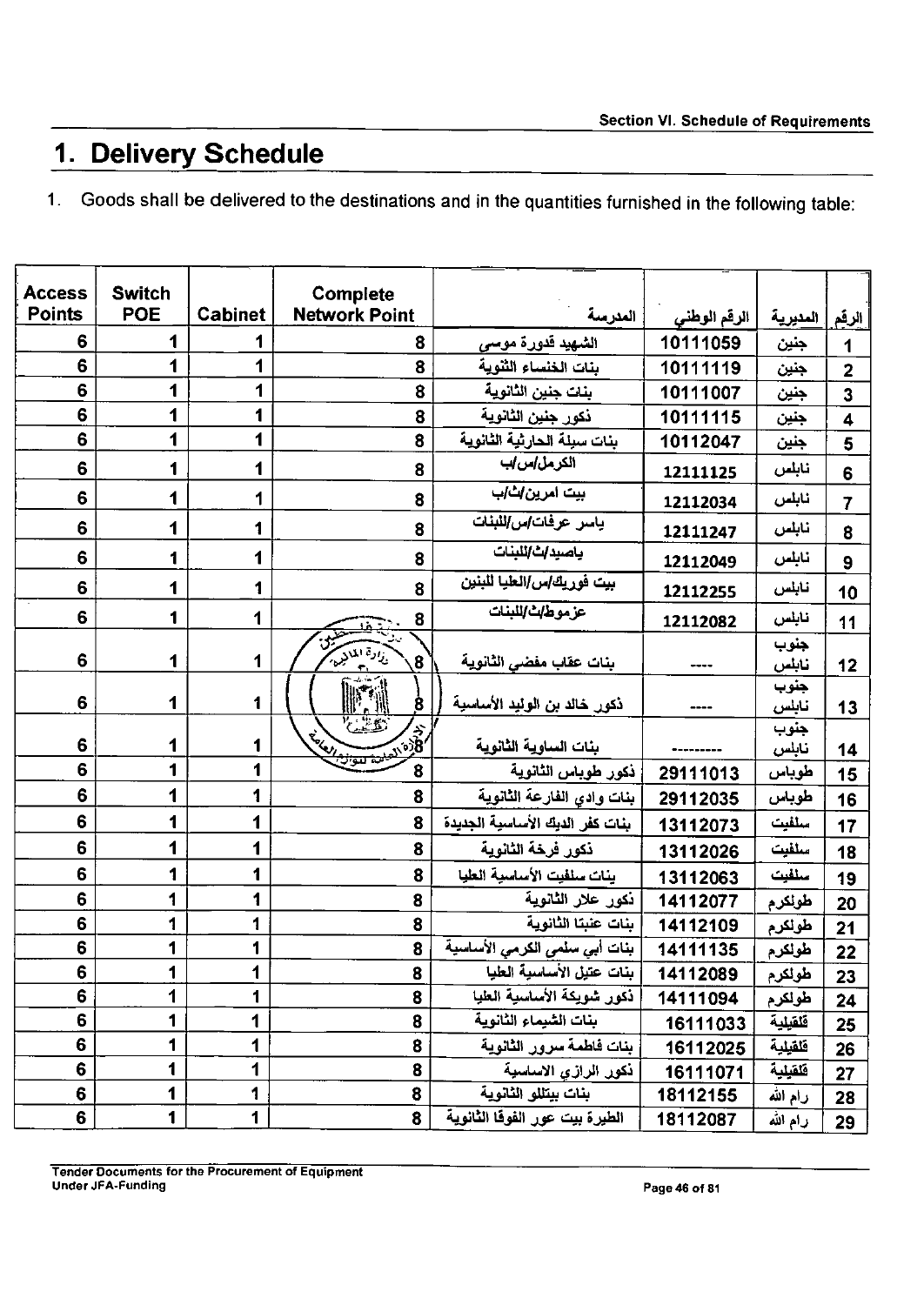## Section VI. Schedule of Requirements

| $6\phantom{a}$   | 1                       | 1  | 8                                                                             | بنات قاسم الريماوي الثانوية         | 18111048 | رام الله       | 30 |
|------------------|-------------------------|----|-------------------------------------------------------------------------------|-------------------------------------|----------|----------------|----|
| 6                | 1                       | 1  | 8                                                                             | ذكور سلواد الأساسية                 | 18112188 | رام الله       | 31 |
| $\boldsymbol{6}$ | 1                       | 1  | 8                                                                             | ذكور الجلال الأساسية                | 18113212 | رام الله       | 32 |
| $6\phantom{1}$   | 1                       | 1  | 8                                                                             | شبتين الثانوية المختلطة             | 18112142 | رام الله       | 33 |
| 6                | 1                       | 1  | 8                                                                             | بنات عثمان بن عفان                  | 20122040 | القدس          | 34 |
|                  |                         |    |                                                                               |                                     |          | ضواحى          |    |
| $6\phantom{1}6$  | 1                       | 1  | 8                                                                             |                                     |          | القدس          | 35 |
| $6\phantom{1}$   | 1                       | 1  | 8                                                                             |                                     |          | ضواحى<br>القدس | 36 |
| $6\phantom{1}6$  | 1                       | 1  | 8                                                                             | بنات العبيات الثانوية               | 22112033 | بيت لحم        | 37 |
| $6\phantom{1}6$  | 1                       | 1  | 8                                                                             | بنات مسقط الثانوية                  | 22111073 | بيت لحم        | 38 |
| $6\phantom{a}$   | 1                       | 1  | 8                                                                             | الفجر الاساسية المختلطة             | 22112121 | ببت لحم        | 39 |
| $\bf{6}$         | 1                       | 1  | 8                                                                             | بنات تل الربيع الاساسية             | 22112088 | بيت لحم        | 40 |
| $\boldsymbol{6}$ | 1                       | 1  | 8                                                                             | خلايل اللوز الاساسية المختلطة       | 22112079 | بيت لحم        | 41 |
| $6\phantom{1}$   | 1                       | 1  | 8                                                                             | ذكور العوجا الثانوية                | 24112015 | اريحا          | 42 |
| $6\phantom{1}$   | 1                       | 1  | 8                                                                             | ابو ديه الثانوية للبنين             | 26111120 | الخليل         | 43 |
| $\bf 6$          | 1                       | 1  | 8                                                                             | الحسين الثانوية للبنين              | 26111066 | الخليل         | 44 |
| $6\phantom{1}$   | 1                       | 1  | 8                                                                             | الامير قيس الاساسية للبنات          | 26112290 | الخليل         | 45 |
| $6\phantom{1}$   | 1                       | 1  | 8                                                                             | رينب الاساسية للبنات                | 26112266 | الخليل         | 46 |
| $6\phantom{a}$   | 1                       | 1  | 8                                                                             | فاطمة ادكيدك الاساسية للبنات        | 26111362 | الخليل         | 47 |
| $6\phantom{1}$   | 1                       | 1  | 8                                                                             | بنات بيت الروش ث                    | 27112259 | جنوب<br>الخليل | 48 |
| $6\phantom{1}$   | $\overline{\mathbf{1}}$ | 1  | 8                                                                             | البرج ٹ م                           | 27112046 | جنوب<br>الخليل | 49 |
| $6\phantom{a}$   | 1                       | 1  | $rac{1}{8}$                                                                   | بنات دورا ث                         | 27111030 | جنوب<br>الخليل | 50 |
| $6\phantom{1}$   | 1                       | 1  | $\mathbb{E}^{\mathcal{R}}\mathbb{E}\left[\frac{d}{dt}\right]$<br>$\mathbf{8}$ | رابود ٿ م                           | 27112188 | جنوب<br>الخليل | 51 |
| 6                | 1                       | 1  | 5、 2、 第<br>Le lieu de la Vale<br>$\angle$ 8 $\angle$                          | سكة س م                             | 27112063 | جنوب<br>الخليل | 52 |
| 6                | 1                       | 1  | 8                                                                             | صفية الاساسية للبنات                | 25112074 | شمال<br>الخلبل | 53 |
| $6\phantom{1}$   | 1                       | 1  | 8                                                                             | شهداء حلحول الاساسية للبنات         | 25112056 | شمال<br>الظبل  | 54 |
| $6\phantom{1}6$  | 1                       | 1  | 8                                                                             | صوريف الثانوية للبنين               | 25112025 | شمال<br>الخليل | 55 |
| 6                | 1                       | 1  | 8                                                                             | ذكور يطا الثانوية                   | 23112027 | يطا            | 56 |
| 6                | 1                       | 1  | 8                                                                             | بنات الشهيد كمال الصريع<br>الاساسية | 23112055 | يطا            | 57 |
| $\boldsymbol{6}$ | 1                       | 1  | 8                                                                             | ب ميثلون الثانوية                   | 28112161 | فباطية         | 58 |
| $6\phantom{1}$   | 1                       | 1  | 8                                                                             | ذ. الشهيد فريد غنام الاساسية        | 28112012 | قباطية         | 59 |
| 6                | 1                       | 1  | 8                                                                             | ذ . قباطية الاساسية                 | 28111132 | قباطبة         | 60 |
| 360              | 60                      | 60 | 480                                                                           |                                     |          | المحموع        |    |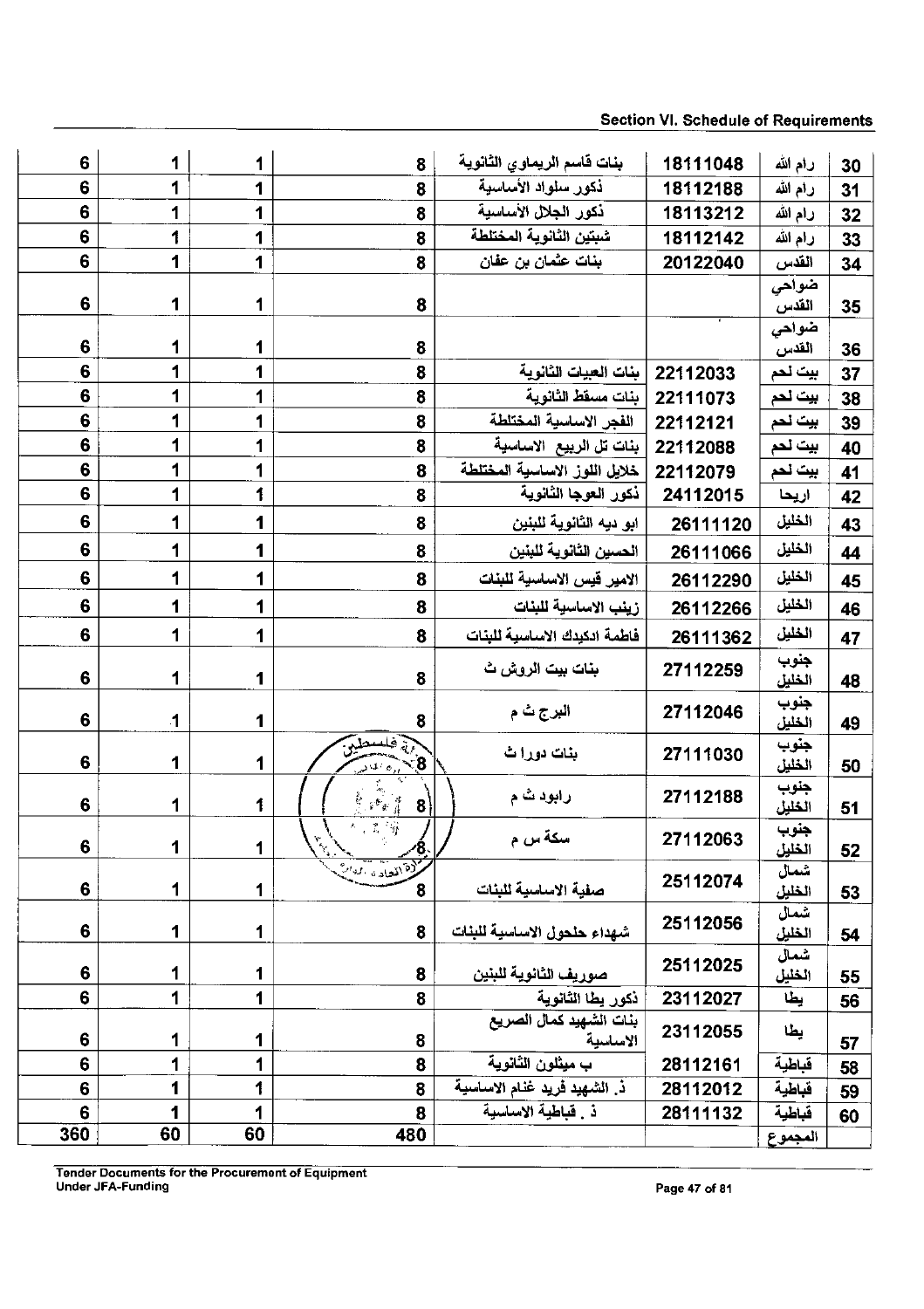2..Delivery and installation will be to destination schools.

3..Delivery and installation will be in 95 days from the date of purchase order.

4.. Cost of storage and keeping the goods in shape and good condition is the responsibility of the Supplier.

5.Contractor shall prepare a design for the locations of hardware in each school; such design should be consulted and approved by the assigned engineers.

6.Contractor shall submit a bi-weekly report within 5 days of the end of each bi-weekly period during the project, a template will be provided for this purpose.

7.Contactor shall assign a direct project manager and three teams work simultaneously (one team for each tow districts)

8.Contractor shall provide documentation for each site showing the wiring and equipment installed on the site. This documentation must include a complete list of actual hardware installed along with all of configuration settings (including username/passwords) for all of the hardware.

9.Contractor shall prepare user manual and deliver familiarization training to schools/districts staff at district level to cover basic and advanced features of equipment installed and installation network topology.

10.The contractor shall cove all network cables in good and beautiful shape.

11.Any hole made through installation in walls or windows must be closed as before.

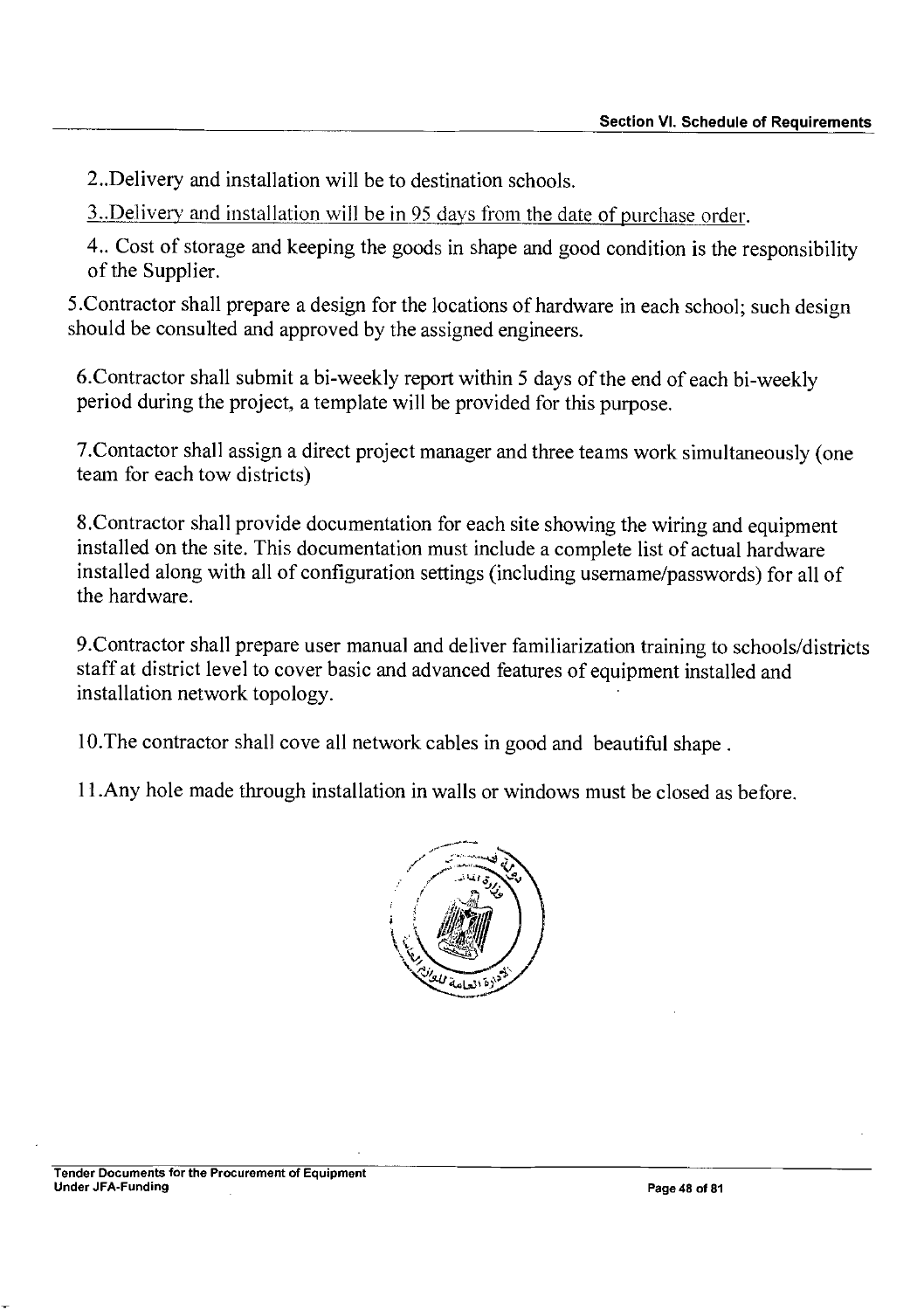# **2. Technical Specifications**

| #              | Item                                                                         | QTY                                      |  |  |
|----------------|------------------------------------------------------------------------------|------------------------------------------|--|--|
|                | <b>Complete Network Point</b>                                                |                                          |  |  |
|                | Shieded Cat 6A Network Cable from wall socket to patch panel                 |                                          |  |  |
|                | Cat6A Wall socket outlet with RJ45 sheilded female connector                 |                                          |  |  |
|                | Patch Panel                                                                  |                                          |  |  |
| 1              | Air patch panel                                                              |                                          |  |  |
|                | Wall Frame and cover where applicable                                        | 480                                      |  |  |
|                | 4-Pair connection testing                                                    |                                          |  |  |
|                | Numbering and labeling                                                       |                                          |  |  |
|                | Cat 6A 0.5m Patch cord                                                       |                                          |  |  |
|                | <b>Distribution Cabinet</b>                                                  |                                          |  |  |
|                | 10 U Size                                                                    |                                          |  |  |
| $\overline{2}$ | Two Opening Sides                                                            |                                          |  |  |
|                | Includes Power Strip (built in)                                              | 60                                       |  |  |
|                | Includes one, roof-mounted fan (built in)                                    |                                          |  |  |
|                | Depth 550 mm as Min                                                          |                                          |  |  |
|                | <b>Switch POE</b><br>pina.                                                   | $\mathcal{L}^{\mathcal{L}}(\mathcal{A})$ |  |  |
|                | IEEE 802.3af power on up to 24 ports<br>ويسحقب                               |                                          |  |  |
|                | 24 x 10/100/1000 Mbps Ports<br>والملالية                                     |                                          |  |  |
|                | è<br>么<br>3   Supports PoE power up to 15.4W for each PoE port               |                                          |  |  |
|                | $\sim$ $\mu$<br><b>Rack Mount</b>                                            |                                          |  |  |
|                | IJИ<br><b>Auto Sensing</b><br>$\mathcal{L}_{\rm eff}$                        |                                          |  |  |
|                | دىيە<br>3 Years Warranty as Min                                              |                                          |  |  |
|                | <b>Access Points</b><br>$\sqrt[3]{u_{\text{adiab}}^2}$                       | $\epsilon_{\rm eff}$                     |  |  |
|                | One 10/100/100 Mbps Ethernet Port(RJ45) autosensing                          |                                          |  |  |
|                | 1 Power On/Off Switch                                                        |                                          |  |  |
|                | PoE Power Requirements 802.3af                                               |                                          |  |  |
|                | Data Rates Supported: IEEE 802.11n, IEEE 802.11g, IEEE 802.11b, IEEE 802.11a |                                          |  |  |
|                | Bands: 2.4-2.4835GHz                                                         |                                          |  |  |
|                | 2*5dBi Detachable Omni Directional Antenna                                   |                                          |  |  |
|                | AP/Multi-SSID/AP Client/Repeater/Universal Repeater/Bridge+AP                |                                          |  |  |
| 4              | Data Encryption : 64/128/152-bit WEP / WPA / WPA2, WPA-PSK / WPA2-PSK        | 360                                      |  |  |
|                | <b>DHCP Server</b>                                                           |                                          |  |  |
|                | <b>Wall Mount Kit</b>                                                        |                                          |  |  |
|                | <b>SNMP</b>                                                                  |                                          |  |  |
|                | Up to 100 meters PoE is supported                                            |                                          |  |  |
|                | Supports 2X2 MIMO                                                            |                                          |  |  |
|                | Managed by Access Point Managements Software by the vender with features:    |                                          |  |  |
|                | Optimize network performance                                                 |                                          |  |  |
|                | Eliminate downtime                                                           |                                          |  |  |

 $\epsilon$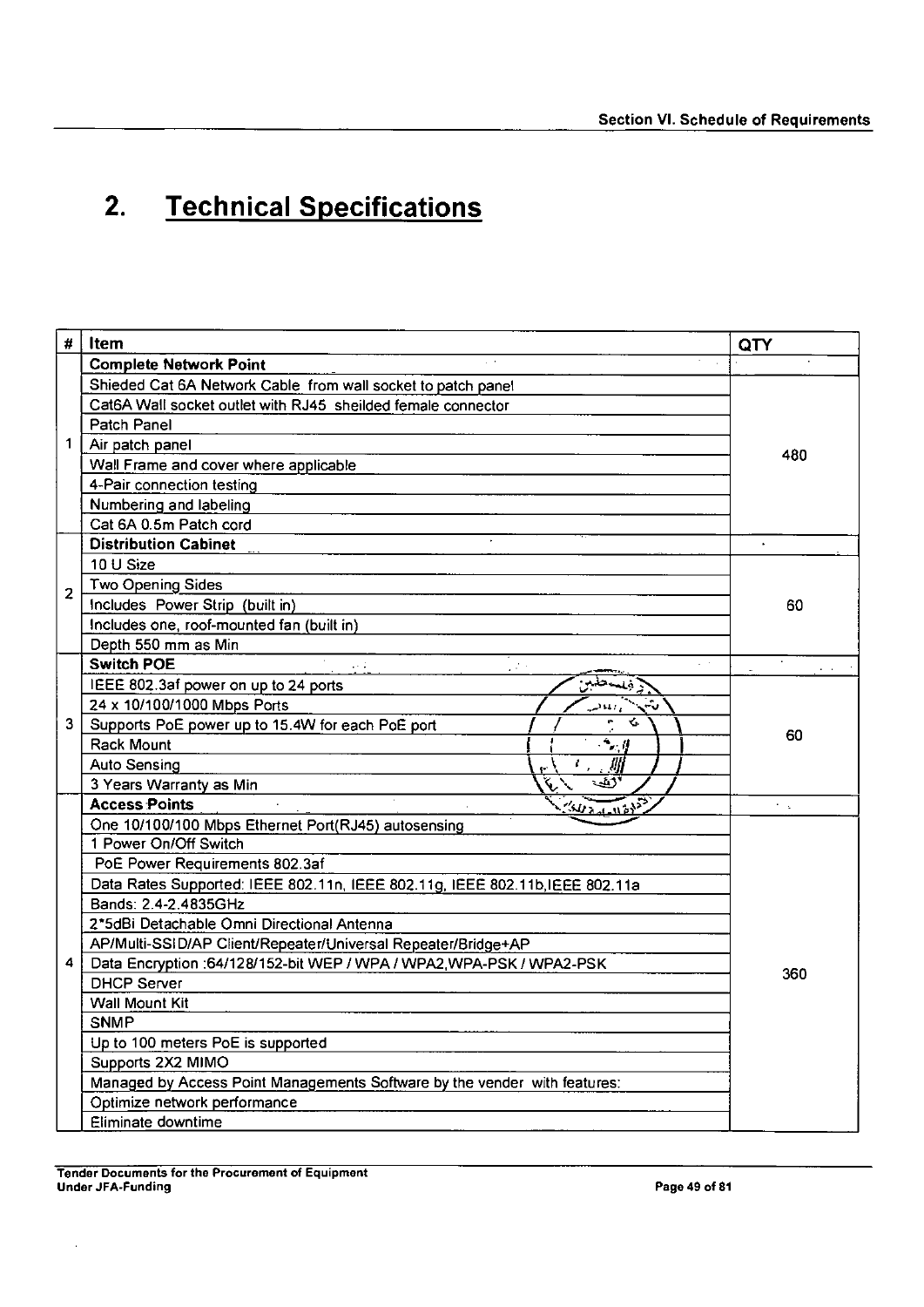## **Section VI. Schedule of Requirements**

| See real-time wireless coverage                               |  |
|---------------------------------------------------------------|--|
| Monitor & controll each asset                                 |  |
| Monitor trafic load by AP, MAC or ip                          |  |
| Sequential firmware Upgrade or deployed APS/Bridges           |  |
| Import and archive floorplan maps for radio coverage plotting |  |
| label asset by MAC or ip or user-defined aliases              |  |
| Realtime AP statistics                                        |  |
| Notice Build in Virtual Controller is Acceptable              |  |



 $\cdot$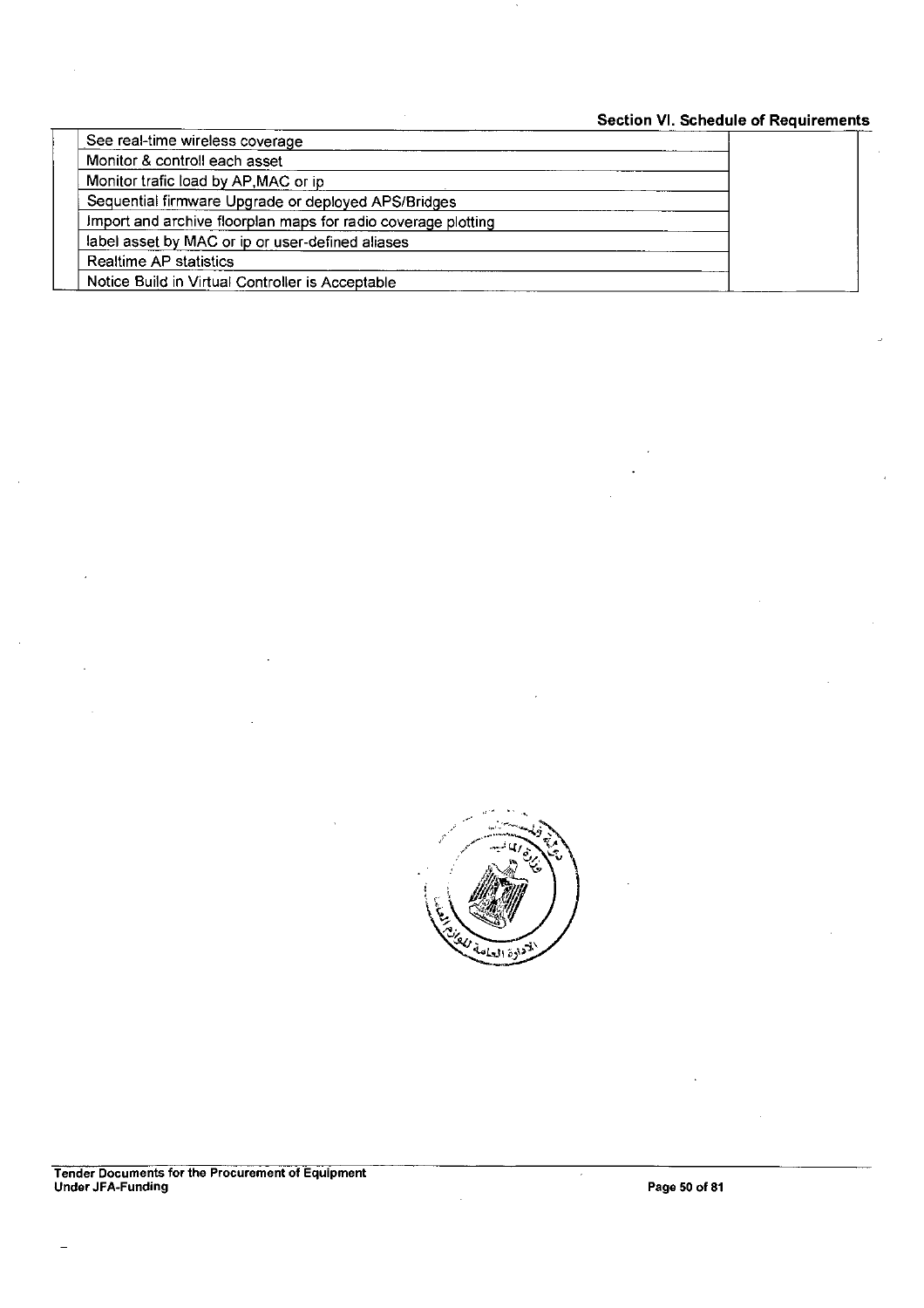## **3.Drawings**

These Bidding Documents includes *[insert "the following" or "no']* drawings.

| <b>List of Drawings</b> |                     |         |
|-------------------------|---------------------|---------|
| Drawing Nr.             | <b>Drawing Name</b> | Purpose |
|                         |                     |         |
|                         |                     |         |
|                         |                     |         |
|                         |                     |         |
|                         |                     |         |

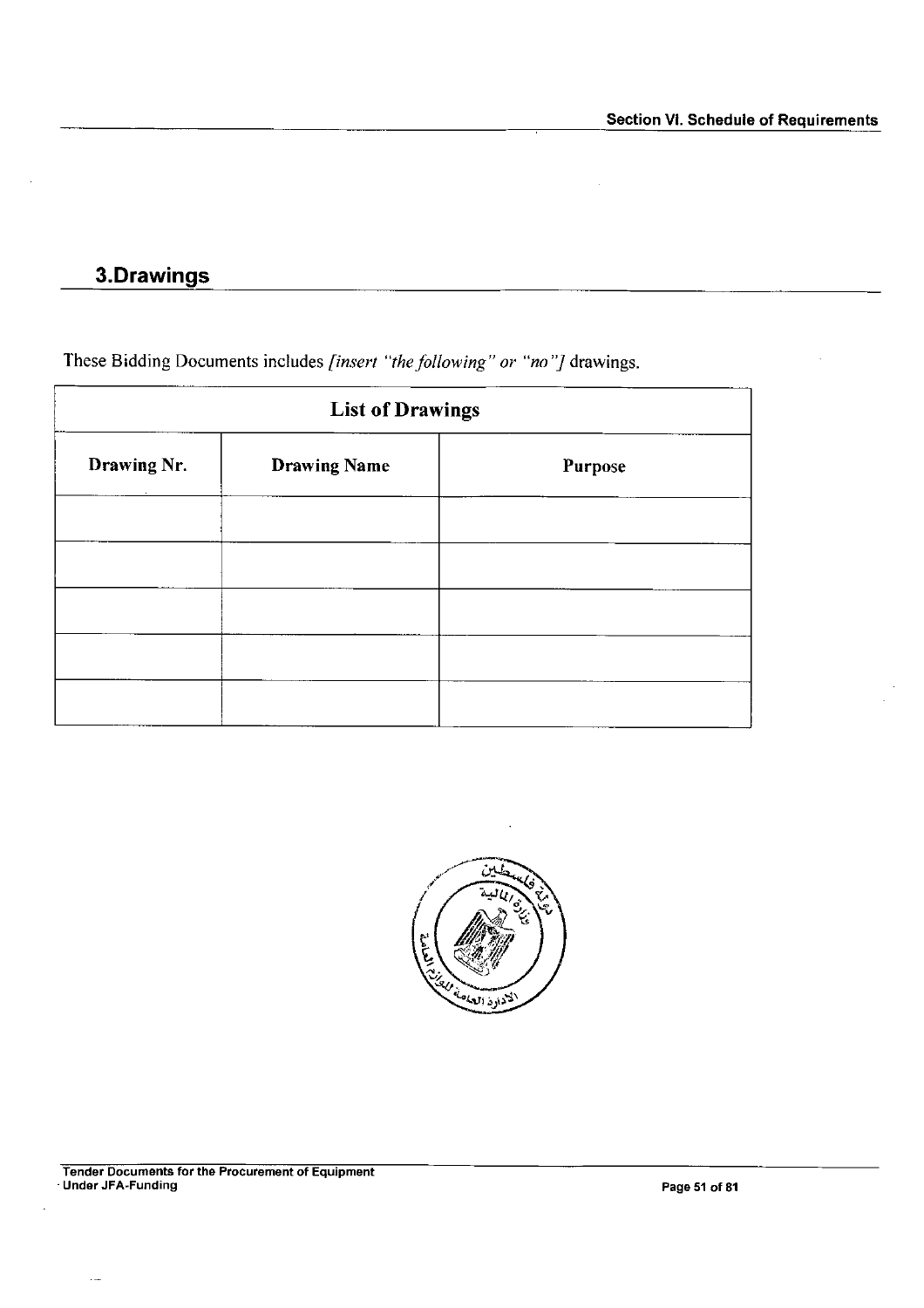# **4. Inspections and Tests**

The following inspections and tests shall be performed: *[insert list of inspections and tests]* 

As stated in the Bid Data Sheet (BDS) and the Technical Specifications

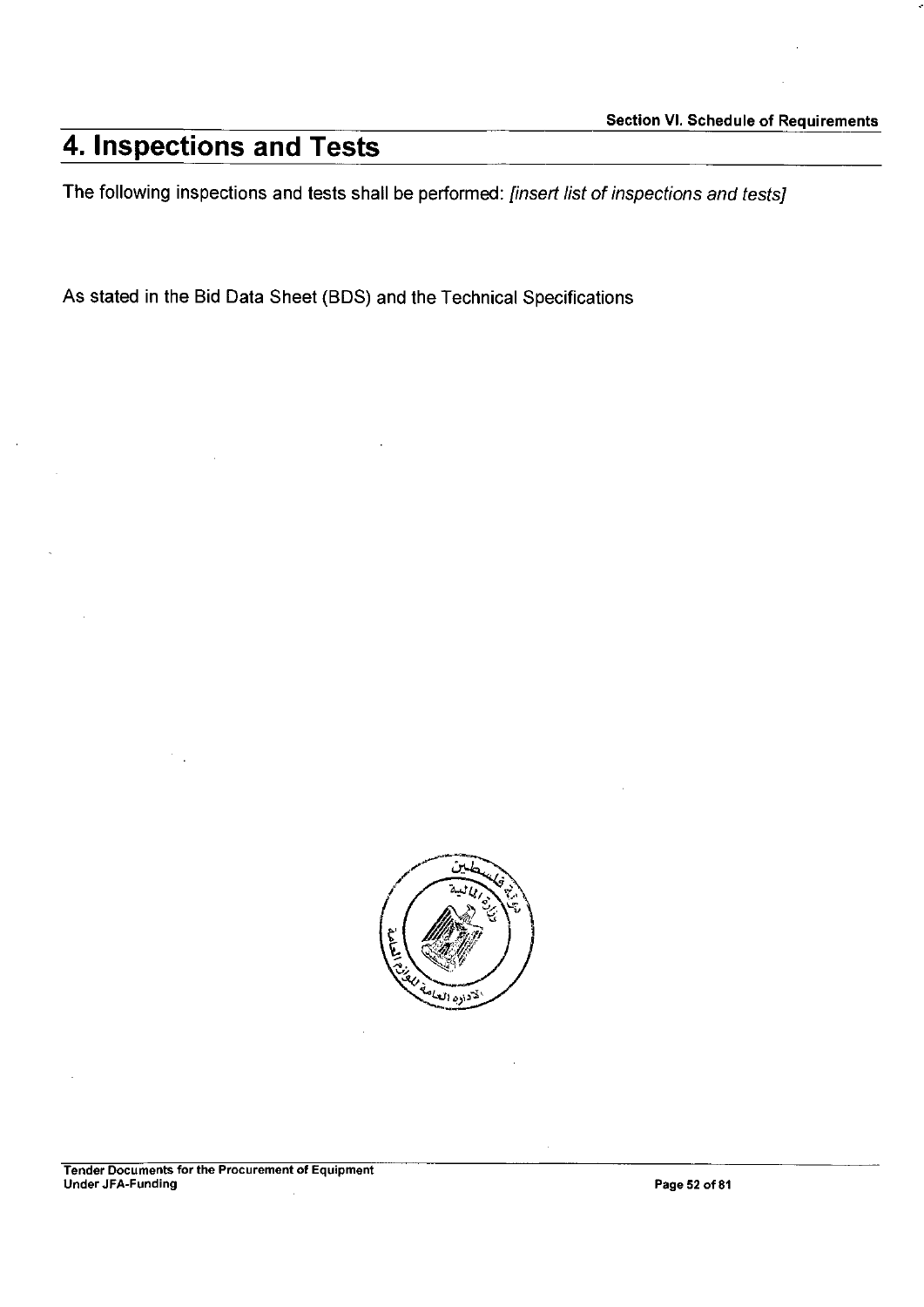# **PART 3 - Contract**



3

page 53 of 81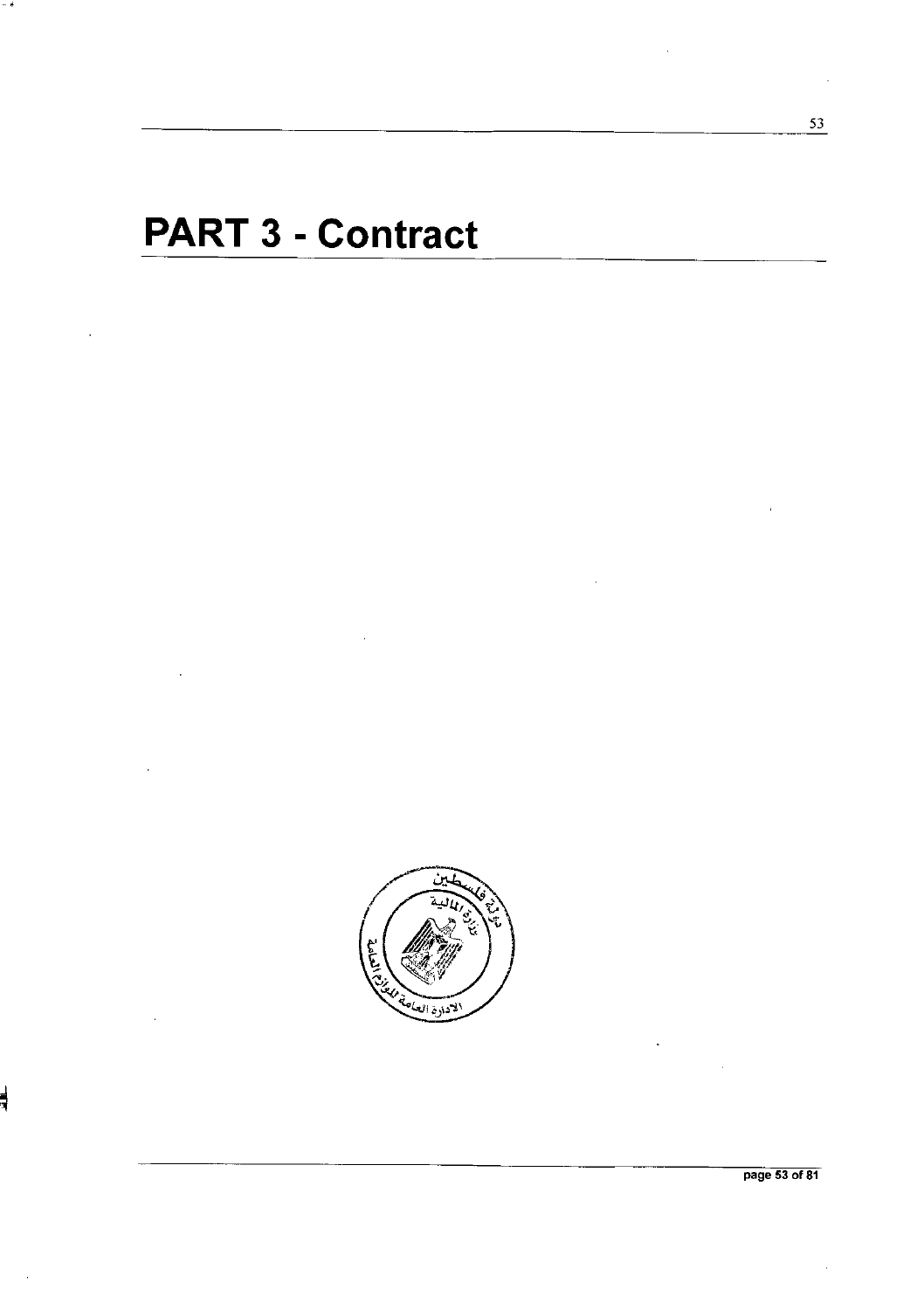# **Section VII. General Conditions of Contract**

## **Table of Clauses**

| 1.               | 55 |
|------------------|----|
| $\overline{2}$ . |    |
| 3.               |    |
| 4.               |    |
| 5.               |    |
| 6.               |    |
| 7.               |    |
| 8.               |    |
| 9.               |    |
|                  |    |
|                  |    |
|                  |    |
|                  |    |
|                  |    |
|                  |    |
|                  |    |
|                  |    |
|                  |    |
|                  |    |
|                  |    |
|                  |    |
|                  |    |
|                  |    |
|                  |    |
|                  |    |
|                  |    |
|                  |    |
|                  |    |
|                  |    |
|                  |    |
|                  |    |
|                  |    |
|                  |    |
|                  |    |
|                  |    |
|                  |    |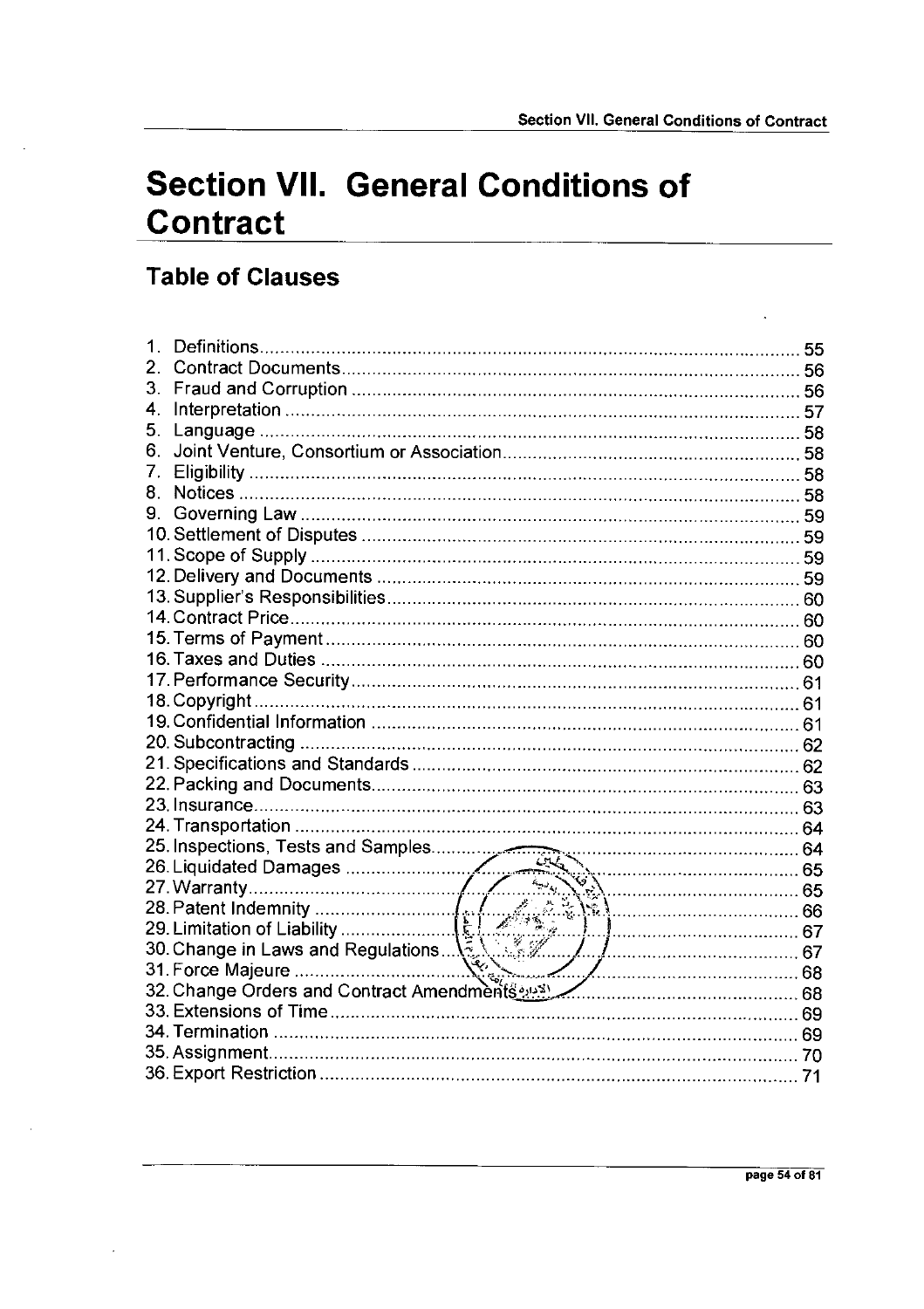## **Section VII. General Conditions of Contract**

## 1. **Definitions** 1.1 The following words and expressions shall have the meanings hereby assigned to them:

- (a) "Contract" means the Contract Agreement entered into between the GSD (on behalf of the MEHE ) and the Supplier, together with the Contract Documents referred to therein, including all attachments, appendices, and all documents incorporated by reference therein.
- (b) "Contract Documents" means the documents listed in the Contract Agreement, including any amendments thereto.
- (c) "Contract Price" means the price payable to the Supplier as specified in the Contract Agreement, subject to such additions and adjustments thereto or deductions there from, as may be made pursuant to the Contract.
- (d) "Day" means calendar day.
- (e) "Completion" means the fulfillment of the Related Services by the Supplier in accordance with the terms and conditions set forth in the Contract.
- $(f)$ "GCC" means the General Conditions of Contract.
- (g) "Goods" means all of the commodities, raw material, machinery and equipment, and/or other materials that the Supplier is required to supply to the MEHE under the Contract.
- "GSD's Country" is the country specified in the Special  $(h)$ Conditions of Contract (SCC).
	- "GSD" means the entity purchasing the Goods and Related Services for the benefit of the MEHE , as specified in the SCC.

" MEHE "

means the entity benefiting from the purchasing process and managing this Contract.

(k) "Related Services" means the services incidental to the supply of the goods, such as insurance, installation, training and initial maintenance and other such obligations of the Supplier under the Contract.

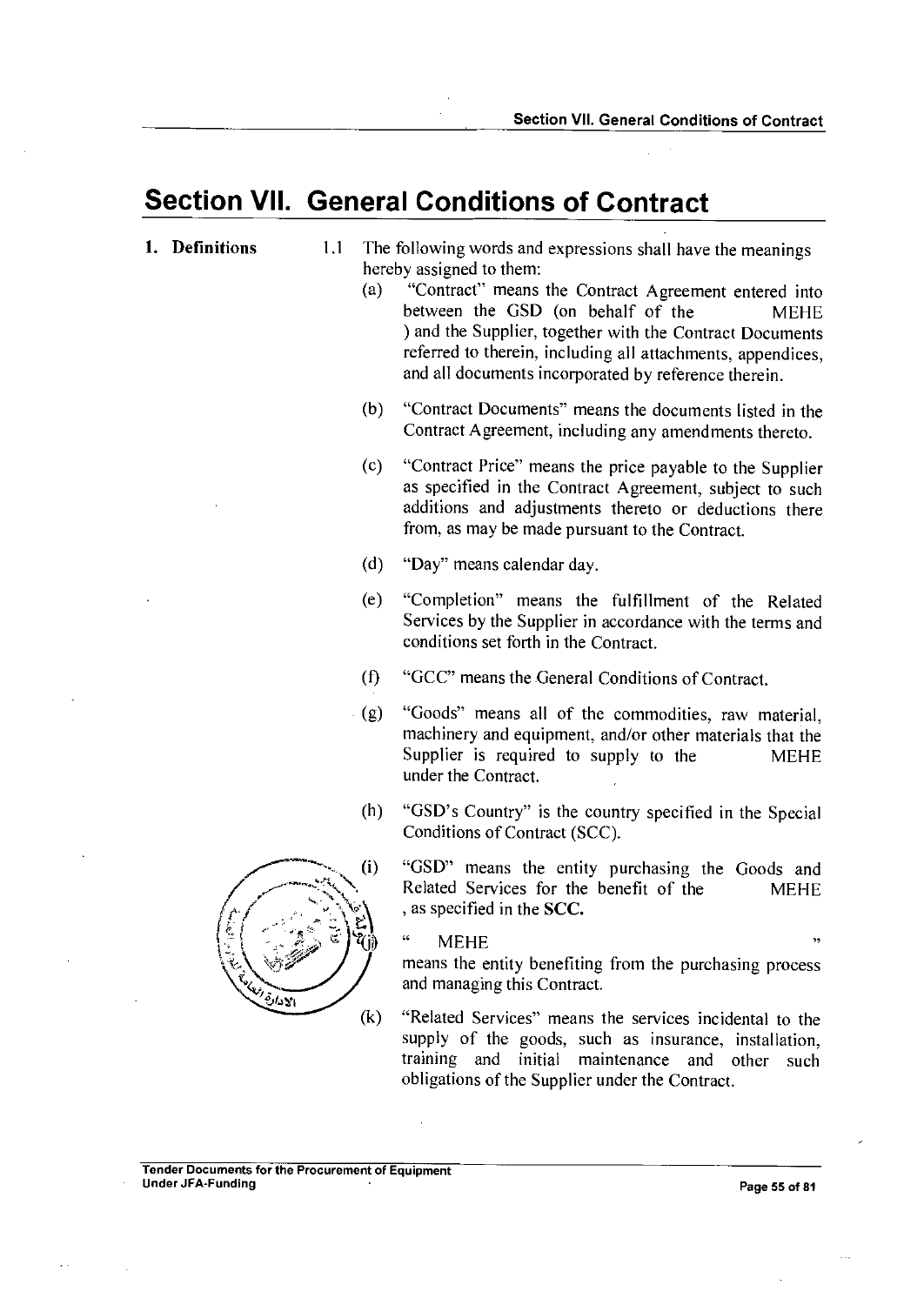- (I) "SCC" means the Special Conditions of Contract.
- (m) "Subcontractor" means any natural person, private or government entity, or a combination of the above, to whom any part of the Goods to be supplied or execution of any part of the Related Services is subcontracted by the Supplier.
- (n) "Supplier" means the natural person, private or government entity, or a combination of the above, whose bid to perform the Contract has been accepted by the GSD and is named as such in the Contract Agreement.
- (o) "The Project Site," where applicable, means the place named in the **SCC.**
- **2. Contract** 2.1 Subject to the order of precedence set forth in the Contract<br>Documents Agreement all documents forming the Contract (and all parts **Documents** Agreement, all documents forming the Contract (and all parts thereof) are intended to be correlative, complementary, and mutually explanatory. The Contract Agreement shall be read as a whole.
- **3. Fraud and** 3.1 If the GSD determines that the Supplier has engaged in corrupt, **Corruption** fraudulent, collusive, coercive or obstructive practices, in competing for or in executing the Contract, then the GSD may, after giving 14 days notice to the Supplier, terminate the Supplier's employment under the Contract and cancel the contract, and the provisions of Clause 34 shall apply as if such expulsion had been made under Sub-Clause 34.1.
	- (a) For the purposes of this Sub-Clause:
		- (i) "corrupt practice" is the offering, giving, receiving or soliciting, directly or indirectly, of anything of value to influence improperly the actions of another party;
		- (ii) "fraudulent practice" is any act or omission, including a misrepresentation, that knowingly or recklessly misleads, or attempts to mislead, a party to obtain a financial or other benefit or to avoid an obligation;
		- (iii) "collusive practice" is an arrangement between two or more parties designed to achieve an<br>improper purpose, including to influence improper purpose, including to influence improperly the actions of another party;
		- (iv) "coercive practice" is impairing or harming, or threatening to impair or harm, directly or indirectly, any party or the property of the party to
	-
- Tender Documents for the Procurement of Equipment Under JFA-Funding Page 56 of 81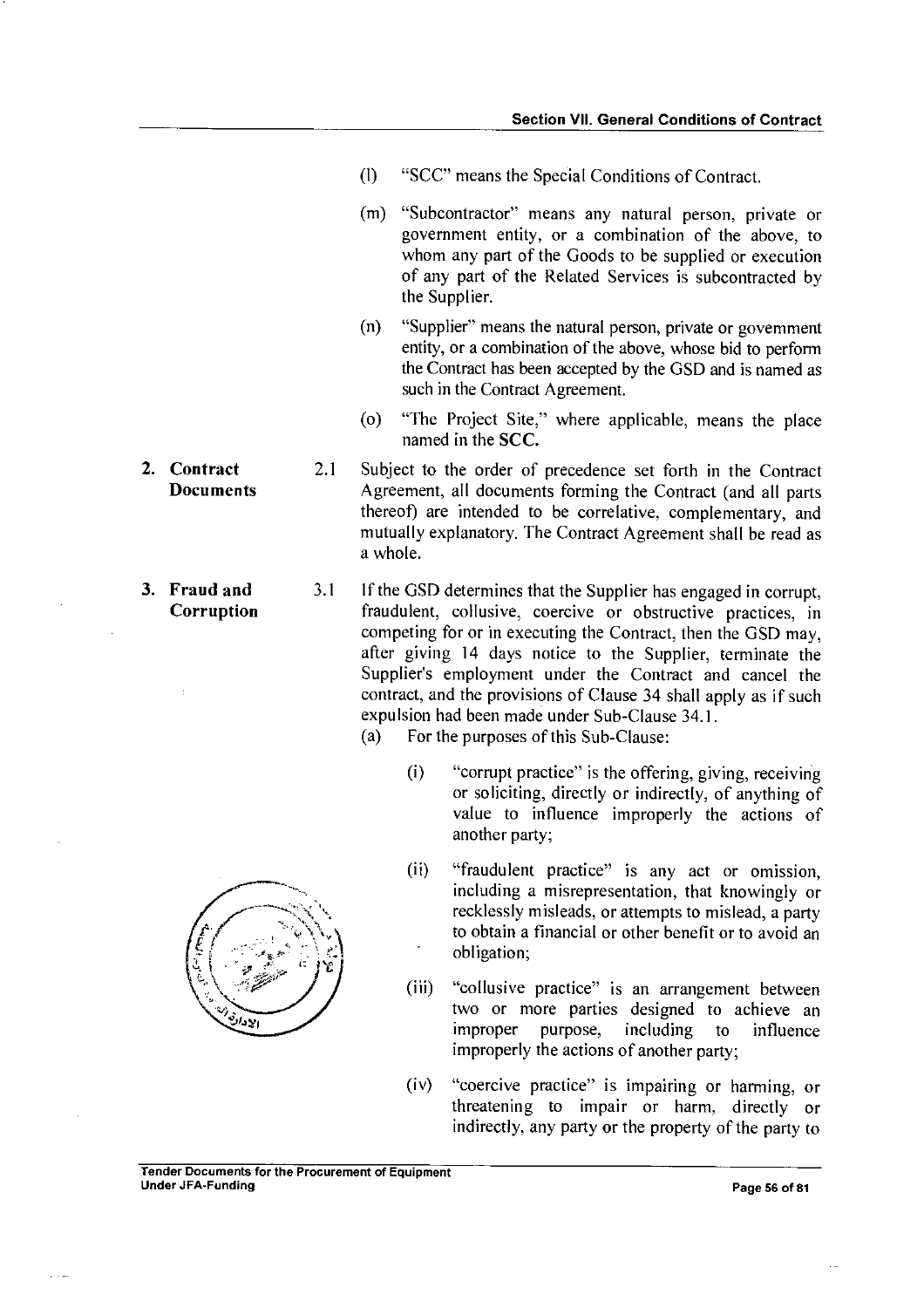influence improperly the actions of a party;

- (v) "obstructive practice" is
	- (aa) deliberately destroying, falsifying, altering or concealing of evidence material to the investigation or making false statements to investigators in order to materially impede investigation into allegations of a corrupt, fraudulent, coercive or collusive practice; and/or threatening, harassing or intimidating any party to prevent it from disclosing its knowledge of matters relevant to the investigation or from pursuing the investigation; or
- 3.2 Should any employee of the Supplier be determined to have engaged in corrupt, fraudulent, collusive, coercive, or obstructive practice during the purchase of the Goods, then that employee shall be removed.
- 4. Interpretation 4.1 If the context so requires it, singular means plural and vice versa.
	- 4.2 Entire Agreement

The Contract constitutes the entire agreement between the GSD and the Supplier and supersedes all communications, negotiations and agreements (whether written or oral) of the parties with respect thereto made prior to the date of Contract.

4.3 Amendment

No amendment or other variation of the Contract shall be valid unless it is in writing, is dated, expressly refers to the Contract, and is signed by a duly authorized representative of each party thereto.

4.4 Nonwaiver



- (a) Subject to GCC Sub-Clause 4.4(b) below, no relaxation, forbearance, delay, or indulgence by either party in enforcing any of the terms and conditions of the Contract or the granting of time by either party to the other shall prejudice, affect, or restrict the rights of that party under the Contract, neither shall any waiver by either party of any breach of Contract operate as waiver of any subsequent or continuing breach of Contract.
- (b) Any waiver of a party's rights, powers, or remedies under the Contract must be in writing, dated, and signed by an authorized representative of the party granting such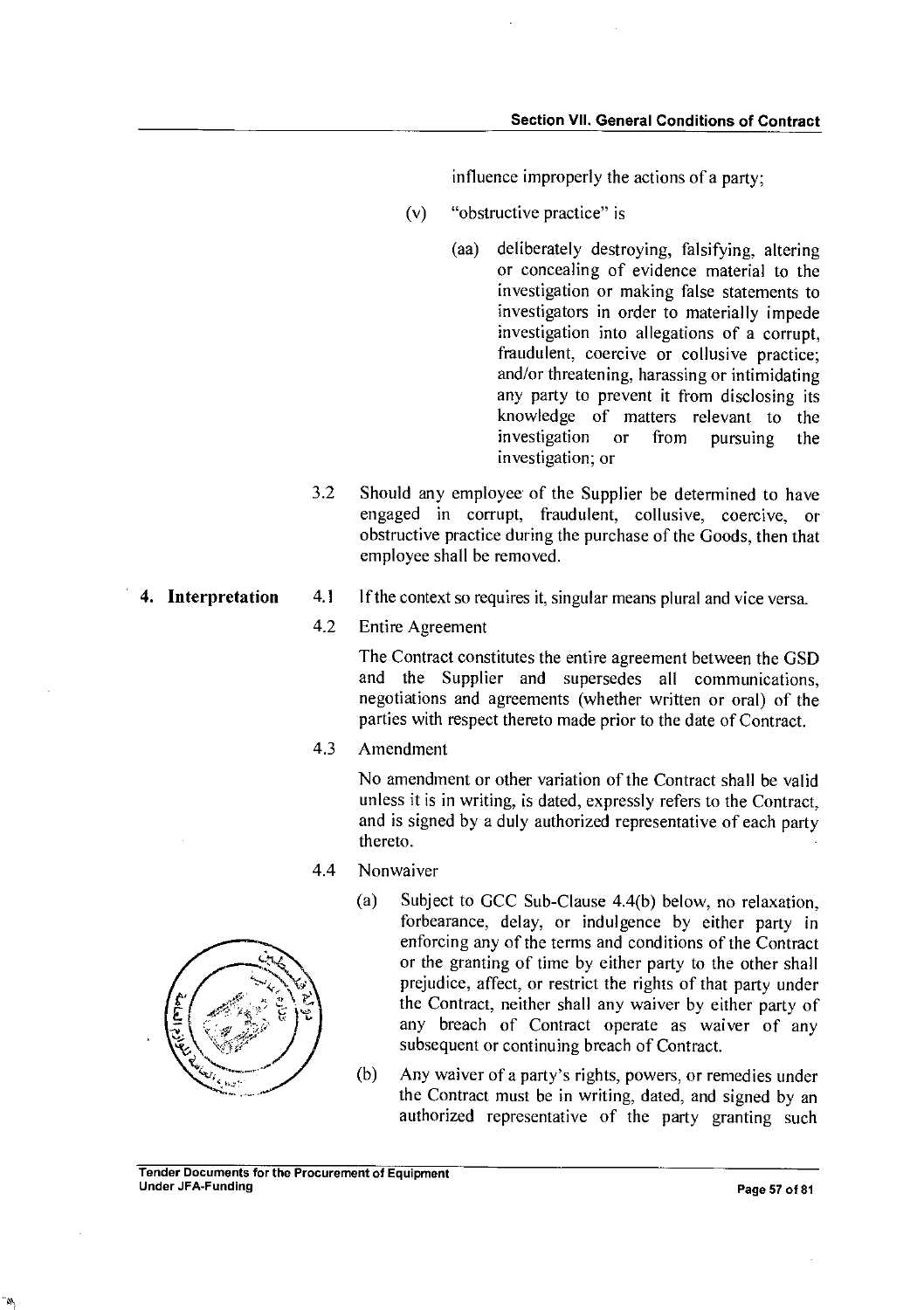waiver, and must specify the right and the extent to which it is being waived.

4.5 Severability

If any provision or condition of the Contract is prohibited or rendered invalid or unenforceable, such prohibition, invalidity or unenforceability shall not affect the validity or enforceability of any other provisions and conditions of the Contract.

- **5. Language** 5.1 The Contract as well as all correspondence and documents relating to the Contract exchanged by the Supplier and the GSD, shall be written in the language specified in the SCC. Supporting documents and printed literature that are part of the Contract may be in another language provided they are accompanied by an accurate translation of the relevant passages in the language specified, in which case, for purposes of interpretation of the Contract, this translation shall govern.
	- 5.2 The Supplier shall bear all costs of translation to the governing language and all risks of the accuracy of such translation, for documents provided by the Supplier.
- **6. Joint Venture,** 6.1 If the Supplier is a joint venture, consortium, or association, all of **Consortium or** the parties shall be jointly and severally liable to the GSD for the Association fulfillment of the provisions of the Contract and shall designate one party to act as a leader with authority to bind the joint venture, consortium, or association. The composition or the constitution of the joint venture, consortium, or association shall not be altered without the prior consent of the GSD.
- **7. Eligibility 7.1** The Supplier and its Subcontractors shall have the nationality of an eligible country. A Supplier or Subcontractor shall be deemed to have the nationality of a country if it is a citizen or constituted, incorporated, or registered, and operates in conformity with the provisions of the laws of that country.
	- 7.2 All Goods and Related Services to be supplied under the Contract shall have their origin in Eligible Countries. For the purpose of this Clause, origin means the country where the goods have been grown, mined, cultivated, produced, goods have been grown, mined,<br>manufactured, or processed; or manufactured, or processed; or through manufacture, processing, or assembly, another commercially recognized article results that differs substantially in its basic characteristics from its components.
	- 8.1 Any notice given by one party to the other pursuant to the Contract shall be in writing to the address specified in the SCC. The term "in writing" means communicated in written

### Tender Documents for the Procurement of Equipment Under JFA-Funding **Page 58 of 81** of 21 or 81 of 81 or 81 or 81 or 81 or 81 or 81 or 81 or 81 or 81 or 81 or 81 or 81 or 81 or 81 or 81 or 81 or 81 or 81 or 81 or 81 or 81 or 81 or 81 or 81 or 81 or 81 or 81 or 81 or 81 or



8. Notices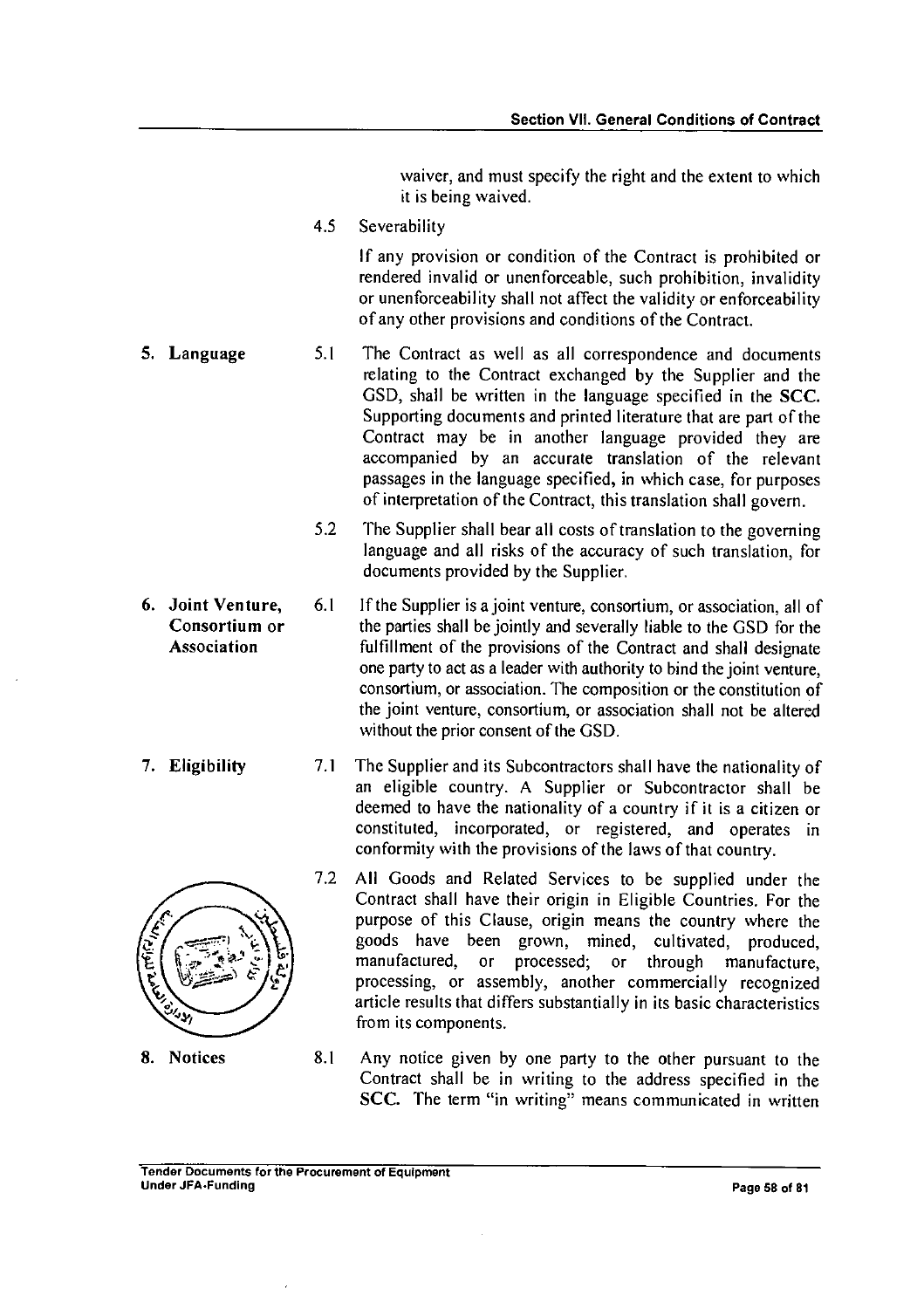form with proof of receipt.

- 8.2 A notice shall be effective when delivered or on the notice's effective date, whichever is later.
- **9. Governing Law** 9.1 The Contract shall be governed by and interpreted in accordance with the laws of the MEHE 's Country, unless otherwise specified in the SCC.
- **10. Settlement of** 10.1 **Disputes**  The GSD and the Supplier shall make every effort to resolve amicably by direct informal negotiation any disagreement or dispute arising between them under or in connection with the Contract.
	- 10.2 If, after twenty-eight (28) days, the parties have failed to resolve their dispute or difference by such mutual consultation, then either the GSD or the Supplier may give notice to the other party of its intention to commence arbitration, as hereinafter provided, as to the matter in dispute, and no arbitration in respect of this matter may be commenced unless such notice is given. Any dispute or difference in respect of which a notice of intention to commence arbitration has been given in accordance with this Clause shall be finally settled by arbitration. Arbitration may be commenced prior to or after delivery of the Goods under the Contract. Arbitration proceedings shall be conducted in accordance with the rules of procedure **specified in the SCC.**
	- 10.3 Notwithstanding any reference to arbitration herein,
		- (a) The parties shall continue to perform their respective obligations under the Contract unless they otherwise agree; and
		- (b) The MEHE shall pay the Supplier any monies due the Supplier.
- **11. Scope of Supply**  11.1 The Goods and Related Services to be supplied shall be as

,**Délivery and<br>:Documents** 

يسببهي

specified in the Price Schedule. Subject to GCC Sub-Clause 31.1, the Delivery of the Goods and

Completion of the Related Services shall be in accordance with the Delivery Schedule specified in the Schedule of Requirements. The details of shipping and other documents to be furnished by the

e4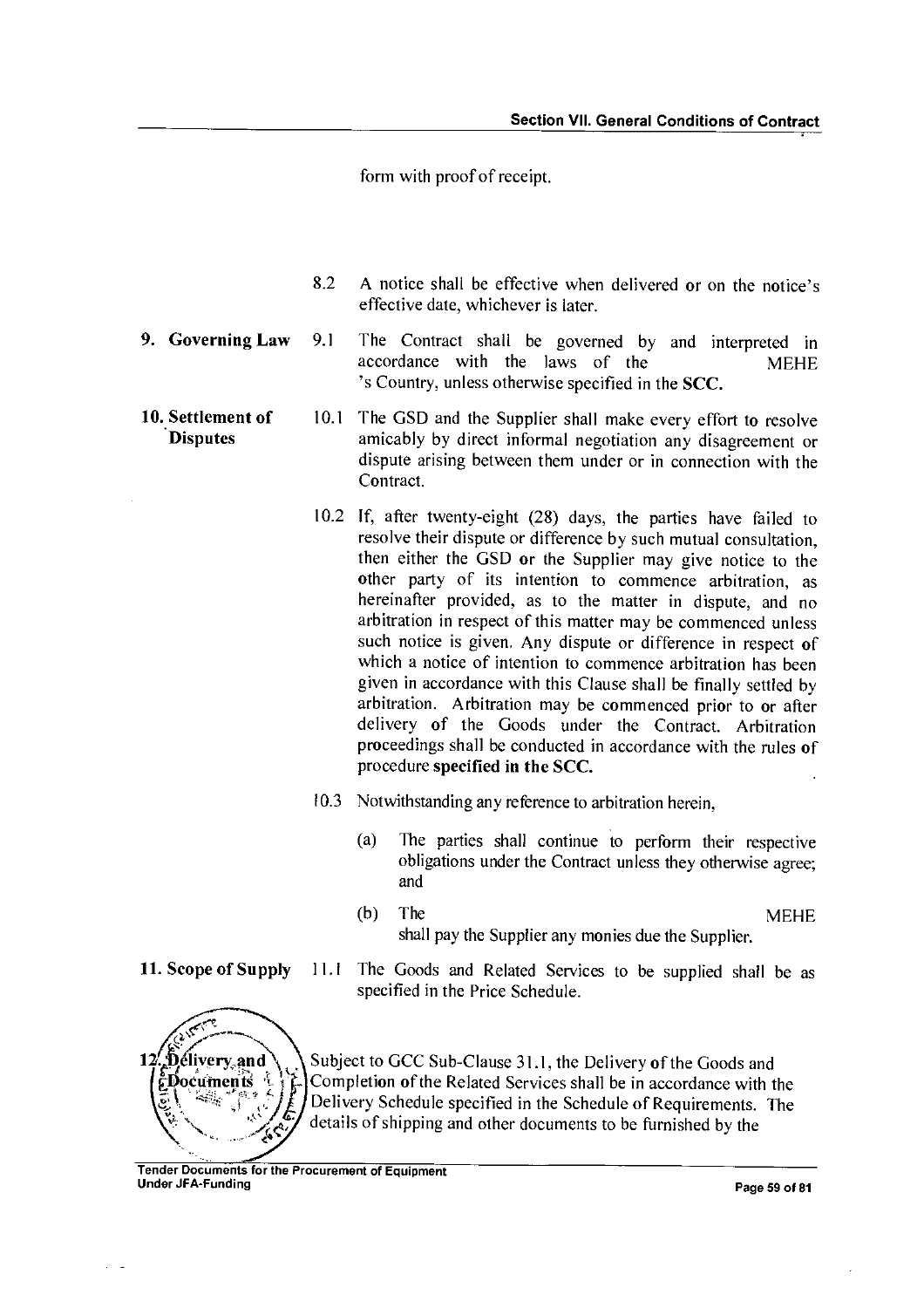Supplier are specified in the SCC.

- 13. Supplier's 13.1 The Supplier shall supply all the Goods and Related Services Responsibilities included in the Scope of Supply in accordance with GCC Clause 11, and the Delivery Schedule, as per GCC Clause 12.
- 14. Contract Price 14.1 Prices charged by the Supplier for the Goods supplied and the Related Services performed under the Contract shall not vary from the prices quoted by the Supplier in its bid, with the exception of any price adjustments authorized in the SCC.
- 15. Terms of 15.1 The Contract Price, including any Advance Payments, if Payment applicable, shall be paid as specified in the SCC. applicable, shall be paid as specified in the  $SCC$ .
	- 15.2 The Supplier's request for payment shall be made to the GSD in writing, accompanied by invoices describing, as appropriate, the Goods delivered and Related Services performed, and by the documents submitted pursuant to GCC Clause 13 and upon fulfillment of all other obligations stipulated in the Contract.
	- 15.3 Payments shall be made promptly by the MEHE ,but in no case later than sixty (60) days after submission of an invoice or request for payment by the Supplier, and after the has accepted It.
	- 15.4 The currencies in which payments shall be made to the Supplier under this Contract shall be those in which the bid price is expressed.
	- 15.5 In the event that the metal MEHE fails to pay the Supplier any payment by its due date or within the period set forth in the SCC, the MEHE shall pay to the Supplier interest on the amount of such delayed payment at the rate shown in the SCC, for the period of delay until payment has been made in full, whether before or after judgment or arbitrage award.
	- 16.1 For goods manufactured outside the MEHE 's Country, the Supplier shall be entirely responsible for all taxes, stamp duties, license fees, and other such levies imposed<br>outside and inside the MEHE outside and inside the MEHE 's Country incurred until delivery of the contracted Goods to the GSD excluding the VAT.
	- 16.2 For goods Manufactured within the MEHE 's country, the Supplier shall be entirely responsible for all taxes, duties, license fees, etc., incurred until delivery of the



16. Taxes and **Duties**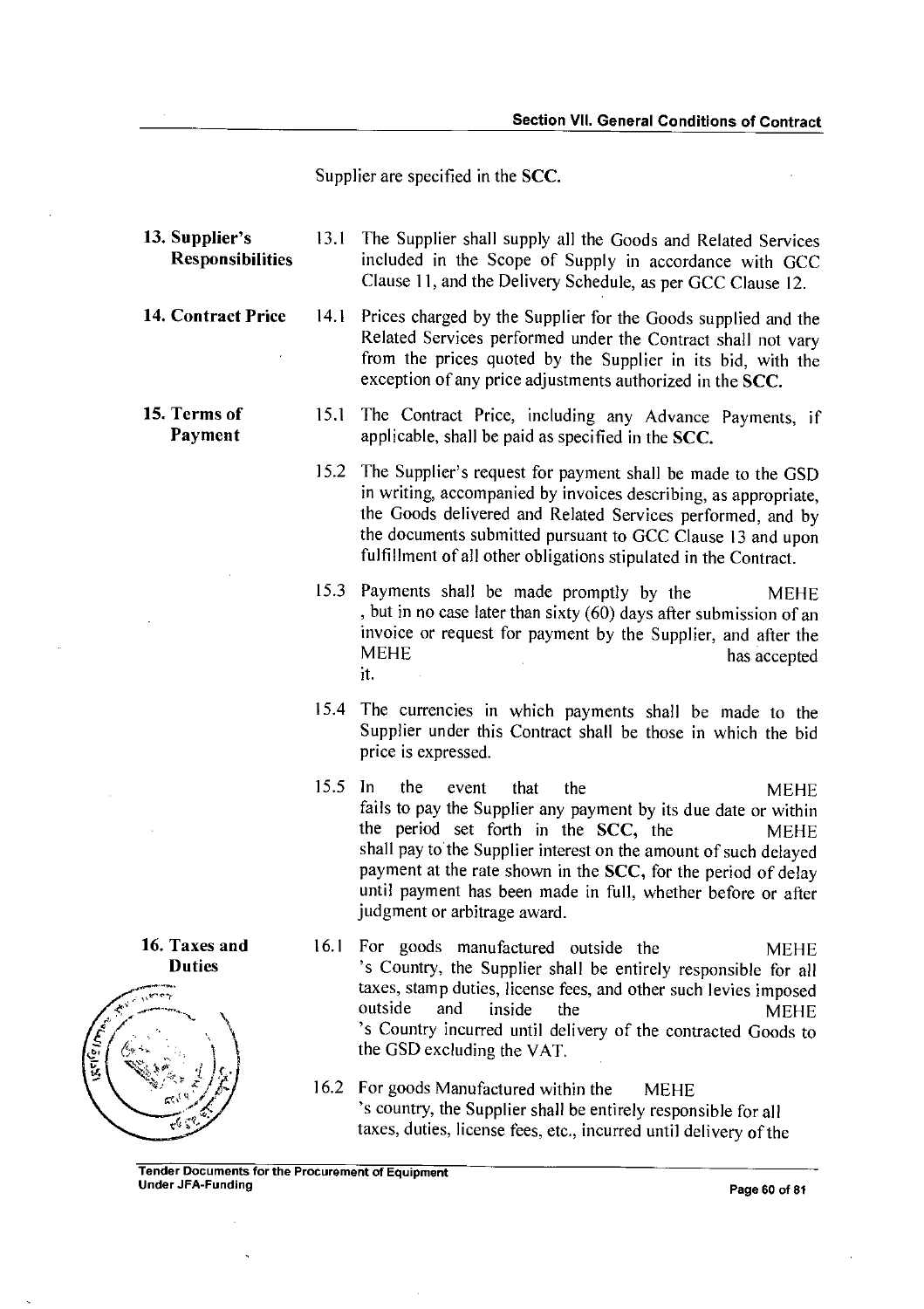contractedGoods to the MEHE excluding the VAT.

- 17. Performance 17.1 The Supplier shall, within fourteen (14) days of the notification<br>Security of contract award, provide a performance security for the of contract award, provide a performance security for the performance of the Contract in the amount specified in the SCC.
	- 17.2 The Performance Security shall be issued by a reputable institution selected by the bidder and approved by the GSD and located in any eligible country. If the institution issuing the is located outside the MEHE 's Country, it shall have a correspondent financial institution located in the MEHE 's Country to make it enforceable. The Bid Security shall comply with the rules of the Palestinian Monetary Authority.
	- 17.3 The proceeds of the Performance Security shall be payable to the GSD as compensation for any loss resulting from the Supplier's failure to complete its obligations under the Contract.
	- 17.4 As specified in the SCC, the Performance Security shall be denominated in the currency of the Contract, and shall be in the format stipulated by the GSD in Section  $IX -$  Contract Forms.
	- 17.5 The Performance Security shall be discharged by the GSD and returned to the Supplier not later than twenty-eight (28) days following the date of Completion of the Supplier's performance obligations under the Contract, including any warranty obligations, unless specified otherwise in the SCC.
	- 18.1 The copyright in all drawings, documents, and other materials containing data and information furnished to the GSD by the Supplier herein shall remain vested in the Supplier, or, if they are furnished to the MEHE directly or through the Supplier by any third party, including suppliers of materials, the copyright in such materials shall remain vested in such third party
- **19. Gonfidential** 19.1 The GSD and the Supplier shall keep confidential and shall **Triformation** not, without the written consent of the other party hereto not, without the written consent of the other party hereto, divulge to any third party any documents, data, or other information furnished directly or indirectly by the other party hereto in connection with the Contract, whether such

### **Tender Documents for the Procurement of Equipment Under JFA-Funding Page 61 of 81 and 2012 12:00 Page 61 of 81 and 2012 12:00 Page 61 of 81 and 2012 12:00 Page 61 of 81 and 2013**

18. Copyright

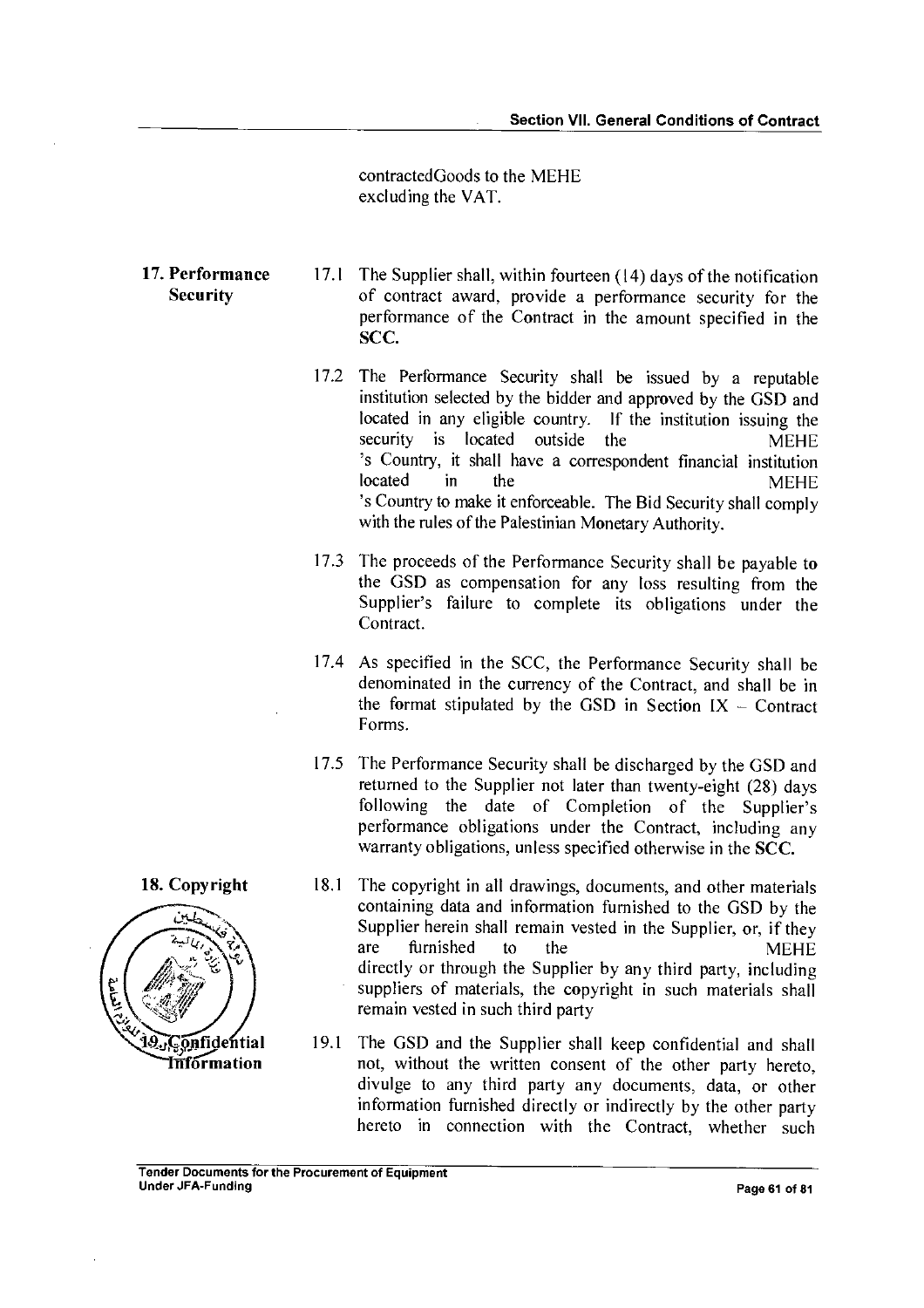information has been furnished prior to, during or following completion or termination of the Contract. Notwithstanding the above, the Supplier may furnish to its Subcontractor such documents, data, and other information it receives from the GSD to the extent required for the Subcontractor to perform its work under the Contract, in which event the Supplier shall obtain from such Subcontractor an undertaking of confidentiality similar to that imposed on the Supplier under GCC Clause 19.

- 19.2 The GSD shall not use such documents, data, and other information received from the Supplier for any purposes unrelated to the contract. Similarly, the Supplier shall not use such documents, data, and other information received from the GSD for any purpose other than the performance of the Contract.
- 19.3 The obligation of a party under GCC Sub-Clauses 19.1 and 20.2 above, however, shall not apply to information that:
	- (a) Now or hereafter enters the public domain through no fault of that party;
	- (b) Can be proven to have been possessed by that party at the time of disclosure and which was not previously obtained, directly or indirectly, from the other party; or
	- (c) Otherwise lawfully becomes available to that party from a third party that has no obligation of confidentiality.
- 19.4 The above provisions of GCC Clause 19 shall not in any way modify any undertaking of confidentiality given by either of the parties hereto prior to the date of the Contract in respect of the Supply or any part thereof.
- 19.5 The provisions of GCC Clause 19 shall survive completion or termination, for whatever reason, of the Contract.
- 20.1 The Supplier shall notify the GSD in writing of all subcontracts awarded under the Contract if not already specified in the bid. Such notification, in the original bid or later shall not relieve the Supplier from any of its obligations, duties, responsibilities, or liability under the Contract.
- 20.2 Subcontracts shall comply with the provisions of GCC Clauses 3 and 7.
- 21.1 Technical Specifications and Drawings
	- (a) The Goods and Related Services supplied under this Contract shall conform to the technical specifications and standards mentioned in Section VI, Schedule of

### Tender Documents for the Procurement of Equipment Under JFA-Funding Page 62 of 81



21. Specifications and Standards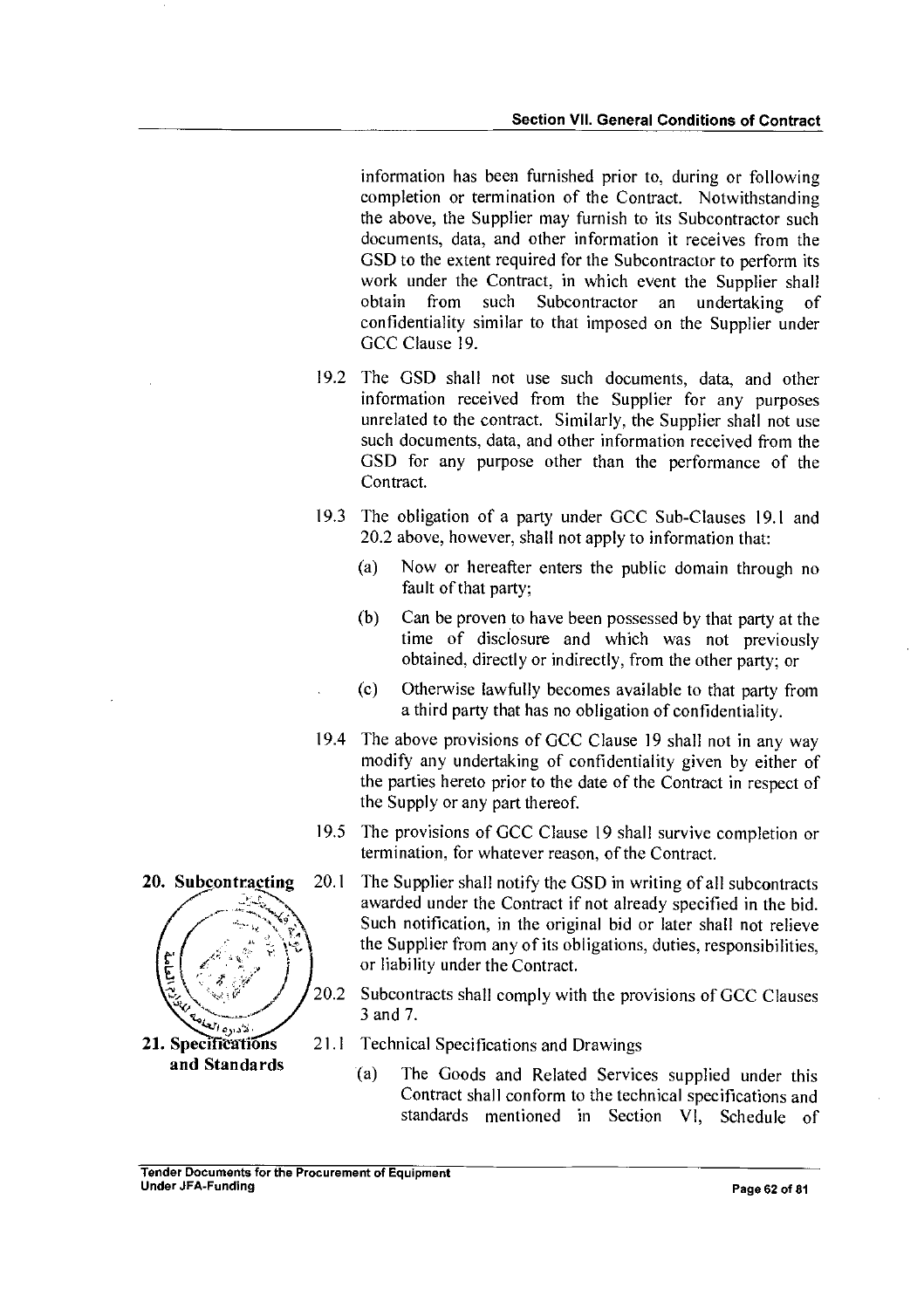Requirements and, when no applicable standard is mentioned, the standard shall be equivalent or superior to the official standards whose application is appropriate to the Goods' country of origin.

- (b) The Supplier shall be entitled to disclaim responsibility for any design, data, drawing, specification or other document, or any modification thereof provided or designed by or on behalf of the GSD, by giving a notice of such disclaimer to the GSD.
- (c) Wherever references are made in the Contract to codes and standards in accordance with which it shall be executed, the edition or the revised version of such codes and standards shall be those specified in the Schedule of Requirements. During Contract execution, any changes in any such codes and standards shall be applied only after approval by the GSD and shall be treated in accordance with GCC Clause 32.

•

- **22. Packing and** 22.1 The Supplier shall provide such packing of the Goods as is required to prevent their damage or deterioration during transit to their final destination, as indicated in the Contract. During transit, the packing shall be sufficient to withstand, without limitation, rough handling and exposure to extreme temperatures, salt and precipitation, and open storage. Packing case size and weights shall take into consideration, where appropriate, the remoteness of the goods' final destination and the absence of heavy handling facilities at all points in transit.
	- 22.2 The packing, marking, and documentation within and outside the packages shall comply strictly with such special requirements as shall be expressly provided for in the Contract, including additional requirements, if any, specified in the SCC, and in any other instructions ordered by the GSD.
	- 23.1 Unless otherwise specified in the SCC, the Goods supplied under the Contract shall be fully insured—in a freely convertible currency from an eligible country—against loss or<br>damage incidental to manufacture or acquisition to manufacture or acquisition, transportation, storage, and delivery, in accordance with the manner specified in the SCC.
	- $\frac{C_{\text{V}}}{C_{\text{V}}}$ , 23.2  $23.2$ Notwithstanding the Supplier's insurance obligations under Article 23.1 the Supplier shall bear sole liability for, and indemnify the GSD against, any claims for damage to property or personal injuries arising from the execution of the contract by the Supplier, his subcontractors and their employees.

Tender Documents for the Procurement of Equipment Under JFA-Funding Page 63 of 81

**Documents** 

**23. Insurance** 23.1

الأدارق

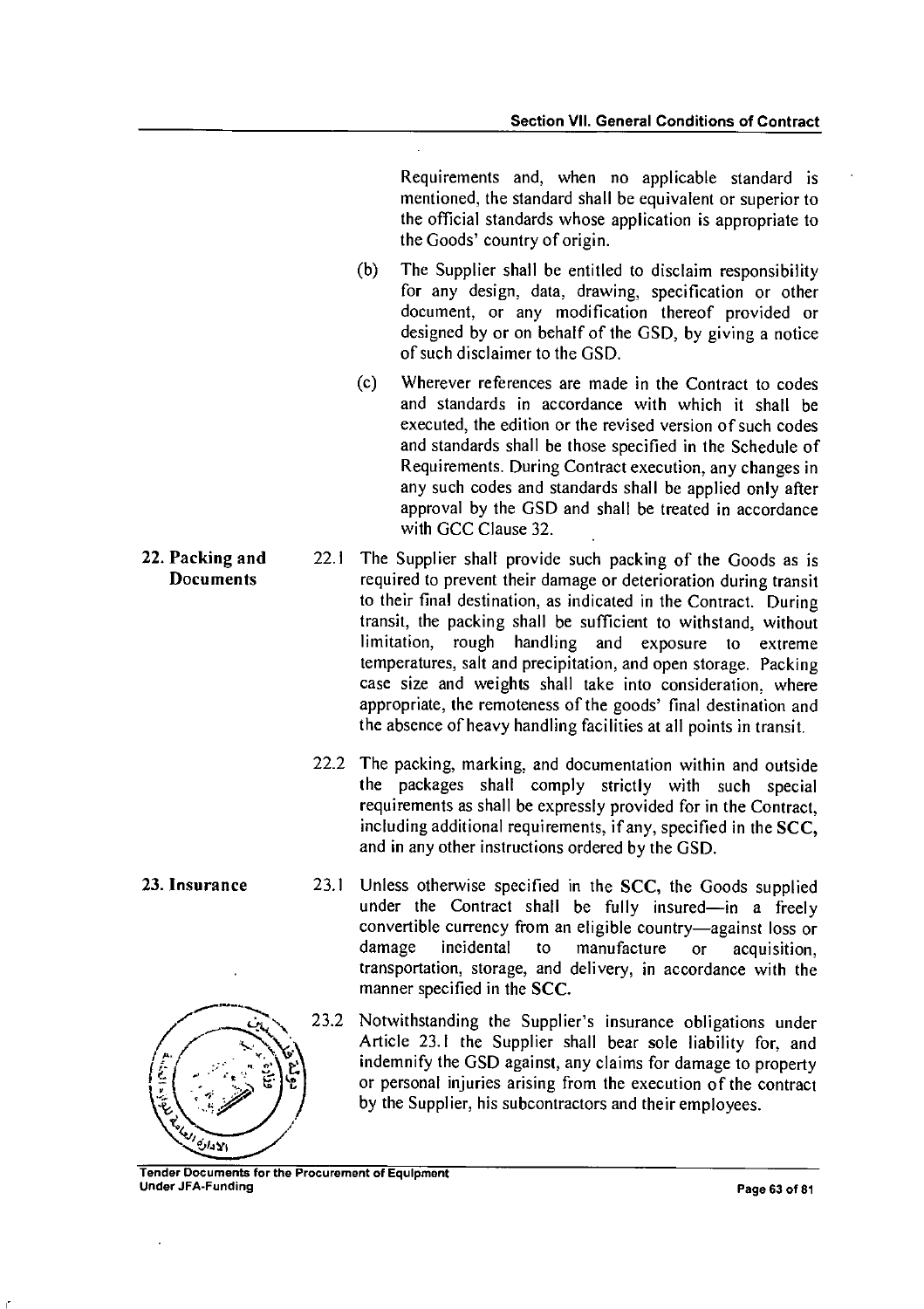24. Transportation The responsibility for arranging transportation of the Goods shall be of the Supplier.

25. Inspections, 25.1 During tender action significant descriptions supported by<br>Tests and bictures (leaflets) shall be attached to the BO documents pictures (leaflets) shall be attached to the BQ documents Samples explaining technical specifications of items offered.

- 25.2 In order to verify quality of product for final award decision it might be required to provide original samples at a later stage.
- 25.3 If requested samples of items shall be delivered to the GSD in Ramallah.
- 25.4 Under no circumstances claims for transport from and back to the Supplier will be accepted by the Employer.
- 25.5 The Supplier shall at its own expense and at no cost to the GSD carry out all such tests and/or inspections of the Goods and Related Services as are specified in the SCC.
- 25.6 The inspections and tests may be conducted on the premises of the Supplier or its Subcontractor, at point of delivery, and/or at the Goods' final destination, or in another place in the MEHE<br>
S Country as 's Country as specified in the SCC. Subject to GCC Sub-Clause 25.7, if conducted on the premises of the Supplier or its Subcontractor, all reasonable facilities and assistance, including access to drawings and production data, shall be furnished to the inspectors at no charge to the GSD.
- 25.7 The GSD or its designated representative shall be entitled to attend the tests and/or inspections referred to in GCC Sub-Clause 25.6, provided that the GSD bear all of its own costs and expenses incurred in connection with such attendance including, but not limited to, all traveling and board and lodging expenses.
- 25.8 Whenever the Supplier is ready to carry out any such test and inspection, it shall give a reasonable advance notice, including the place and time, to the GSD. The Supplier shall obtain from any relevant third party or manufacturer any necessary permission or consent to enable the GSD or its designated representative to attend the test and/or inspection.
- 25.9 The GSD may require the Supplier to carry out any test and/or inspection not required by the Contract but deemed necessary to verify that the characteristics and performance of the Goods comply with the technical specifications codes and standards under the Contract, provided that the Supplier's reasonable costs and expenses incurred in the carrying out of such test and/or inspection shall be added to the Contract Price. Further,

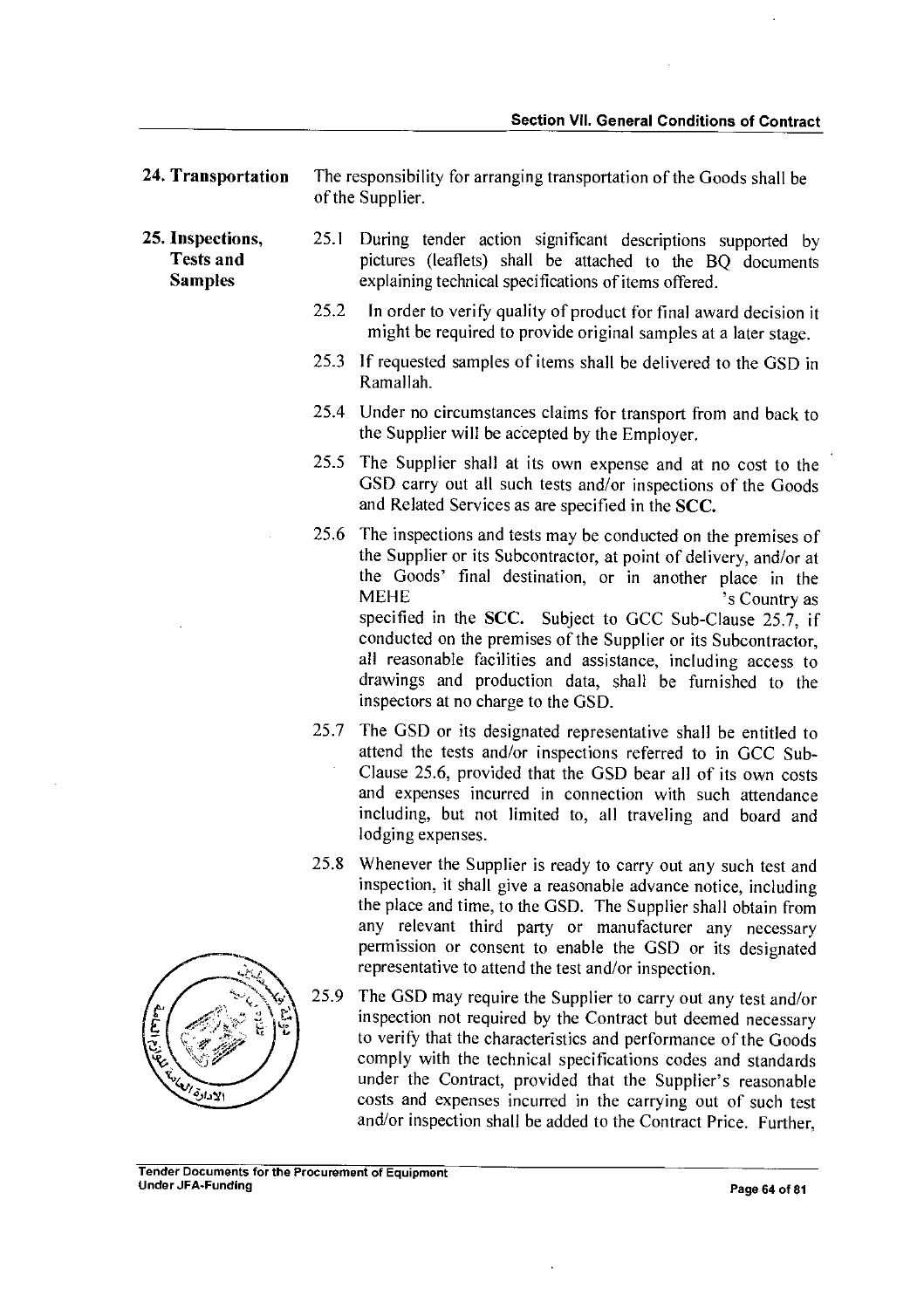if such test and/or inspection impedes the progress of manufacturing and/or the Supplier's performance of its other obligations under the Contract, due allowance will be made in respect of the Delivery Dates and Completion Dates and the other obligations so affected.

- 25.10 The Supplier shall provide the GSD with a report of the results of any such test and/or inspection.
- 25.11 The GSD may reject any Goods or any part thereof that fail to pass any test and/or inspection or do not conform to the specifications. The Supplier shall either rectify or replace such rejected Goods or parts thereof or make alterations necessary to meet the specifications at no cost to the GSD, and shall repeat the test and/or inspection, at no cost to the GSD, upon giving a notice pursuant to GCC Sub-Clause 25.8
- 25.12 The Supplier agrees that neither the execution of a test and/or inspection of the Goods or any part thereof, nor the attendance by the GSD or its representative, nor the issue of any report pursuant to GCC Sub-Clause 25.10, shall release the Supplier from any warranties or other obligations under the Contract.
- 26. Liquidated 26.1 Except as provided under GCC Clause 31, if the Supplier fails<br>Damages to deliver any or all of the Goods by the Date(s) of delivery or to deliver any or all of the Goods by the Date(s) of delivery or perform the Related Services within the period specified in the Contract, the GSD may without prejudice to all its other remedies under the Contract, deduct from the Contract Price, as liquidated damages, a sum equivalent to the percentage specified in the SCC of the delivered price of the delayed Goods or unperformed Services for each week or part thereof of delay until actual delivery or performance, up to a maximum deduction of the percentage specified in those SCC. Once the maximum is reached, the GSD may terminate the Contract pursuant to GCC Clause 34.
- 27. Warranty 27.1 The Supplier warrants that all the Goods are new, unused, and of the most recent or current models, and that they incorporate all recent improvements in design and materials, unless provided otherwise in the Contract.

27.2 Subject to GCC Sub-Clause 21.1(b), the Supplier further warrants that the Goods shall be free from defects arising from any act or omission of the Supplier or arising from design, materials, and workmanship, under normal use in the conditions prevailing in the country of final destination.

Unless otherwise specified in the SCC, the warranty shall remain valid for twelve (12) months after the Goods, or any portion thereof as the case may be, have been delivered to and

الأدارع

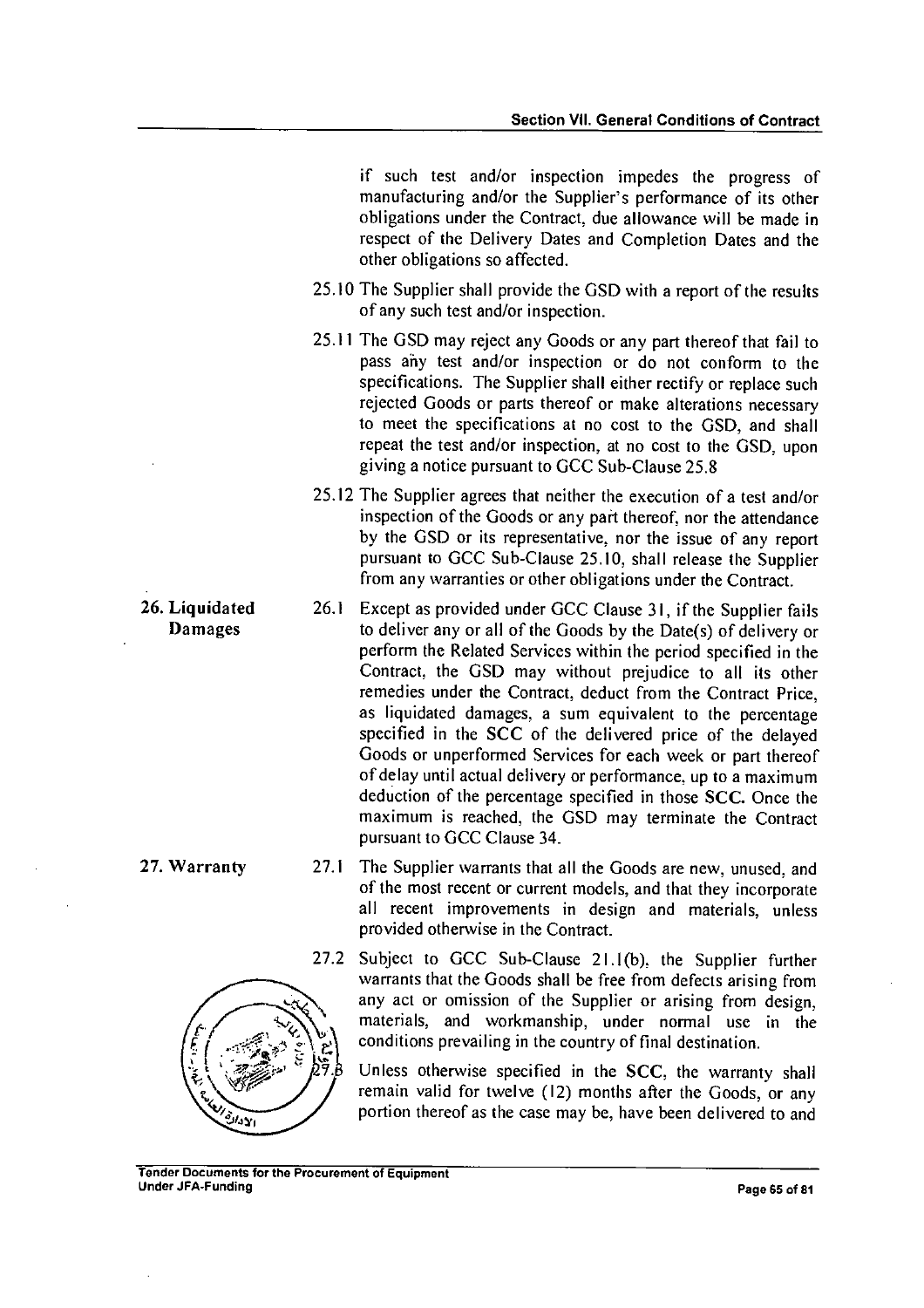accepted at the final destination indicated in the SCC.

- 27.4 The GSD shall give notice to the Supplier stating the nature of any such defects together with all available evidence thereof, promptly following the discovery thereof. The GSD shall afford all reasonable opportunity for the Supplier to inspect such defects.
- 27.5 Upon receipt of such notice, the Supplier shall, within the period specified in the SCC, expeditiously repair or replace the defective Goods or parts thereof, at no cost to the GSD.
- 27.6 If having been notified, the Supplier fails to remedy the defect within the period specified in the SCC, the MEHE may proceed to take within a reasonable period such remedial action as may be necessary, at the Supplier's risk and expense and without prejudice to any other rights which the GSD may have against the Supplier under the Contract.
- 28. Patent 28.1 The Supplier shall, subject to the GSD's compliance with GCC Indemnity Sub-Clause 28.2, indemnify and hold harmless the GSD and its employees and officers from and against any and all suits, actions or administrative proceedings, claims, demands, losses, damages, costs, and expenses of any nature, including attorney's fees and expenses, which the GSD may suffer as a result of any infringement or alleged infringement of any patent, utility model, registered design, trademark, copyright, or other intellectual property right registered or otherwise existing at the date of the Contract by reason of:
	- (a) The installation of the Goods by the Supplier or the use of the Goods in the country where the Site is located; and
	- (b) The sale in any country of the products produced by the Goods.

Such indemnity shall not cover any use of the Goods or any part thereof other than for the purpose indicated by or to be reasonably inferred from the Contract, neither any infringement resulting from the use of the Goods or any part thereof, or any products produced thereby in association or combination with any other equipment, plant, or materials not supplied by the Supplier, pursuant to the Contract.

If any proceedings are brought or any claim is made against the GSD arising out of the matters referred to in GCC Sub-Clause 28.1, the GSD shall promptly give the Supplier a notice thereof, and the Supplier may at its own expense and in the GSD's name conduct such proceedings or claim and any negotiations for the settlement of any such proceedings or

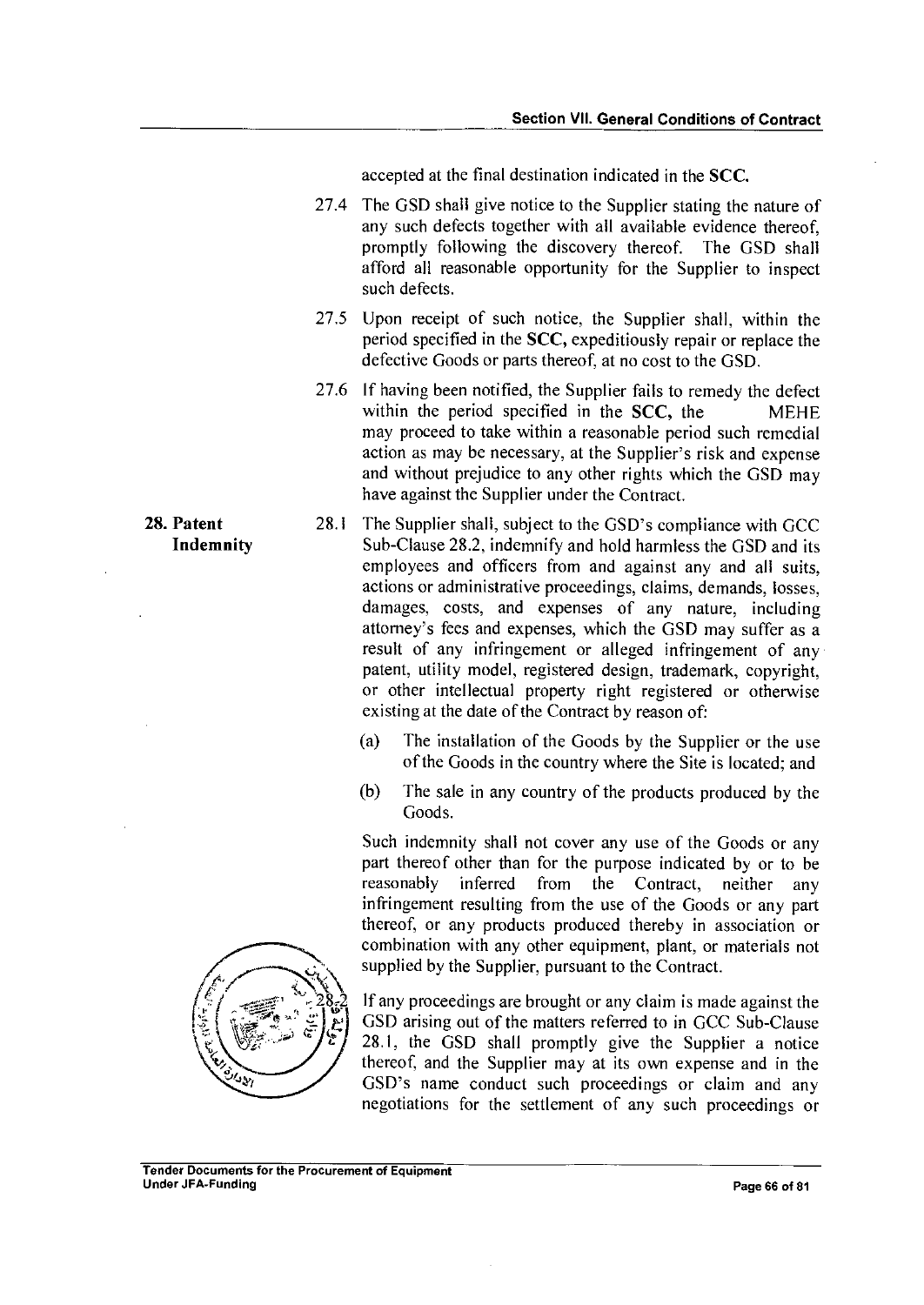claim.

- 28.3 If the Supplier fails to notify the GSD within twenty-eight (28) days after receipt of such notice that it intends to conduct any such proceedings or claim, then the GSD shall be free to conduct the same on its own behalf.
- 28.4 The GSD shall, at the Supplier's request, afford all available assistance to the Supplier in conducting such proceedings or claim, and shall be reimbursed by the Supplier for all reasonable expenses incurred in so doing.
- 28.5 The GSD shall indemnify and hold harmless the Supplier and its employees, officers, and Subcontractors from and against any and all suits, actions or administrative proceedings, claims, demands, losses, damages, costs, and expenses of any nature, including attorney's fees and expenses, which the Supplier may suffer as a result of any infringement or alleged infringement of any patent, utility model, registered design, trademark, copyright, or other intellectual property right registered or otherwise existing at the date of the Contract arising out of or in connection with any design, data, drawing, specification, or other documents or materials provided or designed by or on behalf of the GSD.
- Liability
- 29. Limitation of 29.1 Except in cases of criminal negligence or willful misconduct,
	- the Supplier shall not be liable to the GSD, whether in contract, tort, or otherwise, for any indirect or consequential loss or damage, loss of use, loss of production, or loss of profits or interest costs, provided that this exclusion shall not apply to any obligation of the Supplier to pay liquidated damages to the GSD and (a)
	- (b) the aggregate liability of the Supplier to the GSD, whether under the Contract, in tort or otherwise, shall not exceed the total Contract Price, provided that this limitation shall not apply to the cost of repairing or replacing defective equipment, or to any obligation of the supplier to indemnify the GSD with respect to patent infringement
	- 30.1 Unless otherwise specified in the Contract, if after the date of 28 days prior to date of Bid submission, any law, regulation, ordinance, order or bylaw having the force of law is enacted, promulgated, abrogated, or changed in the Palestinian Territories where the Site is located (which shall be deemed to include any change in interpretation or application by the competent authorities) that subsequently affects the Delivery

30. Change in Laws and Regulations

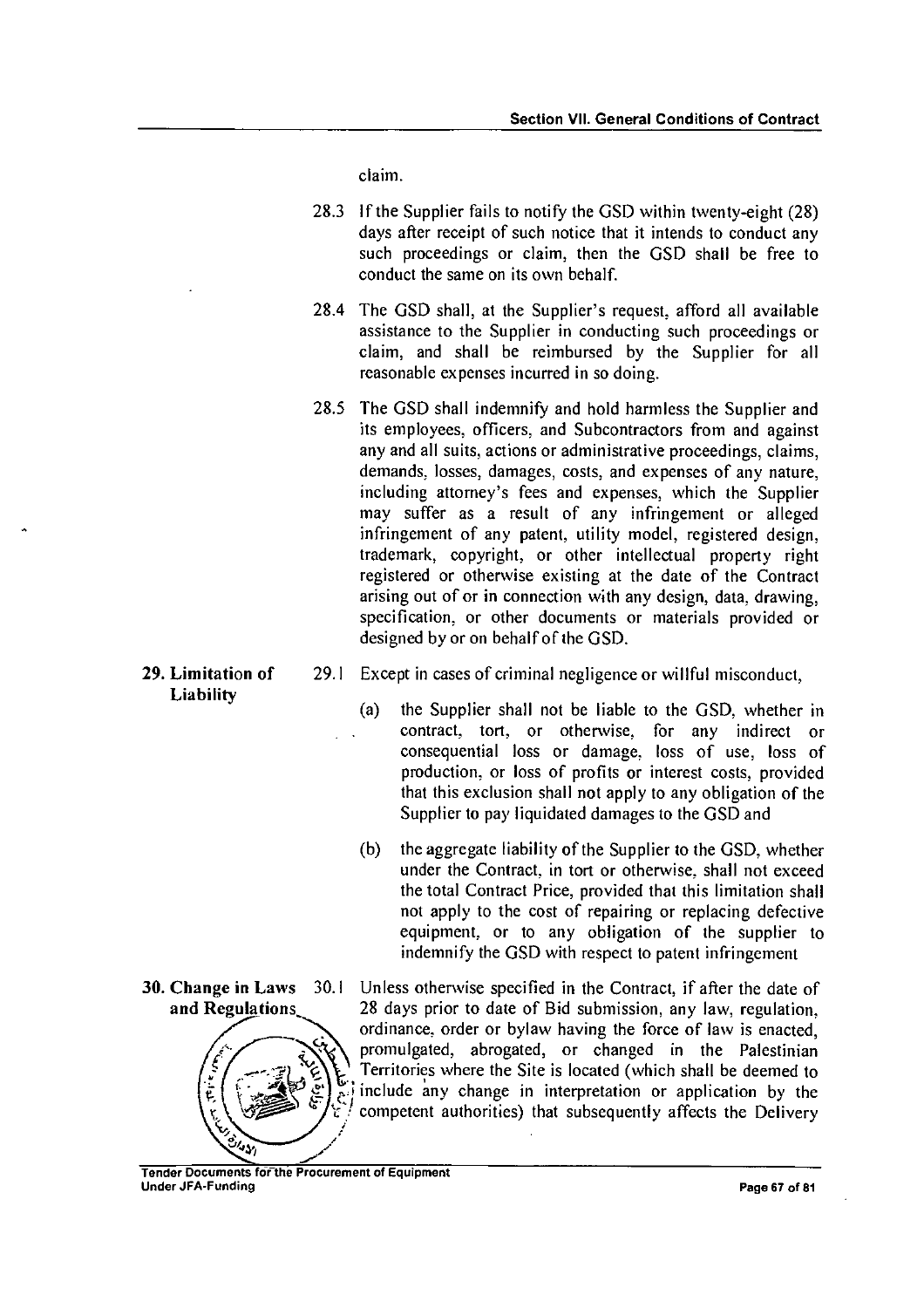Date and/or the Contract Price, then such Delivery Date and/or Contract Price shall be correspondingly increased or decreased, to the extent that the Supplier has thereby been affected in the performance of any of its obligations under the Contract. Notwithstanding the foregoing, such additional or reduced cost shall not be separately paid or credited if the same has already been accounted for in the price adjustment provisions where applicable, in accordance with GCC Clause 14.

- 31. Force Majeure 31.1 The Supplier shall not be liable for forfeiture of its Performance Security, liquidated damages, or termination for default if and to the extent that it's delay in performance or other failure to perform its obligations under the Contract is the result of an event of Force Majeure.
	- 31.2 For purposes of this Clause, "Force Majeure" means an event or situation beyond the control of the Supplier that is not foreseeable, is unavoidable, and its origin is not due to negligence or lack of care on the part of the Supplier. Such events may include, but not be limited to, acts of the GSD in its sovereign capacity, wars or revolutions, fires, floods, epidemics, quarantine restrictions, and freight embargoes.
	- 31.3 If a Force Majeure situation arises, the Supplier shall promptly notify the GSD in writing of such condition and the cause thereof. Unless otherwise directed by the GSD in writing, the Supplier shall continue to perform its obligations under the Contract as far as is reasonably practical, and shall seek all reasonable alternative means for performance not prevented by the Force Majeure event.
- 32. Change Orders 32.1 The GSD may at any time order the Supplier through notice in and Contract accordance GCC Clause 8, to make changes within the general Amendments scope of the Contract in any one or more of the following:
	- (a) Drawings, designs, or specifications, where Goods to be furnished under the Contract are to be specifically manufactured for the GSD;
	- (b) The method of shipment or packing;
	- (c) The place of delivery; and
	- (d) The Related Services to be provided by the Supplier.
	- 32.2 If any such change causes an increase or decrease in the cost of, or the time required for, the Supplier's performance of any provisions under the Contract, an equitable adjustment shall be made in the Contract Price or in the Delivery/Completion Schedule, or both, and the Contract shall accordingly be

### Tender Documents for the Procurement of Equipment Under JFA-Funding **Page 68 of 81**

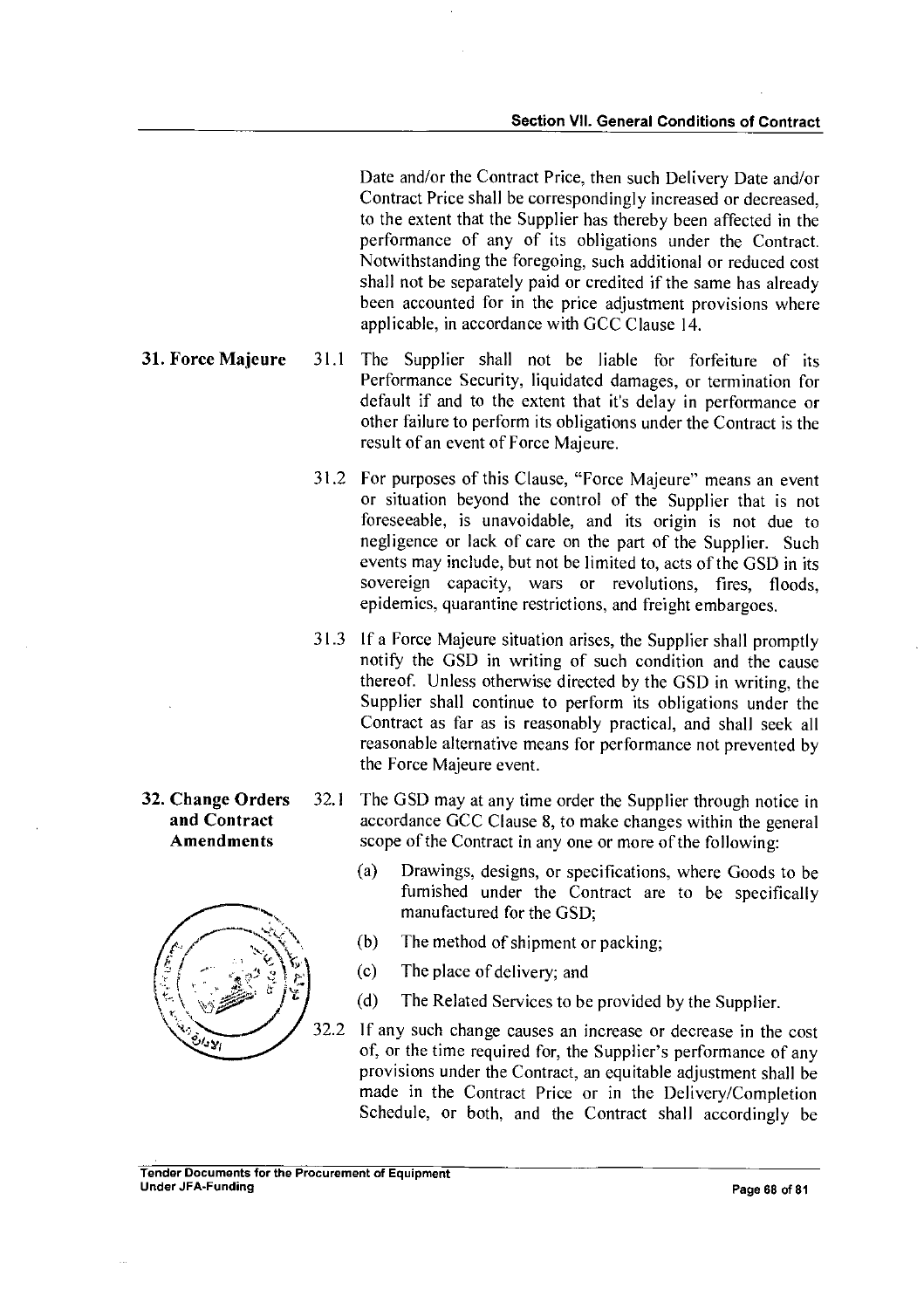amended. Any claims by the Supplier for adjustment under this Clause must be asserted within twenty-eight (28) days from the date of the Supplier's receipt of the GSD's change order.

32.3 Prices to be charged by the Supplier for any Related Services that might be needed but which were not included in the Contract shall be agreed upon in advance by the parties and shall not exceed the prevailing rates charged to other parties by the Supplier for similar services.

- 32.4 Subject to the above, no variation in or modification of the terms of the Contract shall be made except by written amendment signed by the parties.
- 33. Extensions of 33.1 If at any time during performance of the Contract, the Supplier Time or its subcontractors should encounter conditions impeding timely delivery of the Goods or completion of Related Services pursuant to GCC Clause 12, the Supplier shall promptly notify the GSD in writing of the delay, its likely duration, and its cause. As soon as practicable after receipt of the Supplier's notice, the GSD shall evaluate the situation and may at its discretion extend the Supplier's time for performance, in which case the extension shall be ratified by the parties by amendment of the Contract.
	- 33.2 Except in case of Force Majeure, as provided under GCC Clause 31, a delay by the Supplier in the performance of its Delivery and Completion obligations shall render the Supplier liable to the imposition of liquidated damages pursuant to GCC Clause 25, unless an extension of time is agreed upon, pursuant to GCC Sub-Clause 33.1.

- 34. Termination 34.1 Termination for Default
	- (a) The GSD, without prejudice to any other remedy for breach of Contract, by written notice of default sent to the Supplier, may terminate the Contract in whole or in part:
		- (i) if the Supplier fails to deliver any or all of the Goods within the period specified in the Contract, or within any extension thereof granted by the GSD pursuant to GCC Clause 33;

if the Supplier fails to perform any other obligation under the Contract; or

 $\overline{f}$  if the Supplier, in the judgment of the GSD has engaged in fraud and corruption, as defined in GCC Clause 3, in competing for or in executing the Contract.

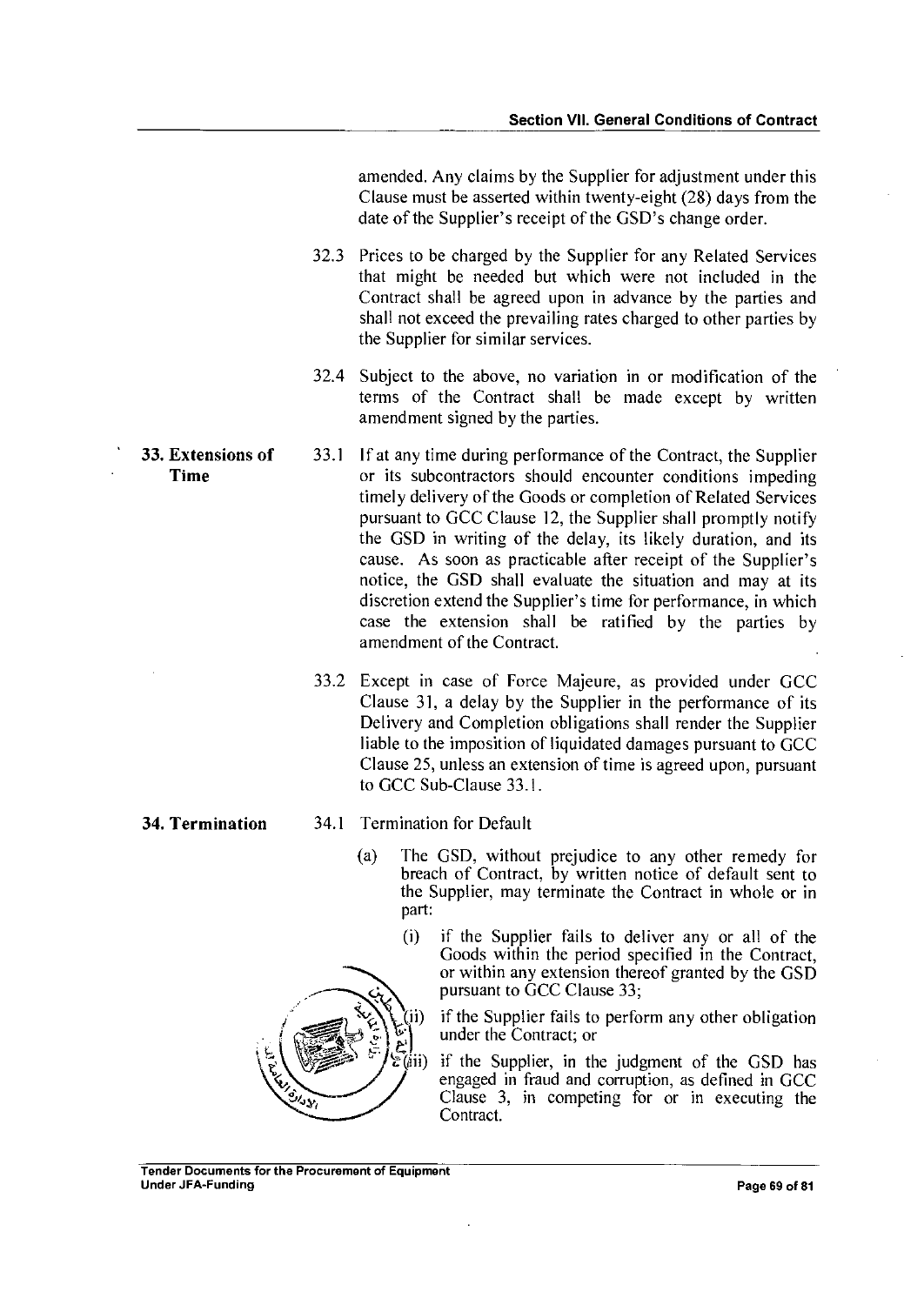- (b) In the event the GSD terminates the Contract in whole or in part, pursuant to GCC Clause 34.1(a), the GSD may procure, upon such terms and in such manner as it deems appropriate, Goods or Related Services similar to those undelivered or not performed, and the Supplier shall be liable to the GSD for any additional costs for such similar Goods or Related Services. However, the Supplier shall continue performance of the Contract to the extent not terminated.
- 34.2 Termination for Insolvency.
	- (a) The GSD may at any time terminate the Contract by giving notice to the Supplier if the Supplier becomes bankrupt or otherwise insolvent. In such event, termination will be without compensation to the Supplier, provided that such termination will not prejudice or affect any right of action or remedy that has accrued or will accrue thereafter to the GSD
- 34.3 Termination for Convenience.
	- (a) The GSD, by notice sent to the Supplier, may terminate the Contract, in whole or in part, at any time for its convenience. The notice of termination shall specify that termination is for the GSD's convenience, the extent to which performance of the Supplier under the Contract is terminated, and the date upon which such termination becomes effective.
	- (b) The Goods that are complete and ready for shipment within twenty-eight (28) days after the Supplier's receipt of notice of termination shall be accepted by the GSD at the Contract terms and prices. For the remaining Goods, the GSD may elect:
		- (i) to have any portion completed and delivered at the Contract terms and prices; and/or
		- (ii) to cancel the remainder and pay to the Supplier an agreed amount for partially completed Goods and Related Services and for materials and parts previously procured by the Supplier.

Neither the GSD nor the Supplier shall assign, in whole or in part, their obligations under this Contract, except with prior written consent of the other party.

Tender Documents for the Procurement of Equipment Under JPA-Funding Page 70 of 81

35. Assignment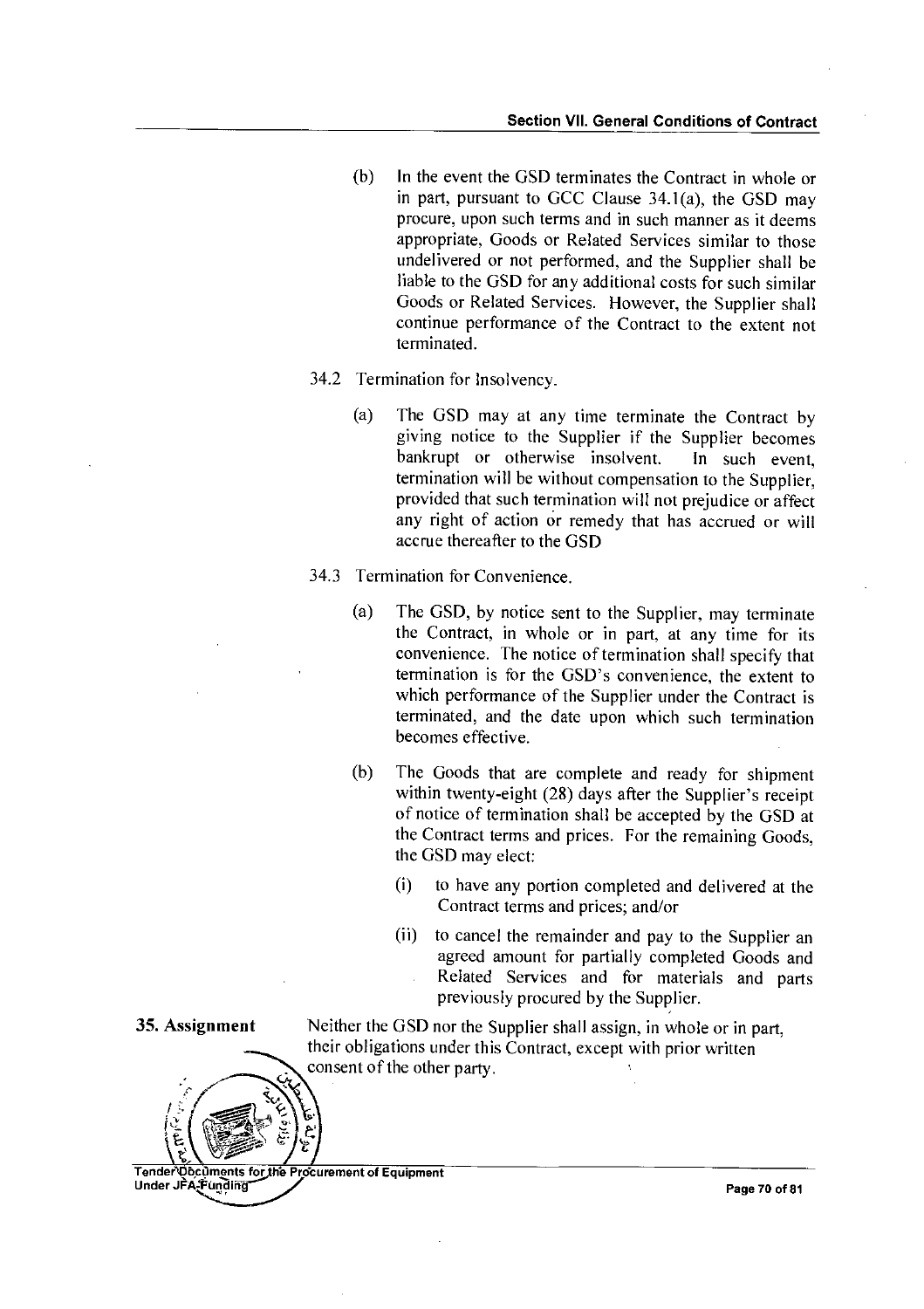systems or services under the terms of the Contract. Termination of the Contract on this basis shall be for the

GSD's convenience pursuant to Sub-Clause 34.3.

36. Export Restriction 36.1 The Palestinian Authority has no control on borders, ports or airports as these are totally controlled by Israel. As a result, the GSD has no responsibility of any kind for any trade regulations, restrictions on import or export, delays, rejections or difficulties imposed by Israel or the Israelis. 36.2 However, the Supplier can demonstrate to the satisfaction of the GSD that it has completed all formalities in a timely manner, including applying for permits, authorizations and licenses necessary for the export of the products/goods,

سيفان المتعاني

 $\sim$   $\sim$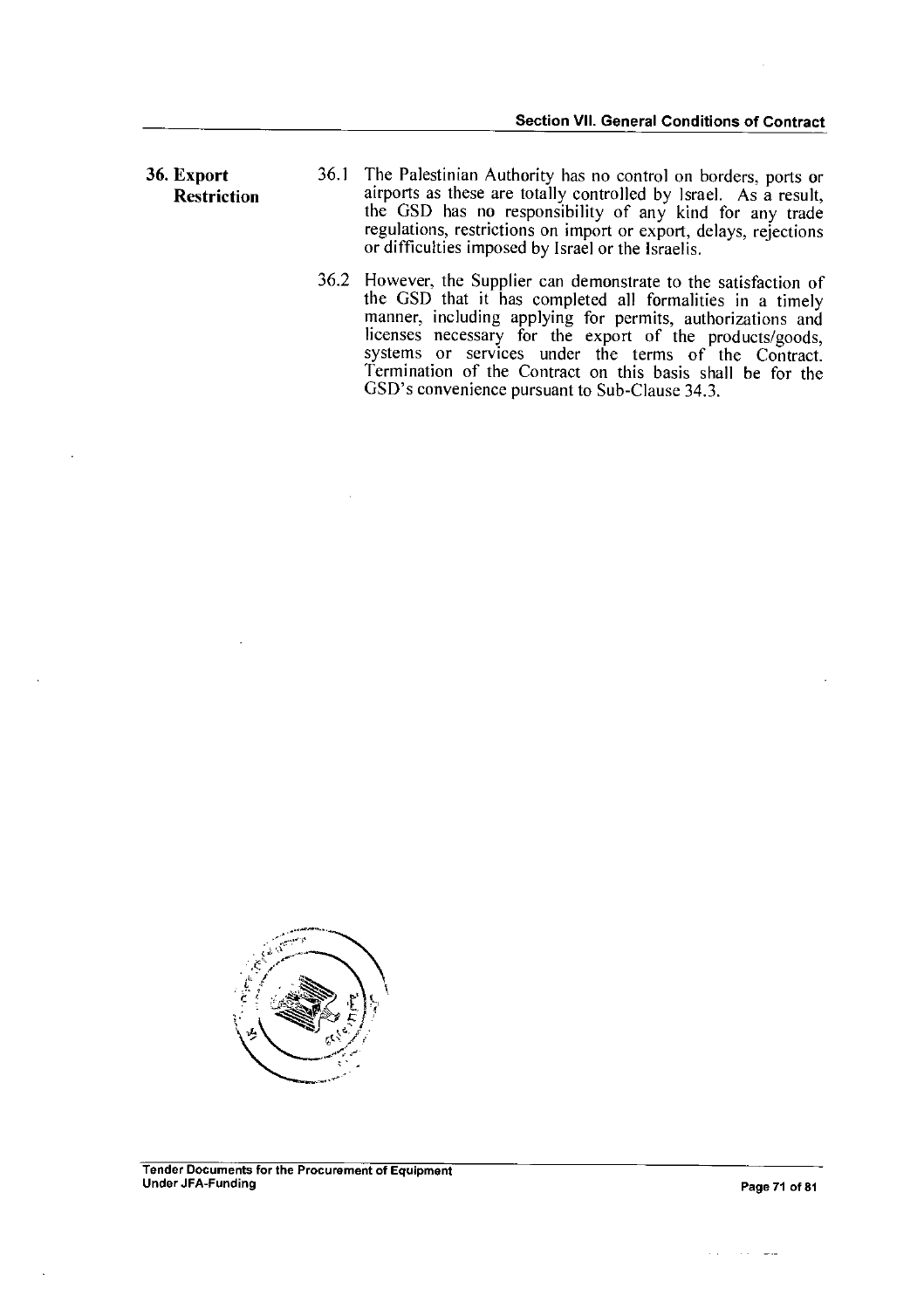# **Section VIII. Special Conditions of Contract**

The following Special Conditions of Contract (SCC) shall supplement and / or amend the General Conditions of Contract (GCC). Whenever there is a conflict, the provisions herein shall prevail over those in the GCC.

| GCC 1.1(h)              | The GSD's country are the "State of Palestine"                                                                                                                                                                                                                    |  |  |
|-------------------------|-------------------------------------------------------------------------------------------------------------------------------------------------------------------------------------------------------------------------------------------------------------------|--|--|
| $\overline{GCC}$ 1.1(i) | The GSD: The General Supplies Department                                                                                                                                                                                                                          |  |  |
|                         | <b>State of Palestine</b>                                                                                                                                                                                                                                         |  |  |
| GCC 1.1(j)              | <b>MEHE</b><br>: TheMinistry of Education                                                                                                                                                                                                                         |  |  |
|                         | State of Palestine                                                                                                                                                                                                                                                |  |  |
| GCC 1.1(0)              | The Project Site(s)/Final Destination(s) is/are: as furnished in the Delivery<br>Schedule                                                                                                                                                                         |  |  |
| <b>GCC 5.1</b>          | The language shall be: English                                                                                                                                                                                                                                    |  |  |
| $CCC$ 8.1               | For <b>notices</b> , the<br><b>MEHE</b><br>$\overline{\mathbf{s}}$<br>address shall be:                                                                                                                                                                           |  |  |
|                         | Attention: Mohammad Al-Quarout<br>Director of Procurement Department<br>Ministry of Education & Higher Education<br>Old Building, Second Floor, Room # (23)<br>Ramallah, P.O. BOX (576)<br>Telephone: 02-2983243<br>Facsimile number:<br>Electronic mail address: |  |  |
|                         | For notices; the Supplier's address shall be:<br>كأحاجان                                                                                                                                                                                                          |  |  |
|                         | ارة العا                                                                                                                                                                                                                                                          |  |  |
| <b>GCC 9.1</b>          | The governing law shall be the laws of the State of Palestine                                                                                                                                                                                                     |  |  |
| <b>GCC 10.2</b>         | The rules of procedure for arbitration proceedings pursuant to GCC<br>Clause $\theta$ -2-shall be as follows:                                                                                                                                                     |  |  |

 $\bar{z}$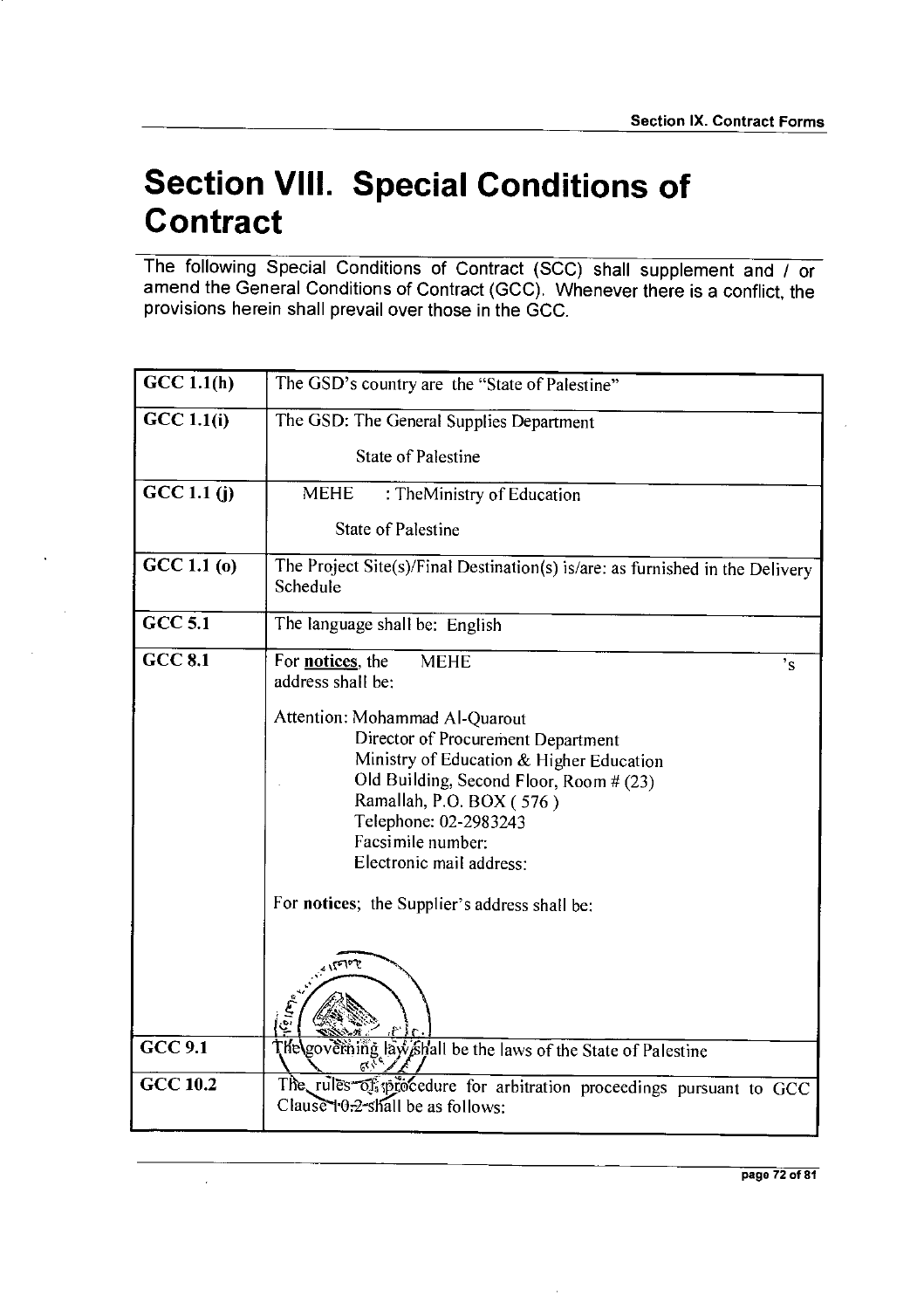|                 | (a)<br><b>Contract with a Foreign Supplier:</b>                                                                                                                                                                                                                                                                                                                                                     |  |  |
|-----------------|-----------------------------------------------------------------------------------------------------------------------------------------------------------------------------------------------------------------------------------------------------------------------------------------------------------------------------------------------------------------------------------------------------|--|--|
|                 | GCC 10.2 (a) Any dispute, controversy or claim arising out of or<br>relating to this Contract, or breach, termination or invalidity<br>thereof, shall be settled by arbitration in accordance with the<br>UNCITRAL Arbitration Rules as at present in force ((see:<br>http://www.uncitral.org/pdf/english/texts/arbitration/arb-rules-revised/arb-<br>rules-revised-2010-e.pdf).                    |  |  |
|                 | The place of arbitration shall be Ramallah and the Language of<br>Arbitration shall be English.                                                                                                                                                                                                                                                                                                     |  |  |
|                 | (b)<br>Contracts with Suppliers being registered or based in the<br><b>Palestinian Territories:</b>                                                                                                                                                                                                                                                                                                 |  |  |
|                 | In the case of a dispute between the GSD and a Supplier who is<br>registered or based in the Palestinian Territories, the dispute shall<br>be referred to adjudication or arbitration in accordance with the<br>laws of the Palestinian Authority.                                                                                                                                                  |  |  |
| <b>GCC 11.1</b> | Details of Shipping and other Documents to be furnished by the Supplier<br>are:                                                                                                                                                                                                                                                                                                                     |  |  |
|                 | For Goods supplied from abroad:                                                                                                                                                                                                                                                                                                                                                                     |  |  |
|                 | GCC 10.3 Upon shipment, the Supplier shall notify the Purchaser of the<br>full details of the shipment, including Contract number, description of<br>Goods, quantity, the vessel, the bill of lading (number and date), port of<br>loading, date of shipment, port of discharge, etc. The Supplier shall mail<br>the following documents to the Purchaser, with a copy to the Insurance<br>Company: |  |  |
|                 | (i)<br>Copies of the Supplier's invoice showing Goods' description,<br>quantity, unit price, and total amount:<br>(i)<br>Original and (1) copy of the negotiable, clean, on-board bill of<br>lading marked "freight prepaid" and (1) copy of nonnegotiable bill<br>of lading;<br>Copies of the packing list identifying contents of each package;<br>(iii)                                          |  |  |
|                 | Manufacturer's or Supplier's warranty certificate;<br>(v)<br>(vi) Certificate of origin.                                                                                                                                                                                                                                                                                                            |  |  |
|                 | The above documents shall be received by the Purchaser at an adequate<br>time before arrival of the Goods at the port or place of arrival and, if not<br>received, the Supplier will be responsible for any consequent expenses.                                                                                                                                                                    |  |  |
|                 |                                                                                                                                                                                                                                                                                                                                                                                                     |  |  |

 $\frac{1}{\sqrt{2}}$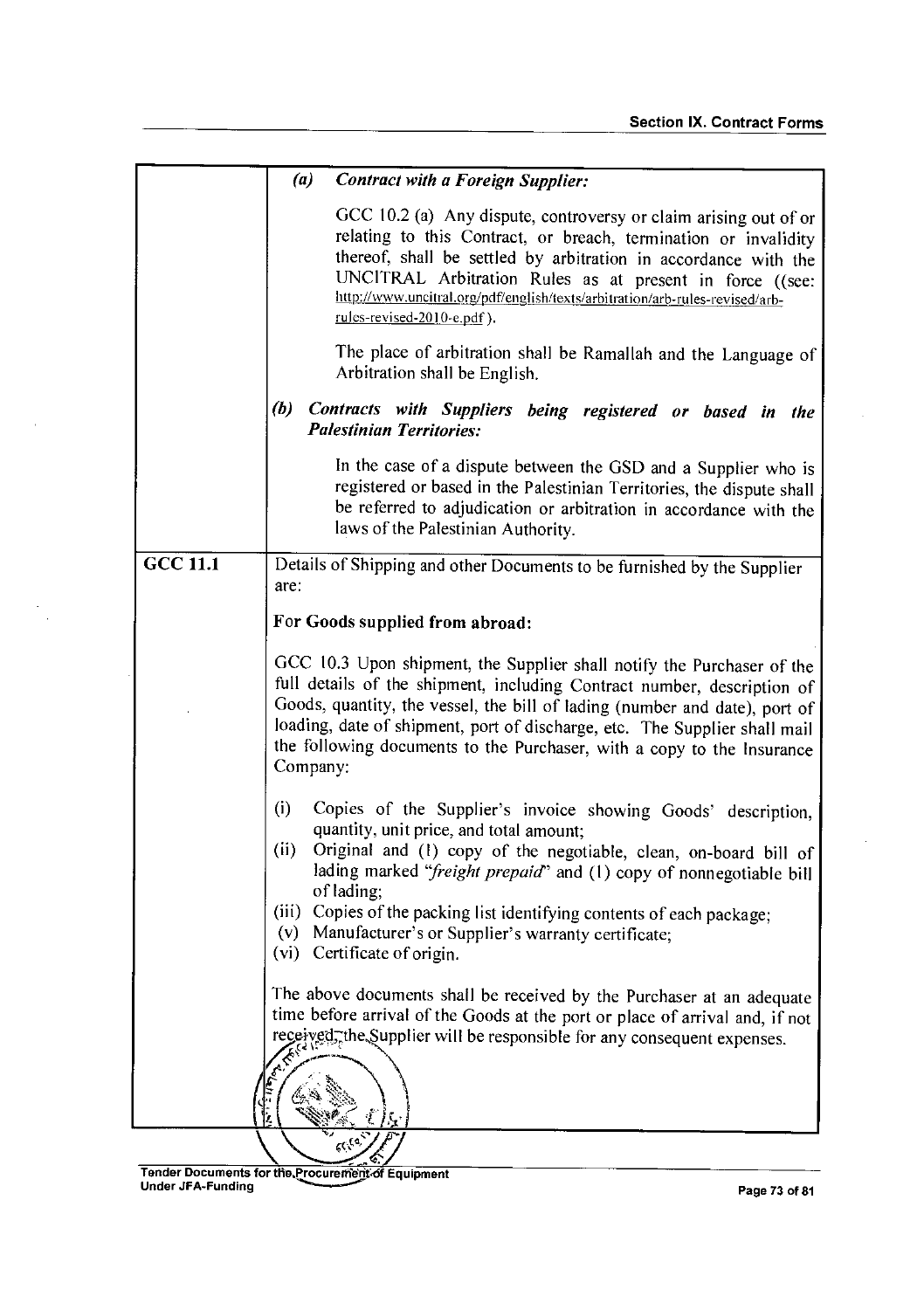|                |                 | For Goods from within the Purchaser's country:                                                                                                                                                                                                                                                                                                                                                                                                       |
|----------------|-----------------|------------------------------------------------------------------------------------------------------------------------------------------------------------------------------------------------------------------------------------------------------------------------------------------------------------------------------------------------------------------------------------------------------------------------------------------------------|
|                |                 | GCC 10.3 Upon delivery of the Goods to the transporter, the Supplier<br>shall notify the Purchaser and mail the following documents to the<br>Purchaser:                                                                                                                                                                                                                                                                                             |
|                |                 | (i)<br>Copies of the Supplier's invoice showing Goods' description,<br>quantity, unit price, and total amount;<br>Delivery note, railway receipt, or truck receipt;<br>(i)<br>(iii) Manufacturer's or Supplier's warranty certificate;<br>$(iv)$ Certificate of origin.                                                                                                                                                                              |
|                |                 | The above documents shall be received by the Purchaser before arrival of<br>the Goods and, if not received, the Supplier will be responsible for any<br>consequent expenses.                                                                                                                                                                                                                                                                         |
|                | <b>GCC 14.2</b> | The prices charged for the Goods supplied and the related Services<br>performed shall not be adjustable.                                                                                                                                                                                                                                                                                                                                             |
|                | <b>GCC 15.1</b> | The method and conditions of payment to be made to the Supplier under                                                                                                                                                                                                                                                                                                                                                                                |
|                |                 | this Contract shall be as follows:<br>Payment for Goods and Services supplied shall be made in US Dollars,<br>as follows:                                                                                                                                                                                                                                                                                                                            |
|                |                 | (i)<br>Advance Payment: Ten (10) percent of the Contract Price shall<br>be paid within thirty (30) days of signing of the Contract against a<br>simple receipt and a bank guarantee for the equivalent amount<br>and in the form furnished in Section $IX$ – Contract Forms.                                                                                                                                                                         |
|                |                 | (ii)<br>On Acceptance: Eighty (80) percent of the Contract Price of<br>each shipment shall be paid on acceptance of the Goods and upon<br>submission of the documents specified in GCC Clause 12.<br>Payment shall be made in accordance with GCC Clause 15.                                                                                                                                                                                         |
| لادارہ ال<br>ا |                 | (iii)<br>On Completion: The remaining ten (10) percent of the Contract<br>Price shall be paid to the Supplier upon the completion of all his<br>obligations under the Contract and the submission of a Defects<br>Liability Security in the value of (10%) of the Contract Price<br>valid for at least (365) days from the date of acceptance of the last<br>shipment.<br>The Defect Liability Security shall be in a form<br>acceptable by the GSD. |
|                |                 | Any Single payment shall not be less that US\$ 100,000 in value unless<br>the contract Price is less than this value. If the case is so then the<br>supplier shall submit one payment only.                                                                                                                                                                                                                                                          |

 $\ddot{\phantom{0}}$ 

 $\bar{\alpha}$ 

 $\hat{\boldsymbol{\beta}}$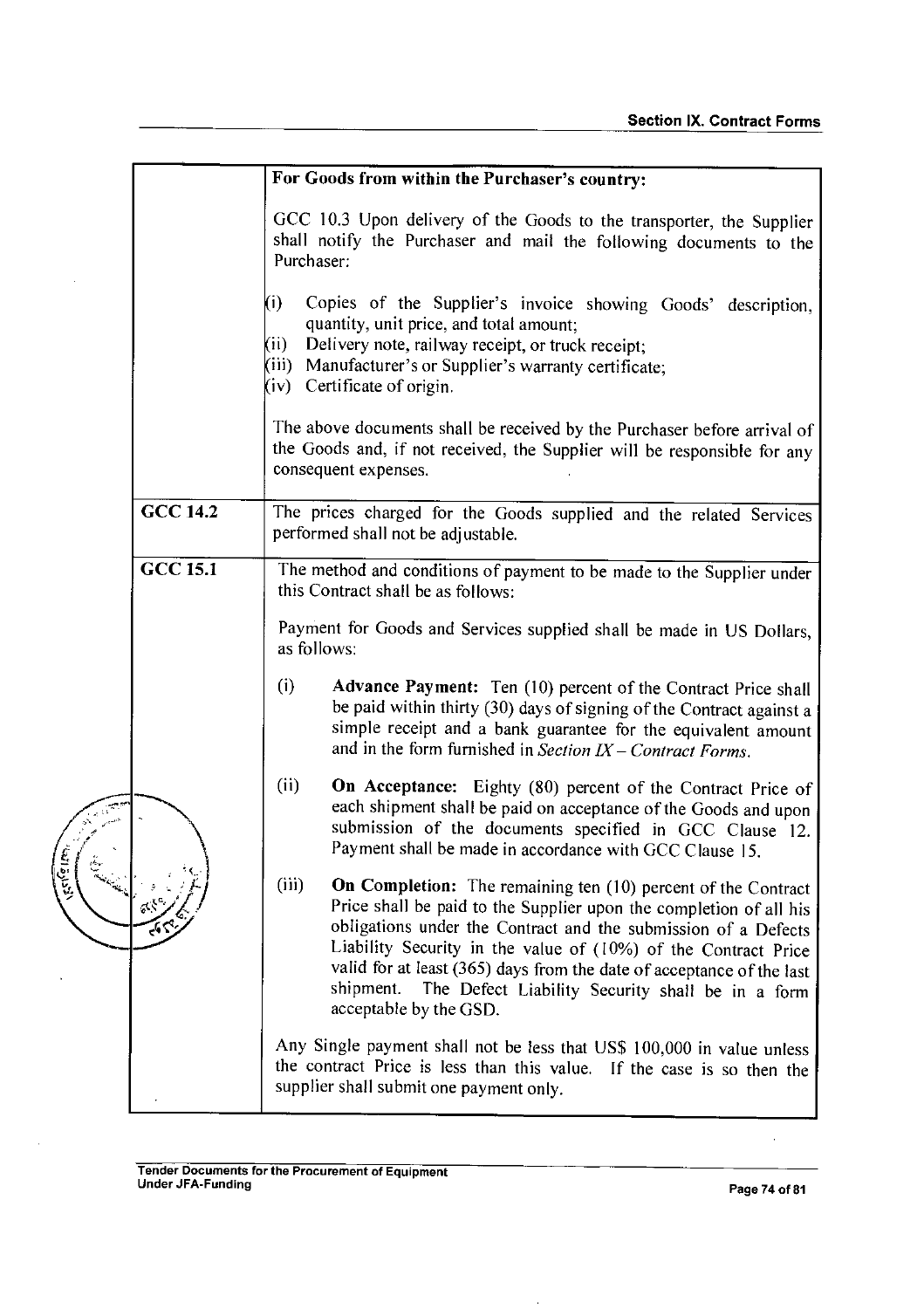$\bar{\phantom{a}}$ 

| <b>GCC 15.5</b>                                                                                                                                                                                                                                                                           | The payment-delay period after which the<br><b>MEHE</b><br>shall pay interest to the supplier shall be $(60)$ days.                                                                          |  |
|-------------------------------------------------------------------------------------------------------------------------------------------------------------------------------------------------------------------------------------------------------------------------------------------|----------------------------------------------------------------------------------------------------------------------------------------------------------------------------------------------|--|
|                                                                                                                                                                                                                                                                                           | The interest rate that shall be applied is $0\%$                                                                                                                                             |  |
| <b>GCC 17.1</b>                                                                                                                                                                                                                                                                           | A Performance Security shall be required                                                                                                                                                     |  |
|                                                                                                                                                                                                                                                                                           | The amount of the Performance Security shall be: 10% of the Contract<br>Price                                                                                                                |  |
|                                                                                                                                                                                                                                                                                           | Maintenance Guarantee for 5% of the Contract value and valid for<br>lyear from the provisional acceptance date.                                                                              |  |
| GCC 17.3                                                                                                                                                                                                                                                                                  | The Performance Security shall be in the form of a Bank Guarantee                                                                                                                            |  |
|                                                                                                                                                                                                                                                                                           | The Performance security shall be denominated in the currency of the<br>Contract.                                                                                                            |  |
|                                                                                                                                                                                                                                                                                           | The Performance Security shall be in the form attached in Section IX.                                                                                                                        |  |
|                                                                                                                                                                                                                                                                                           | The Performance Security shall be valid for the period of executing the<br>Contract.                                                                                                         |  |
| <b>GCC 22.2</b>                                                                                                                                                                                                                                                                           | The packing, marking and documentation within and outside the packages<br>shall be (for Imported Goods):                                                                                     |  |
|                                                                                                                                                                                                                                                                                           | All goods parts shall be packed in accordance with good commercial<br>practice, protected from damage during handling and shipping,<br>suitable for tailgate unloading by forklift.          |  |
|                                                                                                                                                                                                                                                                                           | The Supplier shall clearly identify each carton with large stenciling<br>(or other marking visible from a distance) showing Item, Colour,<br>Part Number and School identification number.   |  |
|                                                                                                                                                                                                                                                                                           | Any parts found to be damaged in shipping shall be replaced<br>immediately and at no expense to the<br>MEHE                                                                                  |  |
|                                                                                                                                                                                                                                                                                           | Pallets are to be 1,000 x 1,200 mm GMA 4-way reusable pallets<br>(pallets must be able to withstand multiple moves over rough<br>terrain). Height of loaded pallets shall not exceed 1200 mm |  |
| <b>GCC 23.1</b><br>The insurances required from the Supplier shall be an Insurance of Goods<br>whether in transit or stored or delivered and shall not be less than 110%<br>of the Contract Price and shall be on "All Risks" basis, including War<br>Risks and Strikes. (NOT APPLICABLE) |                                                                                                                                                                                              |  |
| <b>GCC 24.1</b>                                                                                                                                                                                                                                                                           | Responsibility for transportations shall be as follows: "The Supplier is<br>required under the Contract to transport the Goods to the final destination                                      |  |

 $\ddot{\phantom{a}}$ 

 $\overline{a}$ 

 $\overline{a}$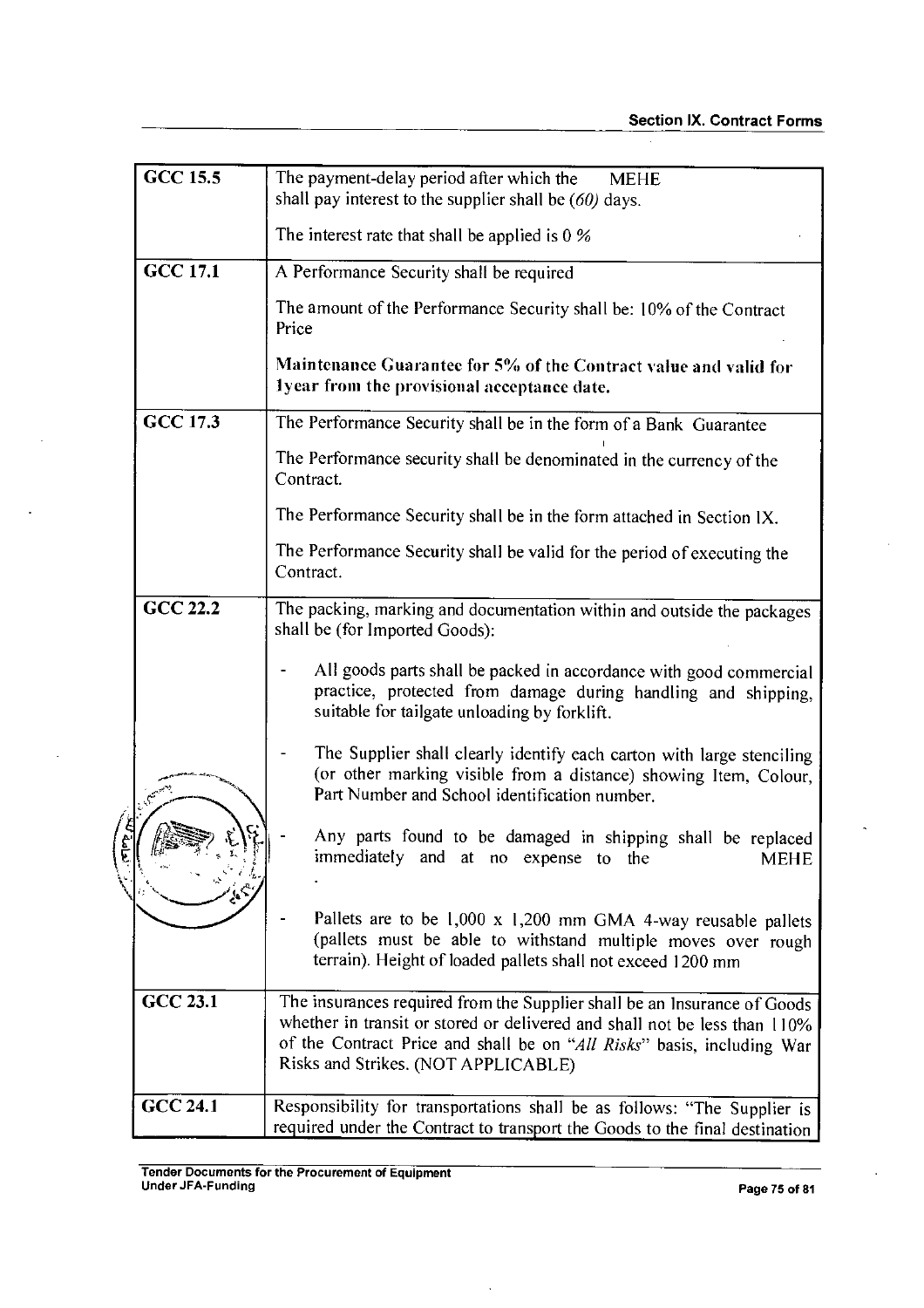Page  $76$  of 81

ؽ

EL COLORED BY

|                 | within the Palestinian Territories (as furnished in the Delivery Schedule).<br>Transport to such places of destination in the Palestinian Territories, as<br>shall be specified in the Contract including storage, shall be arranged by<br>the Supplier, and related costs shall be included in the Contract Price. The<br>Contractor shall bear all risks relating to the goods until provisional acceptance<br>at destination. The supplies shall be packaged so as to prevent their damage or<br>deterioration in transit to their destination". |  |  |
|-----------------|-----------------------------------------------------------------------------------------------------------------------------------------------------------------------------------------------------------------------------------------------------------------------------------------------------------------------------------------------------------------------------------------------------------------------------------------------------------------------------------------------------------------------------------------------------|--|--|
| GCC 25.5        | The inspections and tests shall be:                                                                                                                                                                                                                                                                                                                                                                                                                                                                                                                 |  |  |
|                 | (i)<br>All tests necessary to confirm the compliance of the goods and their<br>components with the Technical Specifications.                                                                                                                                                                                                                                                                                                                                                                                                                        |  |  |
|                 | (ii)<br>Tests<br>requested<br>by<br>the<br><b>MEHE</b><br>upon inspection for acceptance of delivery. These<br>tests<br>might<br>be<br>conducted by the Palestinian<br>Standards Institute (PSI).                                                                                                                                                                                                                                                                                                                                                   |  |  |
|                 | (iii)<br>Samples to be provided by the Supplier before contract award for<br>inspection by the GSD. The delivery of the samples including cost of<br>manufacturing, transportation back and forth to the GSD, duties,<br>taxes and other levies shall be at the expenses of the Supplier.                                                                                                                                                                                                                                                           |  |  |
|                 | (iv)<br>The costs of testing shall be paid by the Supplier and are considered to<br>be included in the Supplier's prices.                                                                                                                                                                                                                                                                                                                                                                                                                           |  |  |
| GCC 25.6        | The Inspections and tests shall be conducted at: All places mentioned in<br>the GCC (25.6) and at GSD, Ramallah or any other place identified by the<br>GSD. All Expenses related to inspections and tests shall be included in<br>the prices of the Supplier.                                                                                                                                                                                                                                                                                      |  |  |
|                 | Inspections and tests might be conducted during the production,<br>manufacturing, assembling or preparation processes                                                                                                                                                                                                                                                                                                                                                                                                                               |  |  |
| <b>GCC 26.1</b> | The liquidated damage shall be: half (0.5) percent of the contract price<br>per week.                                                                                                                                                                                                                                                                                                                                                                                                                                                               |  |  |
| <b>GCC 26.1</b> | The maximum amount of liquidated damages shall be: ten (10) percent of<br>the contract price.                                                                                                                                                                                                                                                                                                                                                                                                                                                       |  |  |
| GCC 27.3        | The period of validity of the Warranty shall be: (365) days from the last<br>acceptance date.                                                                                                                                                                                                                                                                                                                                                                                                                                                       |  |  |
|                 | For purposes of the Warranty, the place(s) of final destination(s) shall be<br>as indicated in the Delivery Schedule.                                                                                                                                                                                                                                                                                                                                                                                                                               |  |  |
|                 | The Warranty shall be in the form of a Judicial Guarantee by the name of<br>the Supplier or by the name of the Local Agent in case of International<br>Supplier for the amount of 115% of the Contract Price.                                                                                                                                                                                                                                                                                                                                       |  |  |
| GCC 27.5        | The period for repair or replacement shall be: (15) days.                                                                                                                                                                                                                                                                                                                                                                                                                                                                                           |  |  |
|                 |                                                                                                                                                                                                                                                                                                                                                                                                                                                                                                                                                     |  |  |

 $\mathcal{A}$ 

 $\sim 10$ 

 $\mathcal{A}$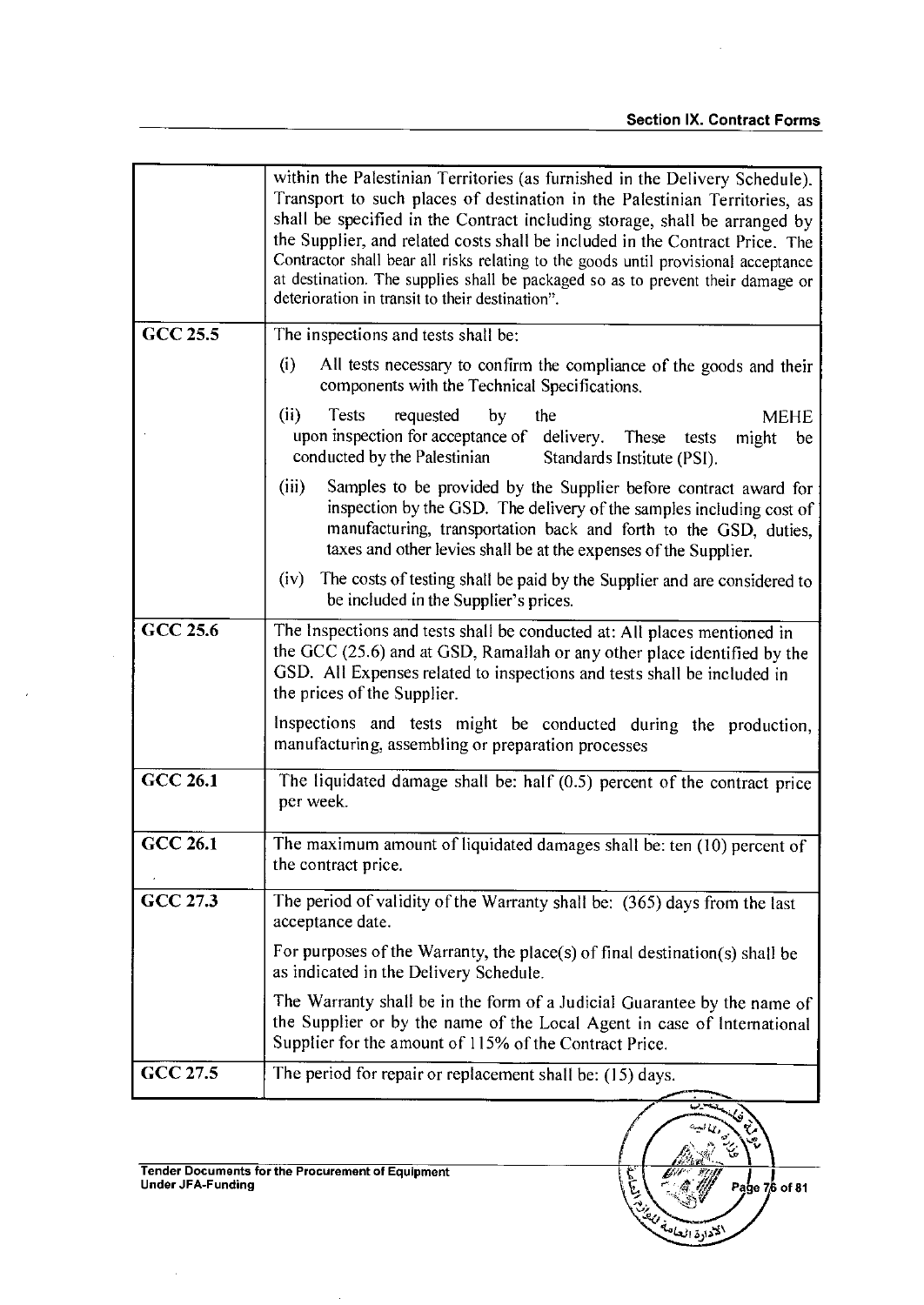# **Section IX. Contract Forms**

### **Table of Forms**

 $\hat{\mathcal{A}}$ 

 $\ddot{\phantom{a}}$ 

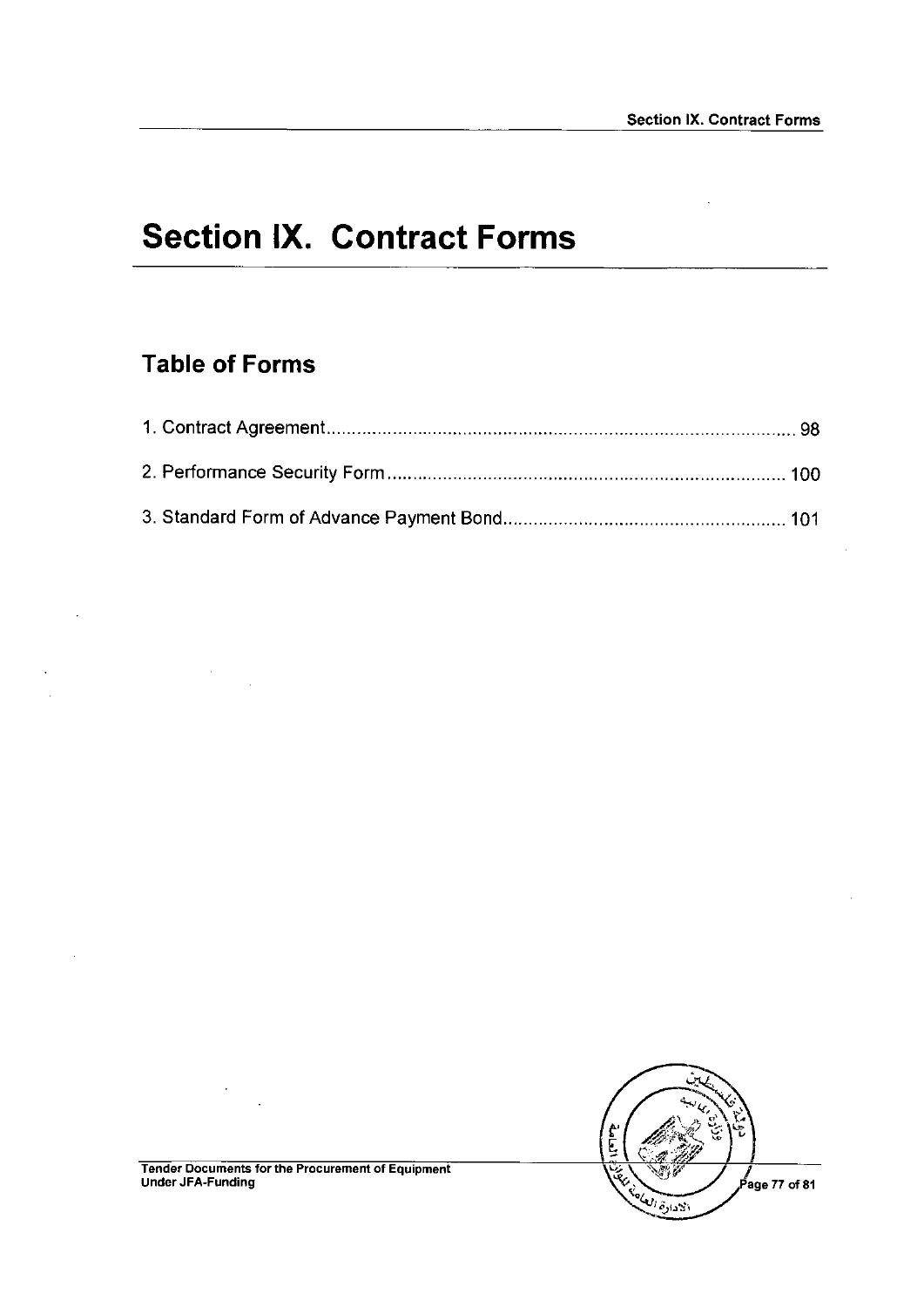# **1. Contract Agreement**

*[The successful Bidder shall fill in this form in accordance with the instructions indicated]* 

THIS CONTRACT AGREEMENT is made

the [ *insert: number]* day of *[insert: month], [ insert: year].* 

### **BETWEEN**

- *(* I) *[ insert complete name of MOF ],* a *[insert description of type of legal entity, for example, an agency of the Ministry of .... of the Government of { insert name of Country of* GSD }, *or corporation incorporated under the laws of { insert name of Country of* GSD } J and having its principal place of business at *[insert address of* GSD] (hereinafter called "the GSD"), and
- (2) *[insert name of Supplier],* a corporation incorporated under the laws of *[ insert: country of Supplier]* and having its principal place of business at *[ insert: address of Supplier]* (hereinafter called "the Supplier").

WHEREAS the GSD invited bids for certain Goods and ancillary services, viz., *[insert brief description of Goods and Services]* and has accepted a Bid by the Supplier for the supply of those Goods and Services in the sum of *[insert Contract Price in words and figures, expressed in the Contract currency (ies)/* (hereinafter called "the Contract Price").

NOW THIS AGREEMENT WITNESSETH AS FOLLOWS:

- I. In this Agreement words and expressions shall have the same meanings as are respectively assigned to them in the Conditions of Contract referred to.
- 2. The following documents shall constitute the Contract between the GSD and the Supplier, and each shall be read and construed as an integral part of the Contract:
	- (a) This Contract Agreement
	- (b) Special Conditions of Contract
	- (c) General Conditions of Contract
	- (d) Technical Requirements (including Schedule of Requirements and Technical Specifications)
	- (e) The Supplier's Bid and original Price Schedules
	- $(f)$ The GSD's Notification of Award
	- (g) *[Add here any other document(s)]*



Tender Documents for the Procurement of Equipment Under JFA-Funding

 $\ddot{\phantom{a}}$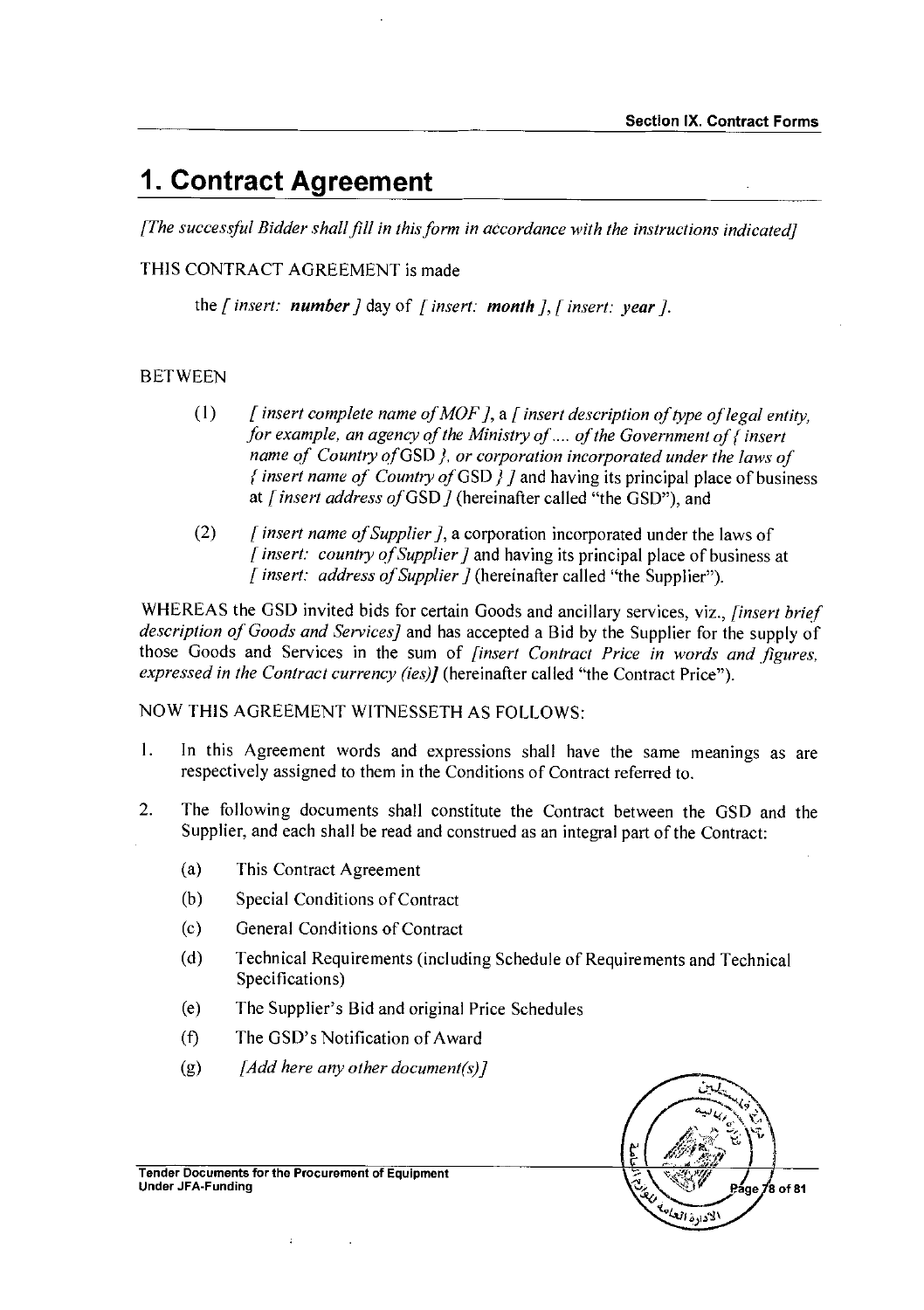- 3. This Contract shall prevail over all other Contract documents. In the event of any discrepancy or inconsistency within the Contract documents, then the documents shall prevail in the order listed above.
- 4. In consideration of the payments to be made by the MEHE to the Supplier as hereinafter mentioned, the Supplier hereby covenants with the MEHE to provide the Goods and Services and to remedy defects therein in conformity in all respects with the provisions of the Contract.
- 5. The MEHE hereby covenants to pay the Supplier in consideration of the provision of the Goods and Services and the remedying of defects therein, the Contract Price or such other sum as may become payable under the provisions of the Contract at the times and in the manner prescribed by the Contract.

IN WITNESS whereof the parties hereto have caused this Agreement to be executed in accordance with the laws of *[insert the name of the Contract governing law country]* on the day, month and year indicated above.

For and on behalf of the GSD

Signed: *[insert signature] in* the capacity of [ *insert title or other appropriate designation]*  in the presence of *[insert identification of official witness]* 

For and on behalf of the Supplier

Signed: *[insert signature of authorized representative(s) of the Supplier]*  in the capacity of [ *insert title or other appropriate designation]*  in the presence of *[ insert identification of official witness]* 



Tender Documents for the Procurement of Equipment Under JFA-Funding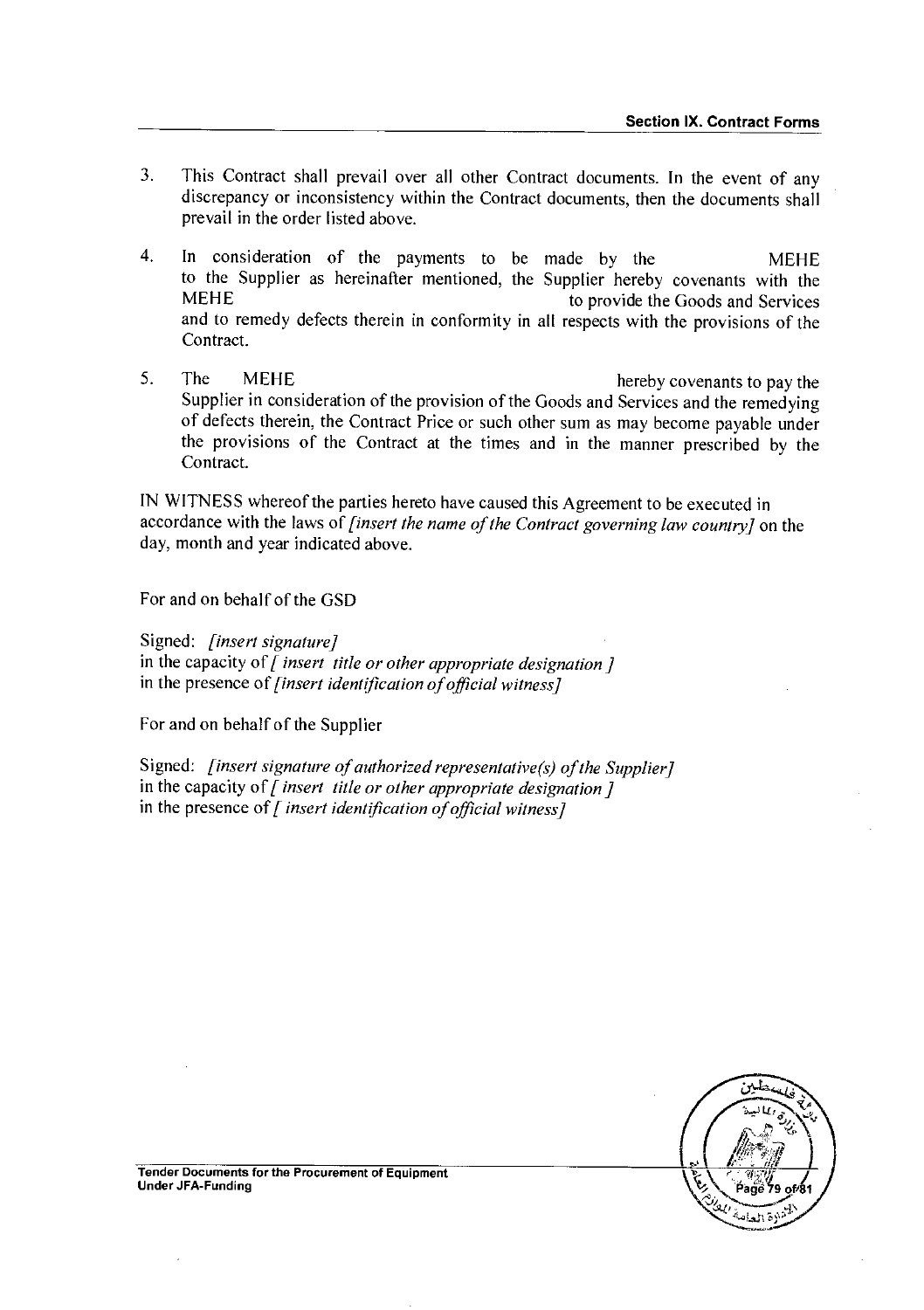| 2. Performance Security Form                                                                                                                                                                                                                                                                                                                           |       |  |  |
|--------------------------------------------------------------------------------------------------------------------------------------------------------------------------------------------------------------------------------------------------------------------------------------------------------------------------------------------------------|-------|--|--|
| To: Ministry of Finance                                                                                                                                                                                                                                                                                                                                |       |  |  |
| <b>Contract Name:</b><br>MEHE/JFA.3.312231/2015<br>Contract No.                                                                                                                                                                                                                                                                                        | Date∶ |  |  |
| Gentlemen and/or Ladies:                                                                                                                                                                                                                                                                                                                               |       |  |  |
| Address of guarantor bank:                                                                                                                                                                                                                                                                                                                             |       |  |  |
|                                                                                                                                                                                                                                                                                                                                                        |       |  |  |
| Address of beneficiary (contracting agency):                                                                                                                                                                                                                                                                                                           |       |  |  |
|                                                                                                                                                                                                                                                                                                                                                        |       |  |  |
| <b>Preparing the Back Ground of schools to be connected to internet</b> at a price                                                                                                                                                                                                                                                                     |       |  |  |
| In accordance with the provisions of the contract, the Contractor is obliged to provide a performance<br>bond for (10 %) ten percent of the contract price.<br>We, the undersigned  (Guarantor), waiving all objections and defenses under the<br>aforementioned contract, hereby irrevocably and independently guarantee to pay on your first written |       |  |  |
| Against your written declaration that the Contractor has failed to perform the aforementioned contract.                                                                                                                                                                                                                                                |       |  |  |

In the event of any. claim under this guarantee, payment shall be effected to the Palestinian Ministry of Finance's Account Number (219000/49) with the Bank of Palestine SWIFT Code PALSPS22.

This guarantee shall expire not later than

By this date we must have received any claims by letter, email or encoded telecommunication.

It is understood that you will return this guarantee to us on expiry or after payment of the total amount to be claimed hereunder.

This guarantee is governed by the law of the Palestinian Authority.

Place, date Guarantor



Tender Documents for the Procurement of Equipment Under JFA-Funding